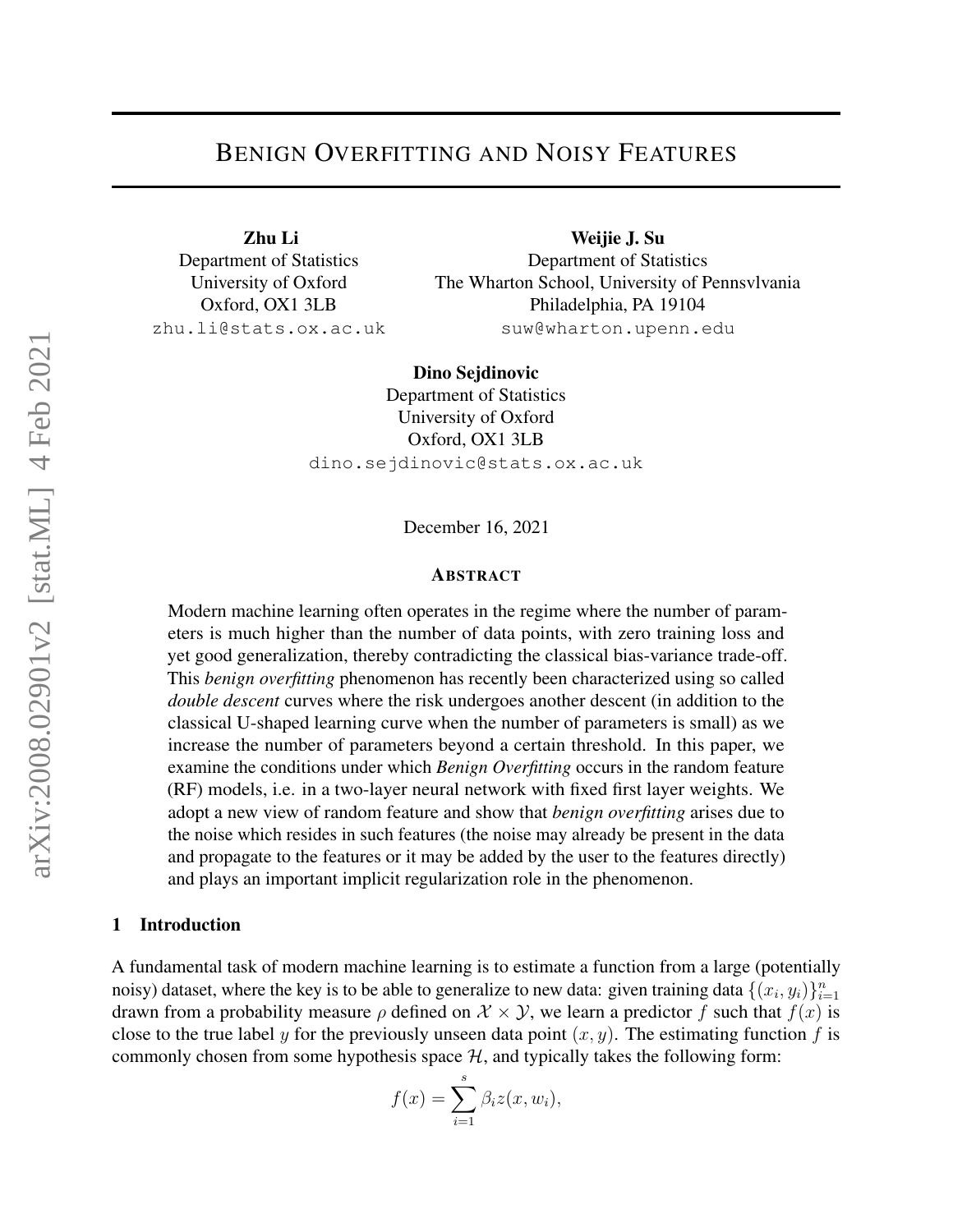where s typically grows with n and represents the number of features in the model,  $\beta_1, \ldots, \beta_s \in \mathbb{R}$ are the coefficients, z is some non-linear function and  $w_1, \ldots, w_s$  are the parameters associated with z. The learning task boils down to estimating  $\beta_i$ 's and  $w_i$ 's from noisy training data. A widely adopted estimation procedure is called the *Empirical Risk Minimization* (ERM), where for a loss function *l*, we find the  $f \in \mathcal{H}$  with minimum training risk  $\frac{1}{n} \sum_{i=1}^{n} l(y_i, f(x_i))$ . We often mitigate the mismatch between minimizing the training risk and minimizing the true risk  $\mathbb{E}_{\rho} [l(y, f(x))]$  (our ultimate objective) by formulating the *Regularized ERM* given by

<span id="page-1-0"></span>
$$
f := \underset{f \in \mathcal{H}}{\arg \min} \frac{1}{n} \sum_{i=1}^{n} l(y_i, f(x_i)) + \lambda \Omega(f). \tag{1}
$$

Here,  $\Omega(\cdot)$  is a measure of the function complexity,  $\lambda$  is a hyperparameter that controls the complexity of the function and, hence, the capacity of our hypothesis space. Notable examples of Regularized ERM learning include support vector machines [\[1\]](#page-26-0), random Fourier features [\[2\]](#page-26-1) and neural networks and deep learning [\[3\]](#page-26-2). In all of these examples, the choice of  $\lambda$  is informed by the classical learning wisdom that suggests that we should balance between *underfitting* and *overfitting* [\[4,](#page-26-3) [5\]](#page-26-4):

- If  $\lambda$  is too large, predictors from  $\mathcal H$  are likely to be too simple and may *underfit* the data and return both high training and true risk.
- If  $\lambda$  is too small, predictors are too complex such that they are likely to *overfit* the data and return small training risk but high true risk.

Therefore, tuning  $\lambda$  is of great importance as it trades off the capacity of the hypothesis space  $\mathcal H$ and the prediction accuracy, which forms the classical U-shape learning curve [\[5,](#page-26-4) Figure 2.11].

However, this classical learning theory has been challenged over recent years. In kernel regression, it has been observed that the lowest prediction error often occurs when  $\lambda = 0$  (see e.g. [\[6,](#page-26-5) Figure 1]  $\&$  [\[7,](#page-27-0) Figure 1]). In addition, as demonstrated in Figure 1 and Table 2 in [\[8\]](#page-27-1), state-of-the-art deep networks are often trained to the *interpolation regime* where estimators perfectly fit the training data (i.e. they fit perfectly even the noise present in the labels, which is indicative of overfitting), yet they still generalize well to new examples. Similar behaviour is also observed by interpolating kernel machines and deep networks even in the presence of significant label noise. Finally, in a series of insightful papers [\[6,](#page-26-5) [9,](#page-27-2) [10\]](#page-27-3), it was pointed out that the prediction accuracy for interpolating models empirically often exhibits the so called *double descent* behaviour. In this framework, when the model complexity is small, i.e.  $s < n$ , we are in the classical U-shape regime. As s approaches  $n$ , the training risk goes to 0 while the true risk grows very large. However, as soon as  $s$  passes the threshold of  $n$ , the true risk starts decreasing again. Empirically, it was also observed that the minimum true risk achieved as  $s \to \infty$  is lower than the minimum risk achieved in the  $s < n$  regime.

This *benign overfitting* phenomenon for the interpolating estimator has drawn much interest in the machine learning community over the last two years. In kernel regression, [\[7\]](#page-27-0) derive the learning risk of the interpolating estimator and show that with certain properties of the kernel matrix and training data, there is an implicit regularization coming from the curvature of the kernel function which guarantees a good prediction accuracy. [\[9\]](#page-27-2) experimentally demonstrate the double descent curve in linear and non-linear regression cases, and [\[10\]](#page-27-3) subsequently provide a finite sample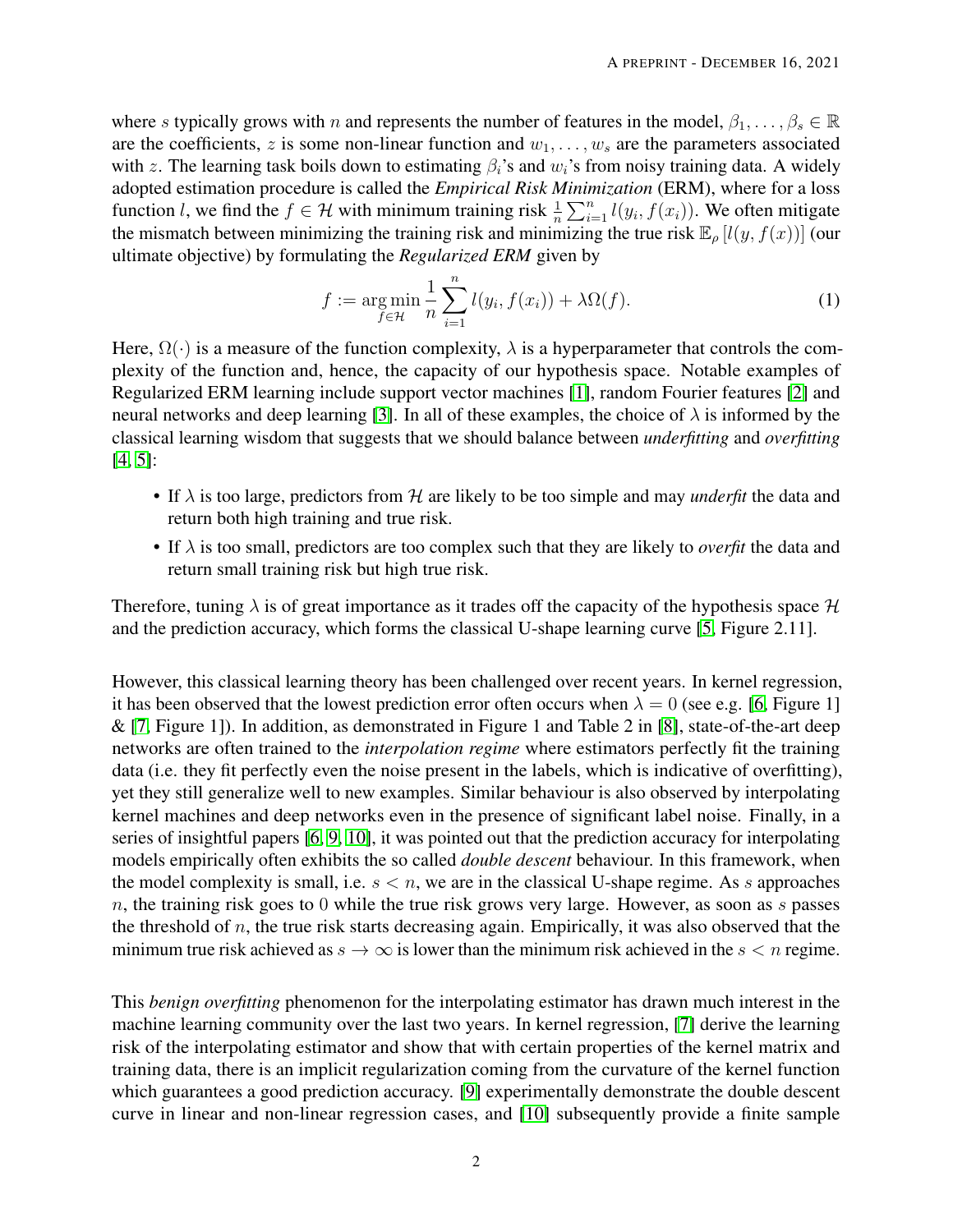analysis of the excess risk for the interpolating estimator in some special settings (where it is assumed that the responses and features are jointly Gaussian). By appealing to random matrix theory, [\[11\]](#page-27-4) obtain the asymptotic behaviour of the prediction accuracy in the linear regression setting with correlated features, where sample size  $n$  and the covariate dimension  $d$  both approach infinity with asymptotic ratio  $d/n \to \gamma \in (0,\infty)$ . They also study the asymptotic behaviour of the variance term in the random non-linear feature regression setting. Recently in [\[12\]](#page-27-5), by letting n, d and s all go to infinity such that  $d/n$  and  $n/s$  remain bounded, the exact derivation of the double descent curve has been rigorously studied in the random feature regression setting and the asymptotic behaviour is attained. Concurrently, [\[13\]](#page-27-6) has further extended the analysis of [\[12\]](#page-27-5) by relaxing the Gaussian assumptions on the data distribution while all other settings are held the same. A similar asymptotic behaviour of the excess learning risk is obtained and a precise characterization of double descent is demonstrated. Finally, [\[14\]](#page-27-7) which is most related to our work, studied the upper and lower bound on the excess risk by assuming that the covariates belong to an infinite-dimensional Hilbert space and follow a sub-exponential distribution. Through investigating the finite sample learning risk behaviour, they explicitly give the conditions for the overfitted linear regression model to have optimal prediction accuracy. Intuitively, the covariance operator spectrum has to decay but slowly enough so that the sum of the tail of its eigenvalues should be large compared to n.

While many results have been proposed since the benign overfitting was observed, it seems that there is no satisfying answer explaining how this phenomenon happens in general. Also, to the best of our knowledge, current literature seems to overlook an important factor: noise that may exist in the covariates x or in the features  $z(x, w)$ . Recall that given training data  $\{(x_i, y_i)\}_{i=1}^n$ , the classical learning assumes the data to be independently identically distributed (i.i.d) samples from joint distribution  $\rho$  on which the true risk is also evaluated. The prediction function is to be estimated by applying learning algorithm to the observed x (the covariates) or  $z(x, w)$  (the features), where x and  $z(x, w)$  are assumed to have **no noise**. However, in practice, the covariates or the features will often be noisy. The noise may already be present in the data (e.g. arising due to imperfect measurement equipment), or it may be added by the user (as we will elaborate later). In this contribution, we show that such noise in fact acts as an implicit regularizer and gives rise to the benign overfitting phenomenon. We study the effect of the covariates noise under the Random Feature model [\[2\]](#page-26-1) using features sampled via Gaussian process formalism. The Random Feature model was initially introduced as an effective way of scaling up kernel methods and its approximation properties have been extensively studied in the literature (see [\[15,](#page-27-8) [16,](#page-27-9) [17,](#page-27-10) [18,](#page-27-11) [19\]](#page-27-12)). Random Feature model can be regarded as a two-layer neural network with randomly sampled then fixed first layer weights. As a result, this model has attracted much attention as a first step in understanding deep networks [\[20,](#page-27-13) [21,](#page-27-14) [22,](#page-27-15) [23,](#page-28-0) [24\]](#page-28-1). In our framework, similar to the classical learning, we first transform the covariate x to a feature vector  $z(x, w)$  through a non-linear random map z (parametrised by w), followed by applying regression to the feature vector  $z(x, w)$ . However, a key difference in our work is that we assume each feature vector  $z(x, w)$  to be corroded with some noise  $\xi$ . As discussed before, there are two possible sources of  $\xi$ . The first kind is added deliberately by the user, where a noise term  $\xi$  is added to  $z(x, w)$ . The second could be the noise which already resides in the covariates x, i.e.  $x_{\xi_0} = x + \xi_0$ , giving rise to a noisy feature. Hence, to simplify the notation, we will thereafter write the noisy feature as  $z_{\xi}(x, w) = z(x, w) + \xi$ , where  $z(x, w)$  is the true feature while  $\xi$  represents the noise attached to  $z(x, w)$ . Regression is then performed on the noisy feature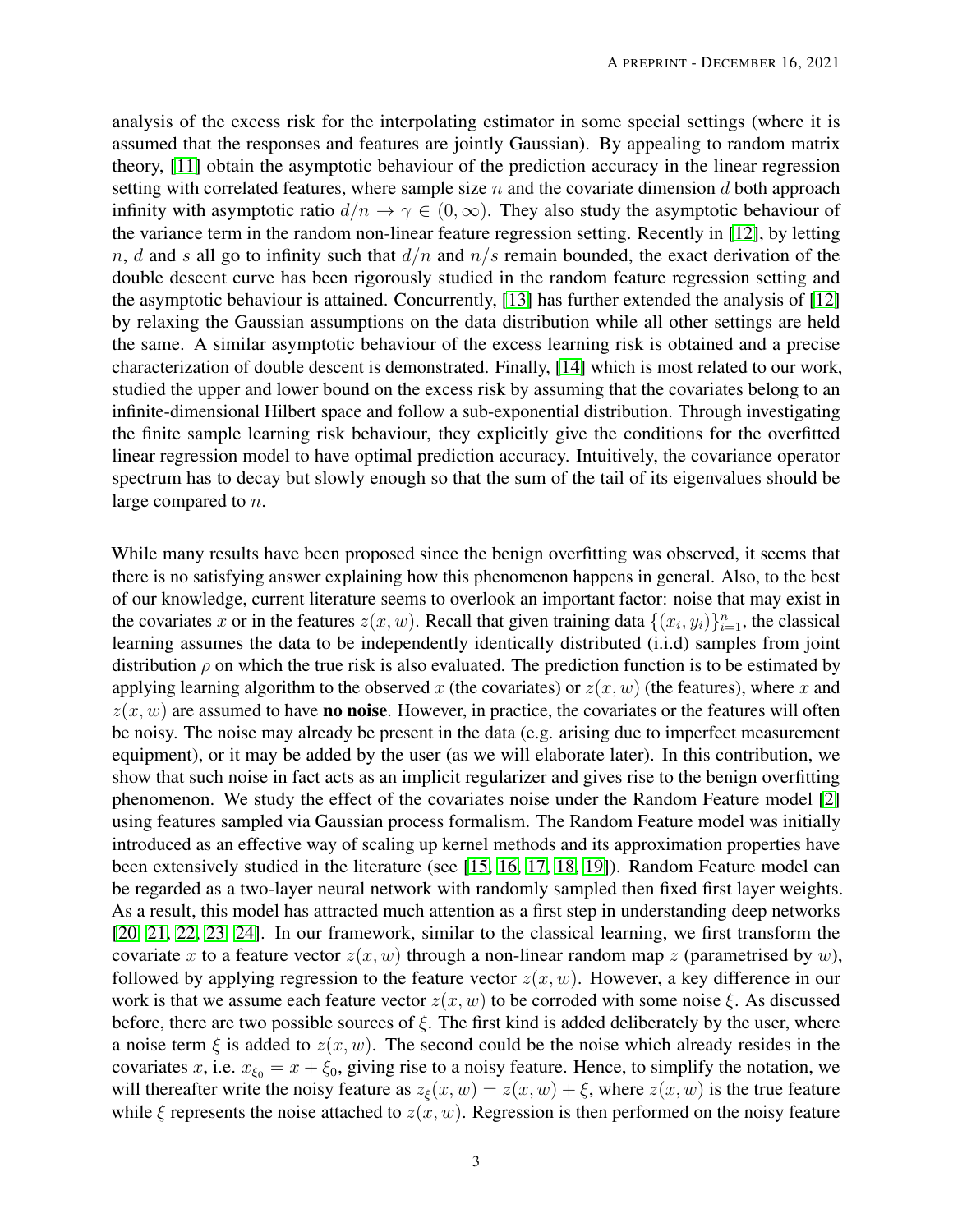$z_{\xi}(x, w)$ . In this noisy feature setting, we are interested in how the presence of  $\xi$  will affect the generalization performance of the interpolating estimator. Specifically, we make the following contributions:

- By assuming  $\xi$  to have a normal distribution, Theorem [1](#page-8-0) establishes a precise relationship between  $\xi$  and the excess learning risk. This characterization explains how  $\xi$  can act as an implicit regularization in both finite sample and asymptotic cases: allowing us to choose large overparametrized models while preventing the explosion of learning risk;
- In the setting of regression with Gaussian Process Features (see Section [2.2\)](#page-4-0), Proposition [1](#page-9-0) provides a nearly matching upper and lower bound for excess learning risk of the interpolating estimator and details the conditions for the interpolating estimator to exhibit benign overfitting. Proposition [1](#page-9-0) serves as the motivation for us to explore the noisy features;
- In Corollary [1,](#page-11-0) we extend our analysis of the excess learning risk to the case where  $\xi$  follows a subgaussian distribution. Our results demonstrate that as long as  $\xi$  decays with s at a prescribed rate, benign overfitting will occur, whereas the shape of the distribution is not a key component in driving these phenomena;
- In Corollary [2,](#page-12-0) we analyze the behaviour of the excess learning risk bound from Corollary [1](#page-11-0) and explicitly show that our analysis on the excess learning risk leads to the double descent;
- Our characterization of the relationship between  $\xi$  and the excess learning risk reveals that if  $\xi$  is chosen to decay according to a certain rate of s, it is possible for the excess learning risk to reduce to 0. Hence, by choosing a learning machine with potentially much more parameters than the number of data points, it is possible to achieve the optimal risk with a carefully designed decay of  $\xi$ ;

All of the above results apply to both finite sample case as well as the asymptotic case, the results are valid for data of arbitrary dimension. In addition, our results only impose very weak conditions on the kernel structure, i.e. as long as its corresponding covariance operator is of trace class (See Assumption A.1). This is fundamentally different than the existing analysis for non-linear feature map [\[12,](#page-27-5) [13\]](#page-27-6), which only work for the Gaussian kernel. More importantly, our results have no specific assumptions on the data generation distribution, which is a significant improvement over existing work [\[14,](#page-27-7) [12\]](#page-27-5), as they often assume the Guassian data generation distribution.

# 2 Definitions and Notations

# 2.1 Regularised ERM and Kernel Ridge Regression

Let **x** and **y** be random variables with joint probability distribution  $\rho(x, y) = \rho_{\mathbf{x}}(x)\rho_{\mathbf{y}}(y|x)$ . In this article, we consider the regression problem where response variable  $y$  is real-valued and we use the squared loss  $l(y, f(x)) = (y - f(x))^2$ .

In the regularised ERM with the squared loss, the optimal estimating regression function is given by

$$
f_*(x) = \mathbb{E}(\mathbf{y}|\mathbf{x} = x).
$$

Let  $X = [x_1, \dots, x_n]^T$  and  $Y = [y_1, \dots, y_n]^T$  denote the training inputs and outputs. Given the function  $\hat{f}$  estimated based on  $(X, Y)$ , we will consider the notion of excess risk as a measure of its generalization performance [\[25\]](#page-28-2):

$$
R_X(\hat{f}) = \mathbb{E}_{\mathbf{x}} \mathbb{E}_{Y|X} [(\hat{f}(\mathbf{x}) - f_*(\mathbf{x}))^2 | X].
$$
\n(2)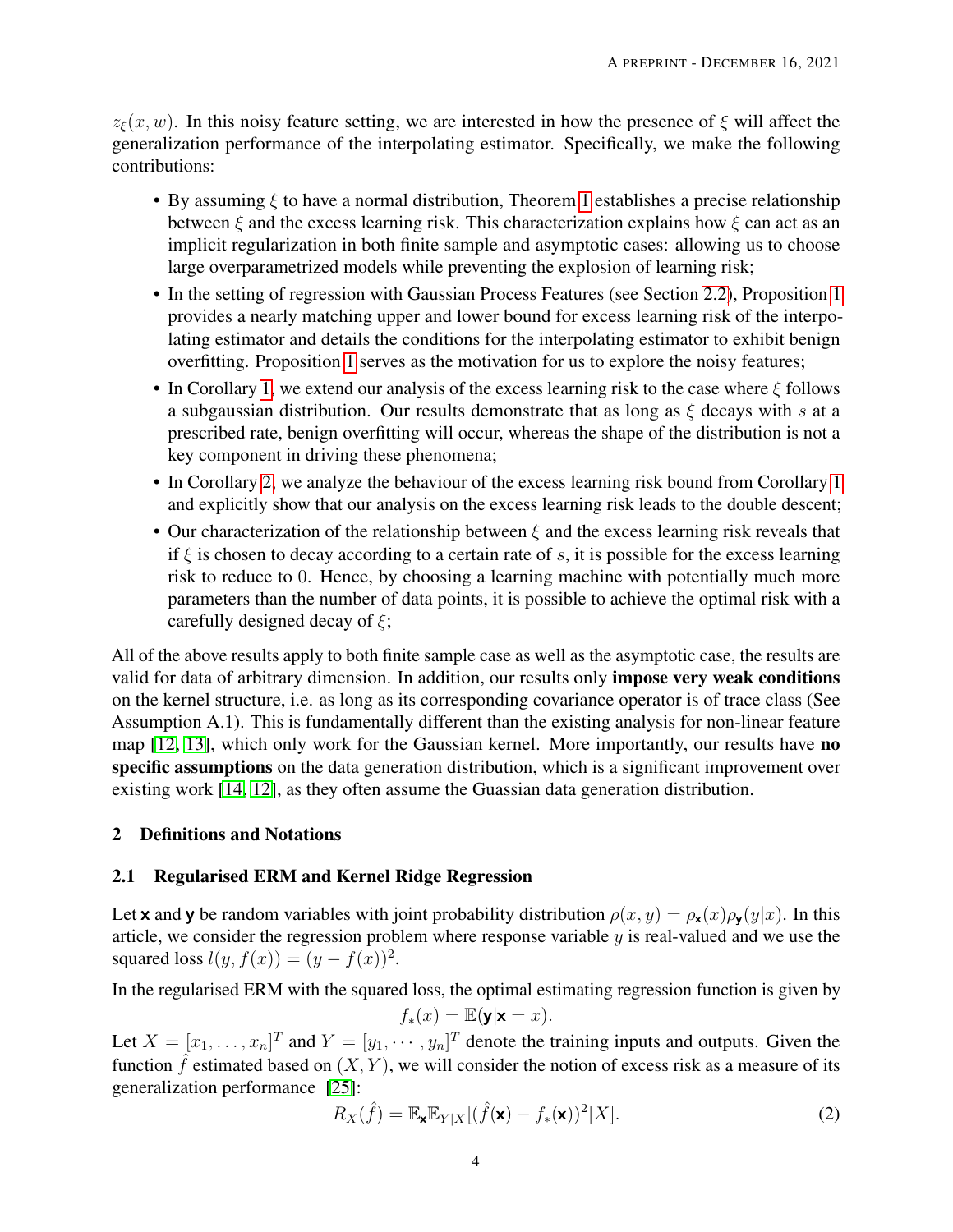Note that the excess risk is conditional on the training inputs X as emphasized by our notation  $R_X$ . However, when the context is clear, we will drop the subscript  $X$  for brevity.

An important class of regularized ERM problems is kernel ridge regression (KRR) which we describe next.

**Definition 1.** *(Kernel Ridge Regression (KRR))* Given training example  $\{(x_i, y_i)\}_{i=1}^n$  from  $\rho$ , a *kernel* K *and its corresponding RKHS* H*, KRR problem is the regularised ERM in Eq.[\(1\)](#page-1-0) with* l *being the squared loss and* Ω(·) *being the squared RKHS norm:*

<span id="page-4-1"></span>
$$
\hat{f}^{\lambda} := \underset{f \in \mathcal{H}}{\text{arg min}} \ \frac{1}{n} \sum_{i=1}^{n} (y_i - f(x_i))^2 + \lambda \|f\|_{\mathcal{H}}^2. \tag{3}
$$

Here,  $\lambda$  is the regularization parameter. Applying the representer theorem [\[26,](#page-28-3) Theorem 5.5], the solution to Eq.[\(3\)](#page-4-1) can be written as  $\hat{f}(x) = K(x, X)(\mathbf{K} + n\lambda I)^{-1}Y$ , where  $K(x, X) =$  $[K(x, x_1), \ldots, K(x, x_n)]^T$  and  $\mathbf{K}_{i,j} = K(x_i, x_j)$  is the Gram matrix.

#### <span id="page-4-0"></span>2.2 Random Feature Approximation

Traditionally, random feature approximation is a simple way to construct a finite-dimensional approximation of an infinite-dimensional kernel introduced by [\[2\]](#page-26-1). However, in this paper, we will adopt a new perspective on random feature approximation. Specifically, we consider kernel ridge regression learning with kernel K based on *Gaussian process features*. By the Karhunen-Loeve expansion theorem [\[27,](#page-28-4) Theorem 4.3], also see [\[28,](#page-28-5) Lemma 3.3 and 3.7], under suitable condition of K, a Gaussian process  $f_K \sim \mathcal{GP}(0, K)$  has the expansion as

$$
f_K(x) = \sum_{i=1}^{P} \lambda_i^{1/2} e_i(x) w_i,
$$

where  $w_i$ 's are i.i.d ~  $\mathcal{N}(0,1)$  and  $(\lambda_i, e_i)_{i=1}^P$  are the eigensystem corresponding to Mercer's decomposition [\[27,](#page-28-4) Theorem 4.2] of  $K$ :

$$
K(x,y) = \sum_{i=1}^{P} \lambda_i e_i(x) e_i(y),
$$

with  $\{e_i\}_{i=1}^P$  being an at most countable orthonormal set of  $L_2(d\rho)$  and  $\{\lambda_i\}_{i=1}^P$  a sequence of non-increasing strictly positive eigenvalues.

In this article, kernel K can be infinite-dimensional, i.e.  $P = \infty$ . However, in our analysis, we will also define a low-rank kernel k that approximates K by only using the top  $p < P$  eigenvalues and eigenvectors of Mercer's decomposition:

$$
k(x, y) = \sum_{i=1}^{p} \lambda_i e_i(x) e_i(y).
$$

In addition, if we denote  $V = [e_1(\cdot), \dots, e_p(\cdot)]^T$ ,  $V(x) = [e_1(x), \dots, e_p(x)]^T$  and  $D =$  $[\lambda_1, \ldots, \lambda_p]$ , then we can write

$$
k(x, y) = V(x)^T D V(y).
$$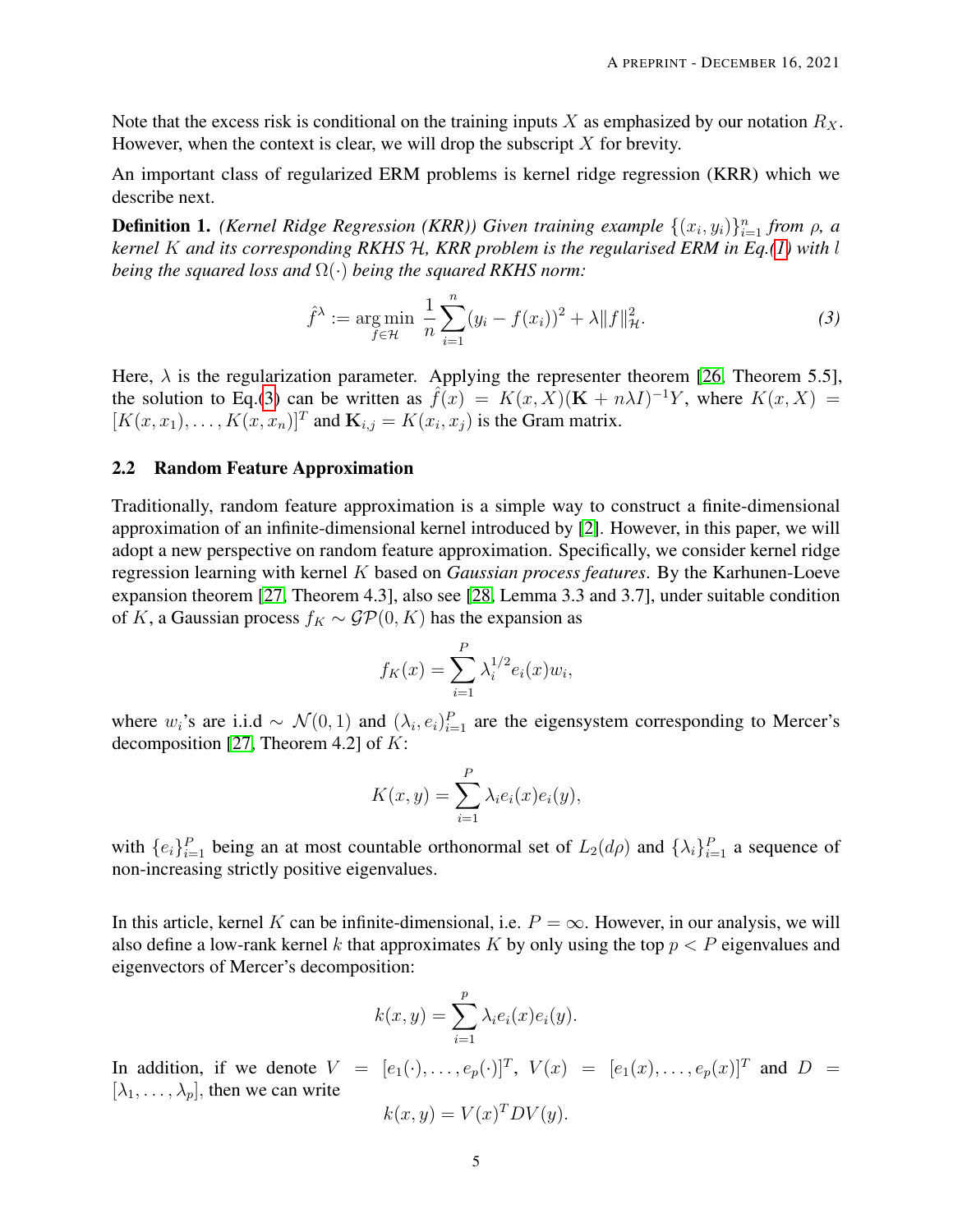From now on, we will use kernel k and whenever we need to refer to K, we will treat K as the limit of k when  $p \to P$ . For GP  $f \sim GP(0, k)$ , we can express it using Karhunen-Loeve expansion

$$
f = V^T D^{1/2} \mathbf{w},
$$

where  $\bf{w}$  is a p-dimensional Gaussian random vector with each entry being standard normal random variable.

Now if we sample  $\mathbf{w}^{(1)}, \dots, \mathbf{w}^{(s)}$  i.i.d ~ **w**, and let  $z(\mathbf{w}^{(i)}, \cdot) = V^T D^{1/2} \mathbf{w}^{(i)}$ , then  $z(\mathbf{w}^{(1)},\cdot),\ldots,z(\mathbf{w}^{(s)},\cdot)$  are i.i.d sample paths  $\sim$   $\mathcal{GP}(0,k)$ , such that  $\mathbb{E}_{\mathbf{w}}(z(\mathbf{w}^{(i)},x))=0$  and  $\mathbb{E}_{\mathbf{w}}(z(\mathbf{w}^{(i)}, x)z(\mathbf{w}^{(i)}, y)) = k(x, y)$ . In addition, we let

$$
\mathbf{z}_x(\mathbf{W}) = \frac{1}{\sqrt{s}} \mathbf{W}^T D^{1/2} V(x);
$$
  

$$
\mathbf{Z} = [\mathbf{z}_{x_1}(\mathbf{W}), \dots, \mathbf{z}_{x_n}(\mathbf{W})]^T = \frac{1}{\sqrt{s}} V(X) D^{1/2} \mathbf{W};
$$

where

$$
\mathbf{W} = [\mathbf{w}^{(1)}, \dots, \mathbf{w}^{(s)}] \in \mathbb{R}^{p \times s}, \quad V(X) = [V(x_1), \dots, V(x_n)]^T.
$$
  
It is easy to verify that  $k(x, y) = \mathbb{E}_{\mathbf{w}}[\mathbf{z}_x(\mathbf{W})^T \mathbf{z}_y(\mathbf{W})]$  and  $\mathbf{K} = \mathbb{E}_{\mathbf{w}}(\mathbf{Z}\mathbf{Z}^T).$ 

Covariance Operator We define the following various forms of covariance operator:

• Let  $\Sigma$  be the population covariance operator for kernel k with eigenvalue matrix  $D<sup>1</sup>$  $D<sup>1</sup>$  $D<sup>1</sup>$ :

$$
\Sigma = \mathbb{E}_{\mathbf{x}} \left\{ D^{1/2} V(\mathbf{x}) V(\mathbf{x})^T D^{1/2} \right\}.
$$

• Let  $\hat{\Sigma}$  be the sample estimate of  $\Sigma$ 

$$
\hat{\Sigma} = \frac{1}{n} \sum_{i=1}^{n} D^{\frac{1}{2}} V(x_i) V(x_i)^T D^{\frac{1}{2}}.
$$

Let  $\hat{D} = \text{diag}(\hat{\lambda}_1, \dots, \hat{\lambda}_n)$  be the eigenvalue matrix of  $\hat{\Sigma}$ , then asymptotically

$$
\lim_{n \to \infty} \hat{\Sigma} = \Sigma, \quad \lim_{n \to \infty} \hat{D} = D;
$$

• Let  $\hat{\Sigma}^s$  be the random feature approximation of  $\hat{\Sigma}$  with s features.

$$
\hat{\Sigma}^s = \frac{1}{n} \mathbf{Z}^T \mathbf{Z}.
$$

The eigenvalue matrix is denoted to be  $\hat{D}^s = diag(\hat{\lambda}_1^s, \dots, \hat{\lambda}_N^s)$ , where  $N = \min\{n, s\}$ , and we have

$$
\lim_{s \to \infty} \hat{\Sigma}^s = \hat{\Sigma}, \quad \lim_{s \to \infty} \hat{D}^s = \hat{D}.
$$

We let ||A|| be the  $L_2$  norm if A is a vector and the operator norm if A is an operator. Since  $z_x(\mathbf{W})$  is a valid random feature vector approximating the kernel  $k$ , we use these features to perform standard (linear) ridge regression on these features.

Definition 2. *(Random Feature Ridge Regression) Given feature vectors and response variables*  $\{(\mathbf{z}_{x_i}(\mathbf{W}), y_i)\}_{i=1}^n$ , we define:

<span id="page-5-0"></span><sup>&</sup>lt;sup>1</sup>Note that we use D here because  $\Sigma$  has the same eigenvalues as the Mercer's decomposition of kernel k.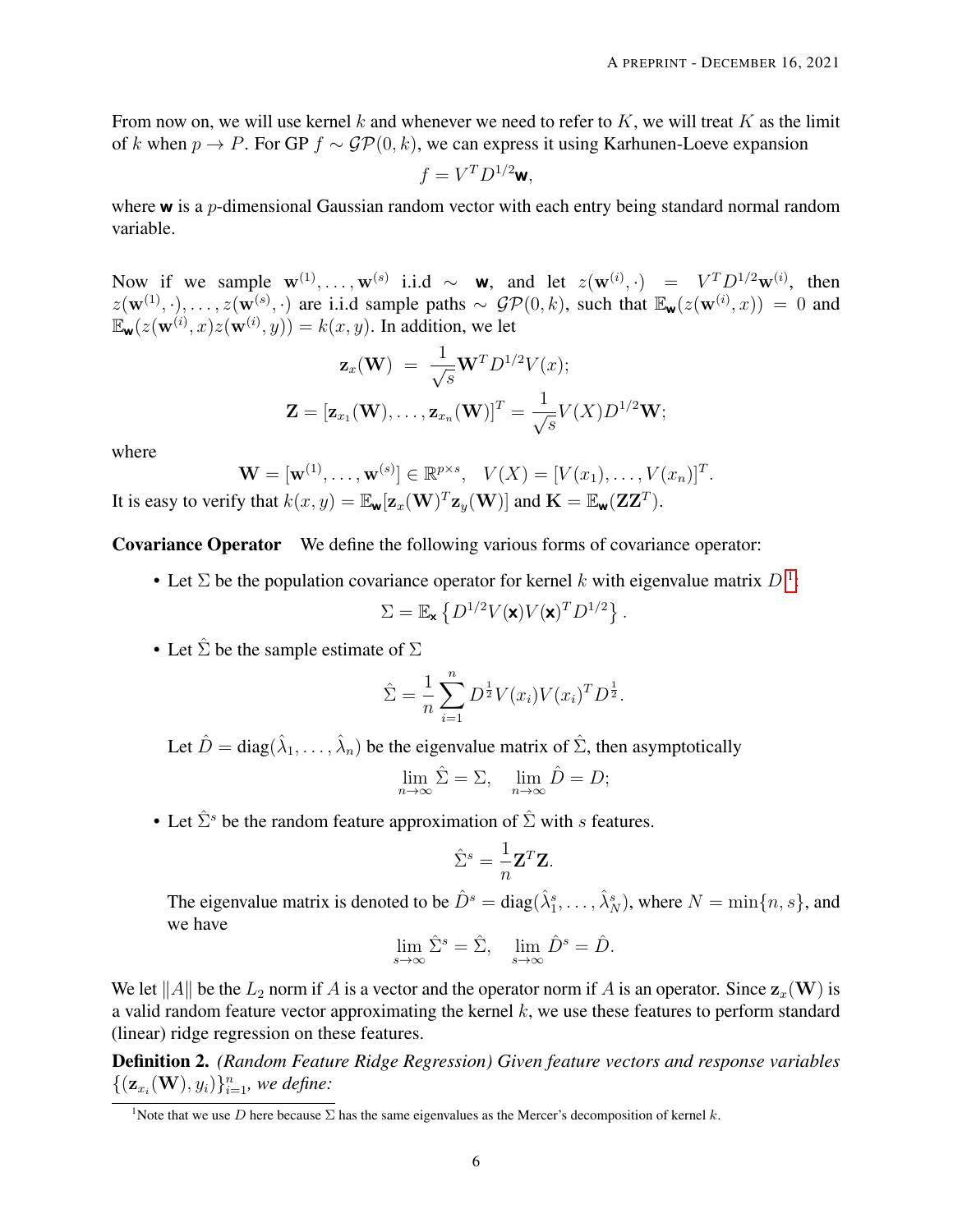• *the random feature regression to be:*

<span id="page-6-3"></span>
$$
\beta_{\lambda} := \underset{\beta \in \mathbb{R}^s}{\arg \min} \ \frac{1}{n} \|Y - \mathbf{Z}\beta\|^2 + \lambda s \|\beta\|^2, \tag{4}
$$

• *the minimum norm least square (MNLS) estimator as:*

$$
\min_{\beta \in \mathbb{R}^s} ||\beta||^2, \quad such \, that \, ||\mathbf{Z}\beta - Y||^2 = \min_{\beta_0} ||\mathbf{Z}\beta_0 - Y||^2.
$$

We denote the RKHS spanned by Z to be  $\tilde{\mathcal{H}}^s$  and we will **omit** s when the context is clear. By the projection theorem, it is easy to see that the closed form solution of the MNLS estimator is

<span id="page-6-0"></span>
$$
\tilde{\beta} = \mathbf{Z} (\mathbf{Z} \mathbf{Z}^T)^{\dagger} Y = (\mathbf{Z}^T \mathbf{Z})^{\dagger} \mathbf{Z}^T Y,\tag{5}
$$

where  $A^{\dagger}$  denotes the pseudoinverse for matrix A.

#### 2.3 Bias-Variance Decomposition

The analysis of the excess learning risk often starts with the bias-variance decomposition. Hence, we present the bias-variance decomposition and introduce some relevant notation here to ease our following discussion. The following lemma gives the bias-variance decomposition and its proof in Appendix [A](#page-29-0) is a simple non-linear extension of the one in [\[11\]](#page-27-4).

<span id="page-6-2"></span>**Lemma 1.** Let  $\tilde{\beta}$  be the MNLS estimator as Eq.[\(5\)](#page-6-0) associated with feature matrix **Z**. Let  $\tilde{f}(x) =$  $\mathbf{z}_x(\mathbf{W})^T\tilde{\beta}$  be the prediction from the MNLS estimator at a test point  $x.$  Denote  $\Pi=(\mathbf{Z}^T\mathbf{Z})^\dagger\mathbf{Z}^T\mathbf{Z}-I$ and recall  $f_*(x) = \mathbb{E}(\mathbf{y}|\mathbf{x} = x)$ , if we assume that  $f_* \in \tilde{\mathcal{H}}$  such that  $f_*(x) = \mathbf{z}_x(\mathbf{W})^T\beta_*$  for some  $\beta_* \in \mathbb{R}^s$ , then the following decomposition of the excess risk of  $\tilde{\beta}$  holds:

$$
R(\tilde{\beta})^2 := R(\tilde{f}) = \mathbf{B}_R + \mathbf{V}_R,
$$
  
\n
$$
\mathbf{B}_R = \mathbb{E}_{\mathbf{x}} \left[ \left( \mathbb{E}_{Y|X} [\tilde{f}(\mathbf{x})] - f_*(\mathbf{x}) \right)^2 \right] = \mathbb{E}_{\mathbf{x}} ||\mathbf{z}_{\mathbf{x}}(\mathbf{W})^T \Pi \beta_*||^2,
$$
  
\n
$$
\mathbf{V}_R = \mathbb{E}_{\mathbf{x}} \text{Var}_{Y|X} (\tilde{f}(\mathbf{x}))
$$
  
\n
$$
= \mathbb{E}_{\mathbf{x}} \left\{ \mathbb{E}_{Y|X} || \mathbf{z}_{\mathbf{x}}(\mathbf{W})^T (\mathbf{Z}^T \mathbf{Z})^\dagger \mathbf{Z}^T (Y - f_*(X)) ||^2 \right\},
$$

*where*  $f_*(X) = [f_*(x_1), \cdots, f_*(x_n)]^T$ .

Lemma [1](#page-6-2) states that in the realizable case ( $f_* \in \tilde{\mathcal{H}}$ ), the decomposition splits the excess risk into bias ( $B_R$ ) and variance ( $V_R$ ). Classical learning theory on bias-variance trade-off [\[5,](#page-26-4) Chapter 2.9] claims that when model is relatively simple,  $B_R$  is large but  $V_R$  is small. As the model complexity increases,  $B_R$  decreases while  $V_R$  increases. This forms the familiar U-shape learning curve. This paradigm has been challenged recently [\[6,](#page-26-5) [9,](#page-27-2) [10\]](#page-27-3), and new analysis indicates that the learning curve undergoes the so called double-descent phenomenon. In this contribution, we argue that this phenomenon can be viewed in light of the noisy features, which has been overlooked in the previous literature.

It should be noted that the above decomposition applies to the realizable case. One might encounter the unrealizable case where  $f_* \notin \tilde{H}$ . In this case, if we denote the best predictor from  $\tilde{H}$  to be  $f_{\tilde{H}}$ , then the difference between  $f_{\tilde{\mathcal{H}}}$  and  $f_*$  also contributes to the excess learning risk. We denote this

<span id="page-6-1"></span><sup>&</sup>lt;sup>2</sup>Note that we have parametrised the prediction function  $\tilde{f}$  by  $\tilde{\beta}$ , hence we write  $R(\tilde{\beta})$  instead of  $R(\tilde{f})$ .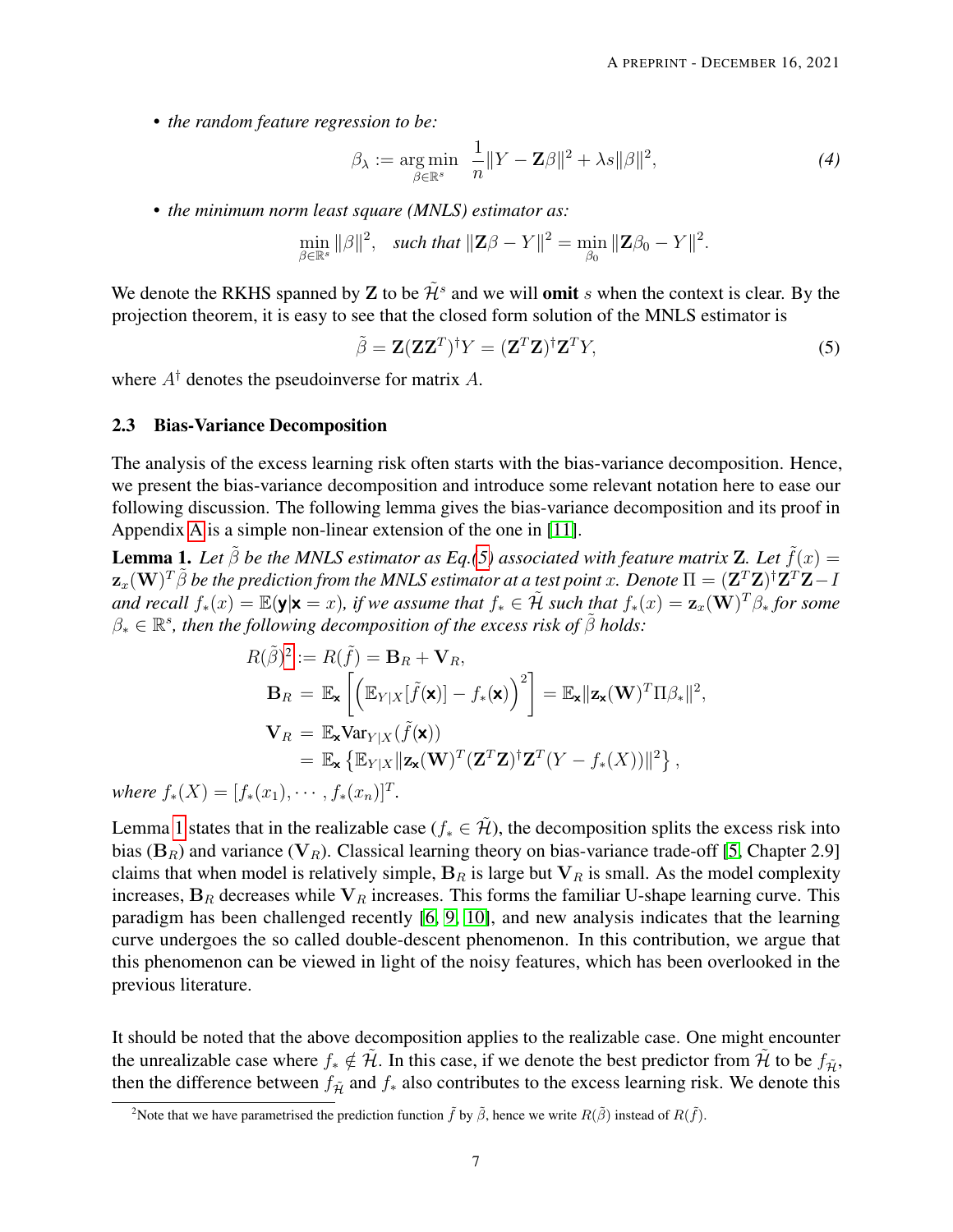additional term in excess risk by  $M_R$  (which can be thought of as the approximation error). The excess learning risk in the unrealizable case is hence comprised of  $M_R$ ,  $B_R$  and  $V_R$ . While the  $M_R$ is new, the analysis of  $B_R$  and  $V_R$  is the same as in the realizable case. Our next lemma illustrates this (Proof in Appendix [B\)](#page-29-1):

**Lemma 2.** Let  $\tilde{\beta}$  be the MNLS estimator as Eq.[\(5\)](#page-6-0) associated with feature matrix **Z**. Let  $\tilde{f}(x) =$  $\mathbf{z}_x(\mathbf{W})^T\tilde{\beta}$  be the prediction from the MNLS estimator at a test point  $x.$  Define  $f_{\tilde{\mathcal{H}}}$  to be the best  $estimator$  such that  $f_{\tilde{\mathcal{H}}} := \arg \min_{f \in \tilde{\mathcal{H}}} \mathbb{E}_{\rho}(f(x) - y)^2$ . Since  $f_{\tilde{\mathcal{H}}} \in \tilde{\mathcal{H}}$ , we let  $f_{\tilde{\mathcal{H}}}(x) = \mathbf{z}_x(\mathbf{W})^T \beta_{\tilde{\mathcal{H}}}$ for some  $\beta_{\tilde{H}} \in \mathbb{R}^s$ , Define the bias and the variance as:

$$
\mathbf{B}_{R} = \mathbb{E}_{\mathbf{x}} \left[ \left( \mathbb{E}_{Y|X} [\tilde{f}(\mathbf{x})] - f_{\tilde{\mathcal{H}}}(\mathbf{x}) \right)^{2} \right] = \mathbb{E}_{\mathbf{x}} ||\mathbf{z}_{\mathbf{x}}(\mathbf{W})^{T} \Pi \beta_{\tilde{\mathcal{H}}}||^{2},
$$
\n
$$
\mathbf{V}_{R} = \mathbb{E}_{\mathbf{x}} \text{Var}_{Y|X} (\tilde{f}(\mathbf{x}))
$$
\n
$$
= \mathbb{E}_{\mathbf{x}} \left\{ \mathbb{E}_{Y|X} || \mathbf{z}_{\mathbf{x}}(\mathbf{W})^{T} (\mathbf{Z}^{T} \mathbf{Z})^{\dagger} \mathbf{Z}^{T} (Y - f_{\tilde{\mathcal{H}}} (X)) ||^{2} \right\},
$$

where  $f_{\tilde{\mathcal{H}}}(X) = [f_{\tilde{\mathcal{H}}}(x_1), \cdots, f_{\tilde{\mathcal{H}}}(x_n)]^T$ . In addition, we define the misspecification as:

$$
\mathbf{M}_R := \mathbb{E}_x \left\{ \mathbf{z}_x(\mathbf{w})^T (\mathbf{Z}^T \mathbf{Z})^{\dagger} \mathbf{Z}^T (f_*(X) - f_{\tilde{\mathcal{H}}}(X)) \right\}^2 + \mathbb{E}_x (f_*(x) - f_{\tilde{\mathcal{H}}}(x))^2.
$$

*Then the following decomposition of the excess risk of*  $\tilde{\beta}$  *holds:* 

$$
R(\tilde{\beta}) \le 3(\mathbf{M}_R + \mathbf{B}_R + \mathbf{V}_R).
$$

We can see that the bias and variance comprised in the unrealizable case is similar to the realizable case. However, the difference now is that we have  $M_R$ , the misspecification error. While we do not have a thorough understanding as how  $M_R$  evolves with the number of parameters s, we can reasonably assume that the  $M_R$  decreases as we increase s. In addition, the  $M_R$  becomes zero once H is large enough to contain  $f_*$ . As a result, our following analysis will mainly focus on the  $B_R$ and  $V_R$  term as these two will dominate in the large parameter setting. For  $M_R$ , we will simply assume that it decreases with the number of parameters deployed in the model.

#### 3 Benign Overfitting with Noisy Random Features

In this section, we discuss how the behaviour of the excess learning risk of the MNLS estimator is affected by the noise in the features and how the new evolution of the excess learning risk leads to benign overfitting and, in particular, to the double descent phenomenon. In the following discussion, we let  $P > p > n$ , s without loss of generality. In addition, since we are mainly interested in the overparametrized regime, we let  $s \geq n$ .

As discussed, we consider the noisy feature setting:  $z_{\xi}(x, w) = z(x, w) + \xi$ . We denote the sdimensional noisy feature as  $\mathbf{z}_x^{\xi}(\mathbf{W}) = \mathbf{z}_x(\mathbf{W}) + \boldsymbol{\xi}$ , where  $\boldsymbol{\xi} = [\xi_1, \dots, \xi_s]^T$  with  $\xi_1, \dots, \xi_s$  i.i.d  $\sim$ ξ. In addition, recall we define the feature matrix as  $\mathbf{Z} = [\mathbf{z}_{x_1}(\mathbf{W}), \dots, \mathbf{z}_{x_n}(\mathbf{W})]^T$ . In the noisy setting, we write the noisy feature matrix as  $\mathbf{Z}_{\xi} = \mathbf{Z} + \Xi$ , where  $\Xi = [\xi_{ij}] \in \mathbb{R}^{n \times s}$  with each  $\xi_{ij}$ i.i.d ~  $\xi$ . We let  $\tilde{\mathcal{H}}_{\xi}$  to be the RKHS spanned by the noisy feature matrix  $\mathbf{Z}_{\xi}$ . Finally, similar to Eq.[\(5\)](#page-6-0), we write the MNLS estimator for  $\mathbf{Z}_{\xi}$  as  $\tilde{\beta}_{\xi}$ .

We first list our assumptions (which we will use throughout the paper):

- A.1 The RKHS Condition: Assume  $P = \infty$  and  $\int_{\mathcal{X}} K(x, x) d\rho_{\mathcal{X}}(x) = C_0 \ (0 < C_0 < \infty)$ ;
- A.2 Label Noise Condition:  $\mathcal{X} \subset \mathbb{R}^d$ , and  $y = f_*(x) + \epsilon$  with  $\mathbb{E}(\epsilon) = 0$  and  $\text{Var}(\epsilon) = \sigma^2$ ;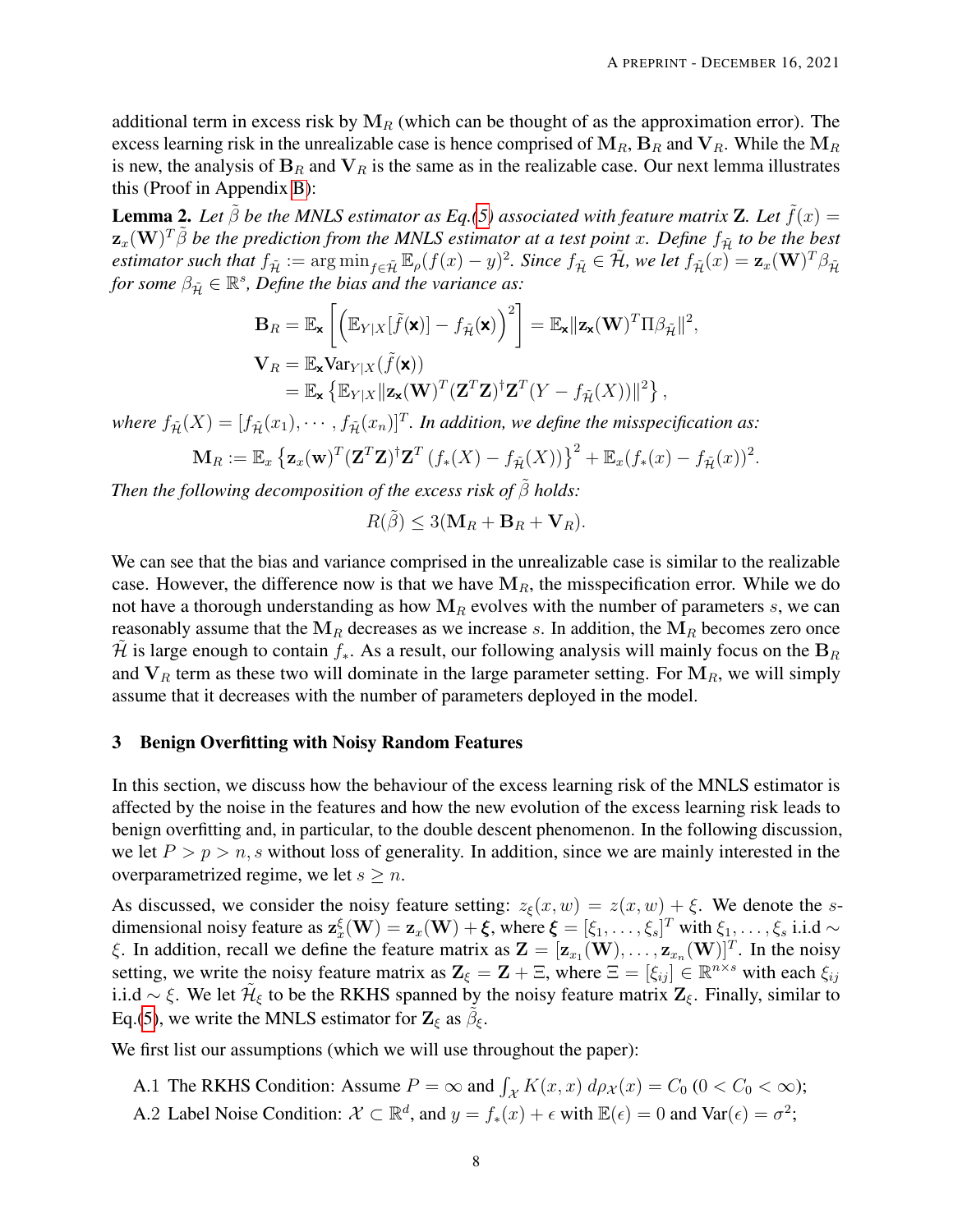- A.3 Best Predictor Condition:  $f_* \in \tilde{\mathcal{H}}_{\xi}$ , the best predictor is contained in the hypothesis space and has the form of  $f_*(x) = \mathbf{z}_x^{\xi}(\mathbf{W})^T \beta_*^{\xi}$ ;
- A.4 Feature Noise Condition:  $\xi \sim \mathcal{N}(0, \frac{1}{s})$  $(\frac{1}{s}\sigma_0^2)$  and  $\sigma_0^2 = s^{-\alpha}$ , with  $\alpha \geq 0$ .

Assumption A.1 is a weak condition to ensure K is trace class, i.e.,  $Tr(\Sigma_K) < \infty$ , and admits Mercer's decomposition. This further implies the Mercer's decomposition for the low rank kernel k. A.2 is a standard regression assumption. A.3 assumes we are in the realizable case which is a relatively strong assumption when number of features  $s$  is small. We will discuss the unreal-izable case in Section [3.2.](#page-12-1) A.4 describes the shape and size of the feature noise  $\xi$ , note that we need the variance to be  $\frac{1}{s}\sigma_0^2$  to ensure that the variance of the feature vector does not explode as  $\text{Var}(\mathbf{z}_{x}^{\xi}(\mathbf{W})) \geq \text{Var}(\xi) = s\text{Var}(\xi) = \sigma_0^2.$ 

In the noisy setting, the excess learning risk  $R(\tilde{\beta}_{\xi})$  admits the bias-variance decomposition similar to Lemma [1.](#page-6-2) We will denote the bias and variance term as  $B_{\xi}$  and  $V_{\xi}$  respectively. We are now ready to present our analysis of the excess learning risk in the noisy feature regime.

<span id="page-8-0"></span>Theorem 1. *Under Assumptions A1-A4 and suppose we are in the overparametrized regime where*  $s \geq n$ , denote  $\Pi_{\xi} = (\mathbf{Z}_{\xi}^T \mathbf{Z}_{\xi})^{\dagger} \mathbf{Z}_{\xi}^T \mathbf{Z}_{\xi} - I$ . Recall W is a  $p \times s$  matrix with each  $\mathbf{W}_{ij}$  i.i.d  $\sim \mathcal{N}(0, 1)$ , Let  $\lambda_W = \|\mathbf{W}^T \mathbf{W}\|$  and a, b,  $c > 1$  be some universal constants. Denote  $\hat{\lambda}_i^{\xi} = \hat{\lambda}_i + \sigma_0^2/n$ , then if *we assume that there exists* k <sup>∗</sup> *defined as:*

<span id="page-8-1"></span>
$$
k^* = \min\left\{0 \le k \le n, \sum_{i>k}^n \frac{\hat{\lambda}_i^{\xi}}{\hat{\lambda}_{k+1}^{\xi}} \ge \frac{1}{a}n\right\},\tag{6}
$$

*For any*  $\delta \in (0,1)$ *, with probability at least*  $1 - \delta - 6e^{-n/b} - 5e^{-n/c}$ *, we have* 

$$
\mathbf{B}_{\xi} \ \leq \ b \left( \frac{\lambda_W}{s} \|\Sigma\| \sqrt{\log(\frac{14r(\Sigma)}{\delta})/n} + \sigma_0 + \sigma_0^2 \right) \|\Pi_{\xi}\|^2 \|\beta_{\ast}^{\xi}\|^2, \tag{7}
$$

$$
\mathbf{V}_{\xi} \le c\sigma^2 \text{Tr}(\Sigma) \frac{s}{n^2}, \tag{8}
$$

*where*  $r(\Sigma) = \text{Tr}(\Sigma)/\|\Sigma\|$ .

Theorem [1](#page-8-0) explains precisely how  $\xi$  affects the excess learning risk. In fact, the upper bound on the bias and variance term serve as the certificate that asymptotically the MNLS estimator  $\tilde{\beta}_{\xi}$  will obtain optimal prediction accuracy, i.e., the excess risk  $B_{\xi} + V_{\xi}$  can decay to 0.

Before we analyze the asymptotic behaviour of the excess risk, we would like to first discuss our key assumption: Eq.[\(6\)](#page-8-1). There are two scenarios here:  $\alpha = 0$  and  $\alpha > 0$ . We start with the first one. In this case,  $\sigma_0^2 = 1$  is a constant. Eq.[\(6\)](#page-8-1) states that there is a  $k^*$  such that we have  $\sum_{i>k^*}^n(\hat{\lambda}_i^{\xi}/\hat{\lambda}_{k^*+1}^{\xi}) \geq \frac{1}{a}$  $\frac{1}{a}n$ . This is equivalent to

$$
\sum_{i>k^*}^n \frac{n\hat{\lambda}_i + \sigma_0^2}{n\hat{\lambda}_{k^*+1} + \sigma_0^2} = \sum_{i>k^*}^n \frac{n\hat{\lambda}_i + 1}{n\hat{\lambda}_{k^*+1} + 1} \ge \frac{1}{a}n.
$$

Now, if  $n\hat{\lambda}_{k^*+1} \leq 1$ , then we have for each  $i > k^*$ ,  $(n\hat{\lambda}_i + 1)/(n\hat{\lambda}_{k^*+1} + 1) \geq \frac{1}{2}$  $\frac{1}{2}$ . As a result,  $\sum_{i>k^*}^n(\hat{\lambda}_i^{\xi}/\hat{\lambda}_{k^*+1}^{\xi}) \geq \frac{1}{2}$  $\frac{1}{2}(n-k^*)$ . If  $k^* \ll n$ , then there is some universal constant a, such that 1  $\frac{1}{2}(n-k^*) \geq \frac{1}{a}$  $\frac{1}{a}n$ . To conclude, if there exists  $k^* \ll n$  and  $n\hat{\lambda}_{k^*+1} \leq 1$ , then  $\sum_{i>k^*}^n (\hat{\lambda}_i^{\xi}/\hat{\lambda}_{k^*+1}^{\xi}) \geq \frac{1}{a}$  $\frac{1}{a}n$ . On the other hand, both  $Tr(\Sigma) < \infty$  and  $Tr(\hat{\Sigma}) < \infty$ , implying  $\hat{\lambda}_k = \omega_1 k^{-\gamma}$  for some constant  $\omega_1$ and  $1 < \gamma \leq \infty$ . Based on different values of  $\gamma$ , there are three different cases here.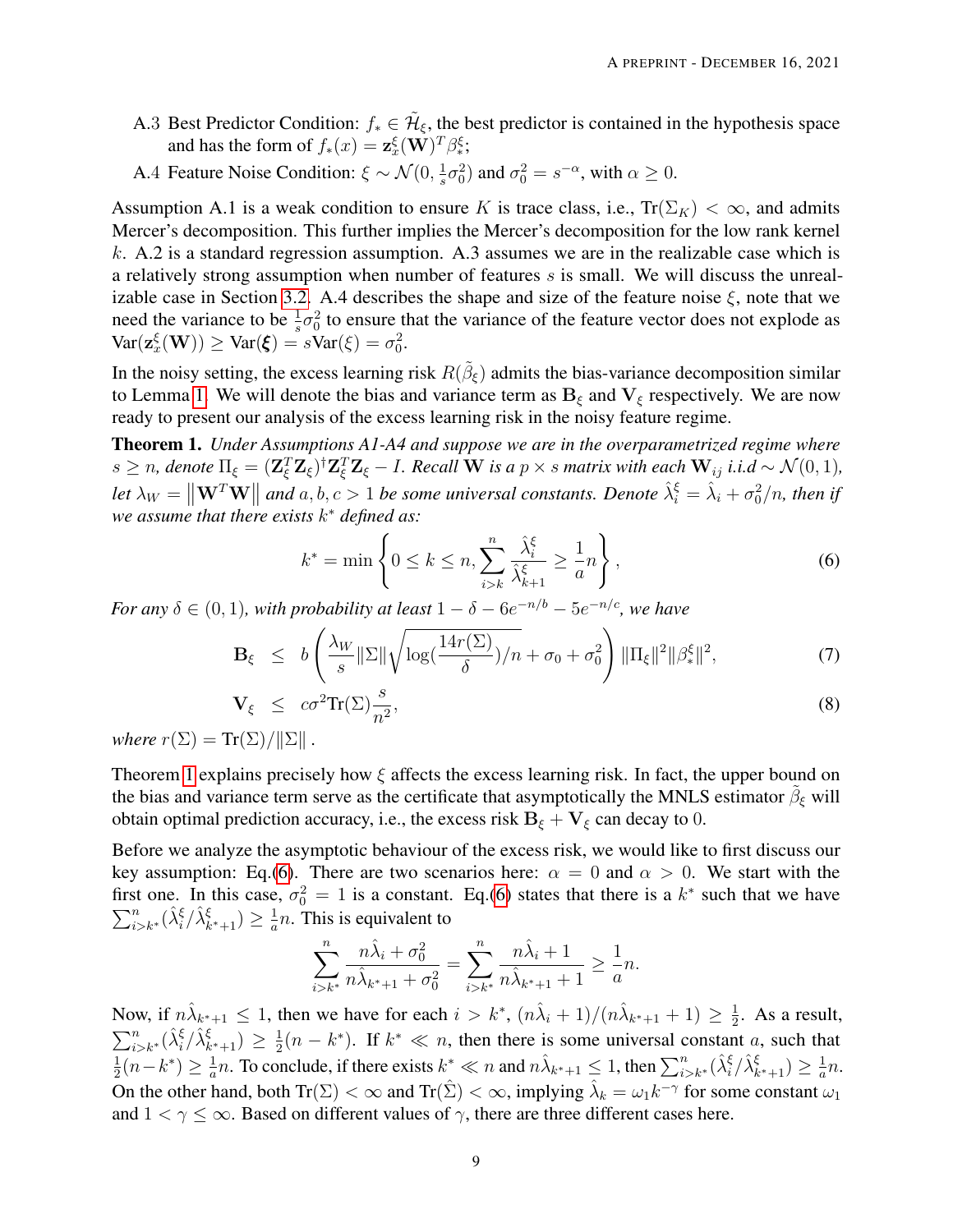- Case  $1 \gamma = \infty$ :  $\hat{\Sigma}$  has finite rank, so there is some d such that  $\hat{\lambda}_i = 0$  for  $i > d$ . As such, if we let  $k^* = d$ , we can easily see that  $\sum_{i>k^*}^n (\hat{\lambda}_i^{\xi} / \hat{\lambda}_{k^*+1}^{\xi}) = (n - d) \ge \frac{1}{a}$  $\frac{1}{a}n$ .
- Case  $2 \gamma \propto k$ :  $\hat{\Sigma}$  has exponential spectrum decay, i.e.,  $\hat{\lambda}_k = \omega_1 e^{-k}$ . Without loss of generality we assume  $\omega_1 = 1$ , then if we let  $k^* = \log n$ , it is easy to see that  $n\lambda_{k^*+1} = \frac{n}{n+1} \leq 1$ . We hence have  $\sum_{i>k^*}^n (\hat{\lambda}_i^{\xi} / \hat{\lambda}_{k^*+1}^{\xi}) = \frac{1}{2}(n - \log n) \ge \frac{1}{a}$  $\frac{1}{a}n$ .
- Case 3  $\gamma$  is a constant:  $\hat{\Sigma}$  has polynomial decay, i.e.,  $\hat{\lambda}_k = \omega_1 k^{-\gamma}$ . Again we assume  $\omega_1 = 1$  and if we let  $k^* = n^{1/\gamma}$ , we have  $\hat{\lambda}_{k^*+1} = (n^{1/\gamma} + 1)^{-\gamma} \le (n^{1/\gamma})^{-\gamma} \le 1$ . Therefore, we have  $\sum_{i>k^*}^n(\hat{\lambda}_i^{\xi}/\hat{\lambda}_{k^*+1}^{\xi}) \leq \frac{1}{2}$  $\frac{1}{2}(n - n^{1/\gamma}) \geq \frac{1}{a}$  $\frac{1}{a}n$ .

The analysis in the second scenario where  $\alpha > 0$  is similar to the first one. The key is that there exists  $k^* \ll n$  such that  $n\hat{\lambda}_{k^*+1} \leq \sigma_0^2$ . The difference here is that  $\sigma_0^2$  decays with s at rate  $\alpha > 0$ . However, if we control the decay rate  $\alpha$  such that  $\alpha \ll \gamma$ , then we can guarantee the existence of  $k^*$ . In summary, as long as  $\alpha \ll \gamma$ , then we can find a  $k^*$  such that Eq.[\(6\)](#page-8-1) holds.

We are now ready to analyze the asymptotic behaviour of the excess risk. We start with  $V_{\xi}$  where we can see that the variance  $V_{\xi}$  is governed by  $\frac{s}{n^2}$ . Hence, if we let  $s = o(n^2)$ , then we have  $\lim_{n\to\infty}$   $V_{\xi}=0$ . For the bias  $B_{\xi}$ ,  $\sigma_0$  and  $\sigma_0^2$  decays to 0 as long as  $\alpha>0$ . In addition, it is easy to see that  $\lambda_W = O(p)$ , hence if we have  $\lim_{n \to \infty} \frac{p}{s}$ s  $\sqrt{\frac{1}{n}} = 0$ , then  $\lim_{n \to \infty} \mathbf{B}_{\xi} = 0$ .

Therefore, the following two conditions are required to ensure that our predictor  $\tilde{\beta}_{\xi}$  is optimal:

\n- $$
\lim_{n\to\infty} \frac{p}{s} \sqrt{\frac{1}{n}} = 0;
$$
\n- $s = o(n^2).$
\n

We can see that if we let  $s = n^{\gamma_0}$  for some  $\gamma_0 \in (1, 2)$ , then  $s \gg n$  since  $\lim_{n \to \infty} s/n = \infty$ . In other words, even in the heavily overparametrized model, our estimator  $\tilde{\beta}_{\xi}$  is optimal since both  $B_{\xi}$ and  $V_{\xi}$  converge to 0. However, our theorem indicates that once s is beyond the order of  $n^2$ , the variance start to increase again. This result is aligned with the recent discovery by [\[29,](#page-28-6) Figure 1 and 4], where the excess risk is found to increase if s is close to the order of  $n^2$ .

#### **Motivation**

Before providing a sketch proof of Theorem [1,](#page-8-0) we first state our motivation for considering noisy feature  $z_{\xi}(x, w)$ . The motivation arises from analyzing the excess risk of the MNLS estimator in the noiseless version, i.e.,  $\tilde{\beta}$  in Eq.[\(5\)](#page-6-0). Proposition [1](#page-9-0) establishes nearly matching upper and lower bounds for the excess risk of  $\tilde{\beta}$ . The proof is in Section [4.1.](#page-13-0)

<span id="page-9-0"></span>Proposition 1. *Consider the regression problem Eq.[\(4\)](#page-6-3) with feature matrix* Z *and suppose we are in the overparametrized regime where*  $s \geq n$ *. Let*  $a, b, c, c' > 1$  *be some universal constants and assume*  $s \geq n$ *. Let*  $\delta \in (0,1)$  *and denote* 

$$
k^* = \min\left\{0 \le k \le n, \frac{\sum_{i>k}^n \hat{\lambda}_i}{\hat{\lambda}_{k+1}} \ge \frac{1}{a}n\right\}.
$$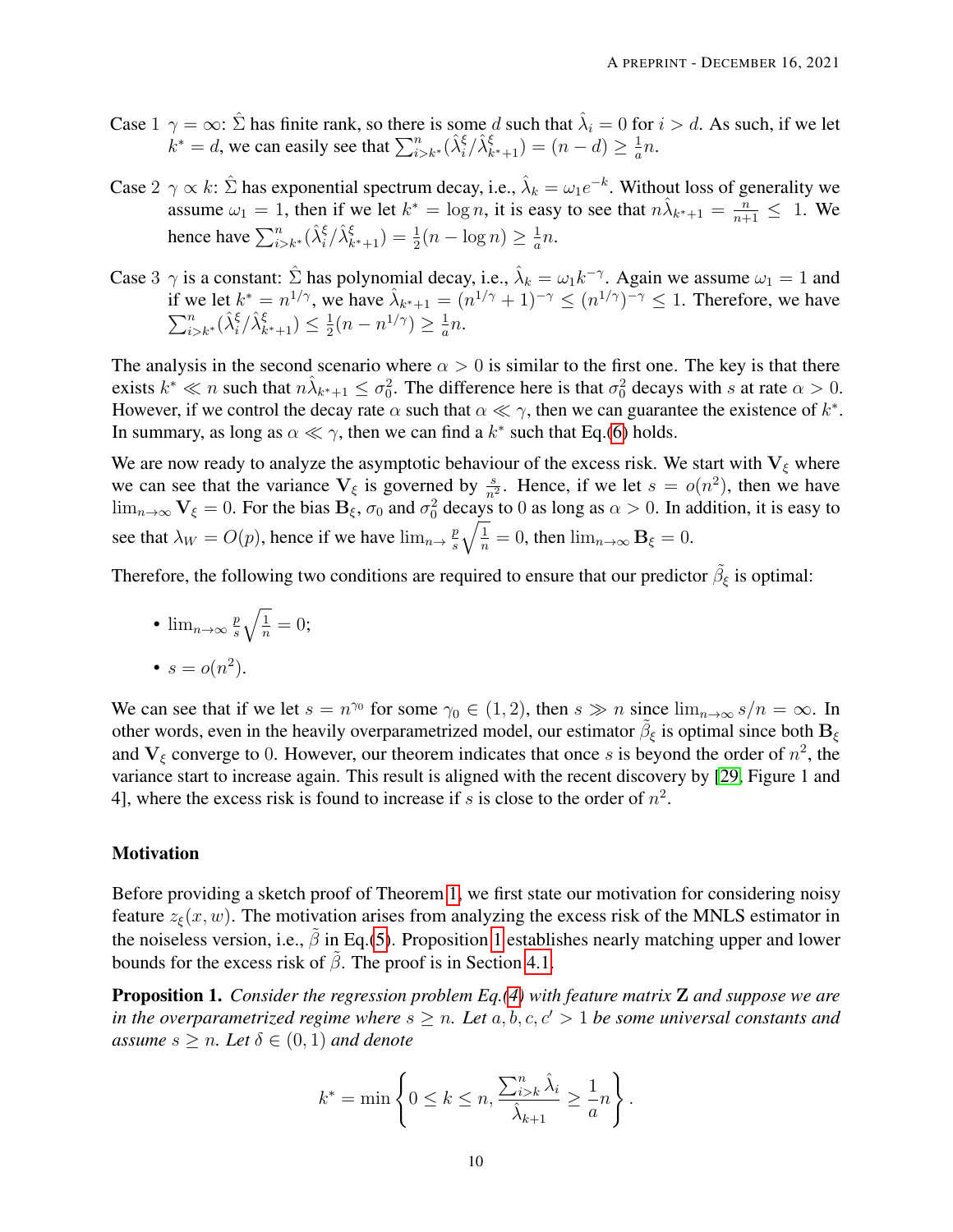*Then with probability greater than*  $1 - \delta - 2e^{-n/c}$ *, we have* 

<span id="page-10-0"></span>
$$
R(\tilde{\beta}) = \mathbf{B}_R + \mathbf{V}_R,
$$
  
\n
$$
\leq b \frac{\lambda_W}{s} ||\Pi||^2 ||\beta_*||^2 ||\Sigma|| \sqrt{\log \left(\frac{14r(\Sigma)}{\delta}\right) / n} + c\sigma^2 \frac{s}{n} \frac{\text{Tr}(\Sigma)}{\sum_{i>k^*}^n \hat{\lambda}_i},
$$
\n(9)

*We can also lower bound the risk with probability greater than*  $1 - 2e^{-n/c'}$ :

$$
R(\tilde{\beta}) \ge c' \sigma^2 \frac{s}{n} \frac{\operatorname{Tr}(\Sigma)}{\sum_{i>k^*}^n \hat{\lambda}_i}.
$$
 (10)

Inspecting Eq.[\(9\)](#page-10-0), we can see that as long as  $\lim_{p,s\to\infty} \frac{p}{s}$ s  $\sqrt{\frac{1}{n}} = 0$ , the bias term  $B_R$  decays (since  $\lambda_W = O(p)$ ). Therefore, if the variance term decays, then  $R(\tilde{\beta})$  decreases to 0. As a result, Proposition [1](#page-9-0) states that we need the following conditions for  $\tilde{\beta}$  to have optimal prediction accuracy:

- 1. The covariance operator is of trace-class;
- 2. The sum of the tail eigenvalues of  $\hat{\Sigma}$  is on the order of N, i.e., there exists a  $k^*$  $\sum$ is extended that that the tail eigenvalues of  $\Sigma$  is on the order of N, i.e., there exists a  $k^*$  such that  $\hat{n}$ <br> $\hat{\lambda}_i = \Theta(n)$  and  $\lim_{s,n \to \infty} \frac{s}{n} \frac{1}{\sum_{k=1}^n x_k \hat{\lambda}_i} = 0$ .  $n \sum$  $\frac{1}{\sum\limits_{i>k^*}\hat{\lambda}_i}=0.$

The first condition is a standard requirement for a typical learning problem, where the last condition states that we need s to be of order  $o(n^2)$ . While these two conditions seems reasonable, the second condition seems at odds with the first condition. Namely, according to the classical concentration inequality,  $\|\Sigma - \hat{\Sigma}\| \to 0$  as  $n \to \infty$ , we hence have  $\sum_{i>k}^{n} \hat{\lambda}_i \leq \text{Tr}(\hat{\Sigma})$  which is finite and does not grow with *n*. However, traditional concentration theory requires that the observed samples  $\{x_i\}_{i=1}^n$ are i.i.d from the marginal distribution  $\rho_{\mathbf{x}}(x)$ . Hence,  $\hat{\Sigma} = \frac{1}{n} \sum_{i=1}^{n} D^{1/2} V_{x_i} V_{x_i}^T D^{1/2}$  is simply an empirical estimate of  $\Sigma = \int D^{1/2} V_x V_x^T D^{1/2} d\rho(x)$ . However, if the feature  $z(x, w)$  is corroded with noise  $\xi$ , then this will distort the behaviour of  $\Sigma$ . We qualitatively discuss the effect of  $\xi$  below, in order to provide an intuition on how benign overfitting arises.

Recall the definitions of  $\Sigma$ ,  $\hat{\Sigma}$  and  $\hat{\Sigma}^s$  in Section [2.2,](#page-4-0) in the noiseless setting,  $\hat{\Sigma}^s = \frac{1}{n}$  $\frac{1}{n} \mathbf{Z}^T \mathbf{Z} \in \mathbb{R}^{s \times s}$ . As  $s \to \infty$ ,  $\hat{\Sigma}_s \to \hat{\Sigma}$ , implying  $\hat{D}^s \to \hat{D}$ . In the noisy setting, suppose the feature matrix is corroded with some i.i.d noise:  $\mathbf{Z}_{\xi} = \mathbf{Z} + \Xi$ , the covariance matrix now is

$$
\hat{\Sigma}_{\xi}^{s} = \frac{1}{n} \mathbf{Z}_{\xi}^{T} \mathbf{Z}_{\xi} = \frac{1}{n} (\mathbf{Z}^{T} \mathbf{Z} + \Xi^{T} \mathbf{Z} + \mathbf{Z}^{T} \Xi + \Xi^{T} \Xi).
$$

Denote  $\hat{D}_{\xi}^s$  to be the eigenvalues of  $\hat{\Sigma}_{\xi}^s$ . As  $s \to \infty$ , we approximately have  $\hat{D}_{\xi}^s \approx \text{diag}(\hat{\lambda}_1^s +$  $\sigma_0^2, \ldots, \hat{\lambda}_n^s + \sigma_0^2$ ). Since  $\hat{\lambda}_i^s$  decays, there will be a  $k^* < n$ , s such that  $\hat{\lambda}_i^s > \sigma_0^2$ ,  $\forall i < k^*$ . However,  $\hat{\lambda}_i^s$  is on the same scale of  $\sigma_0^2$  for all  $i > k^*$ , in the sense that

$$
\frac{\hat{\lambda}_i^s + \sigma_0^2}{\hat{\lambda}_j^s + \sigma_0^2} \approx \Theta(1), \text{for all } i,j > k^*.
$$

Since  $\hat{\Sigma}_{\xi}^{s}$  has at most *n* eigenvalues, summing up the tails gives

$$
\frac{\sum_{i>k^*}^n (\hat{\lambda}_i^s + \sigma_0^2)}{\hat{\lambda}_{k^*+1}^s + \sigma_0^2} \approx \Theta(n).
$$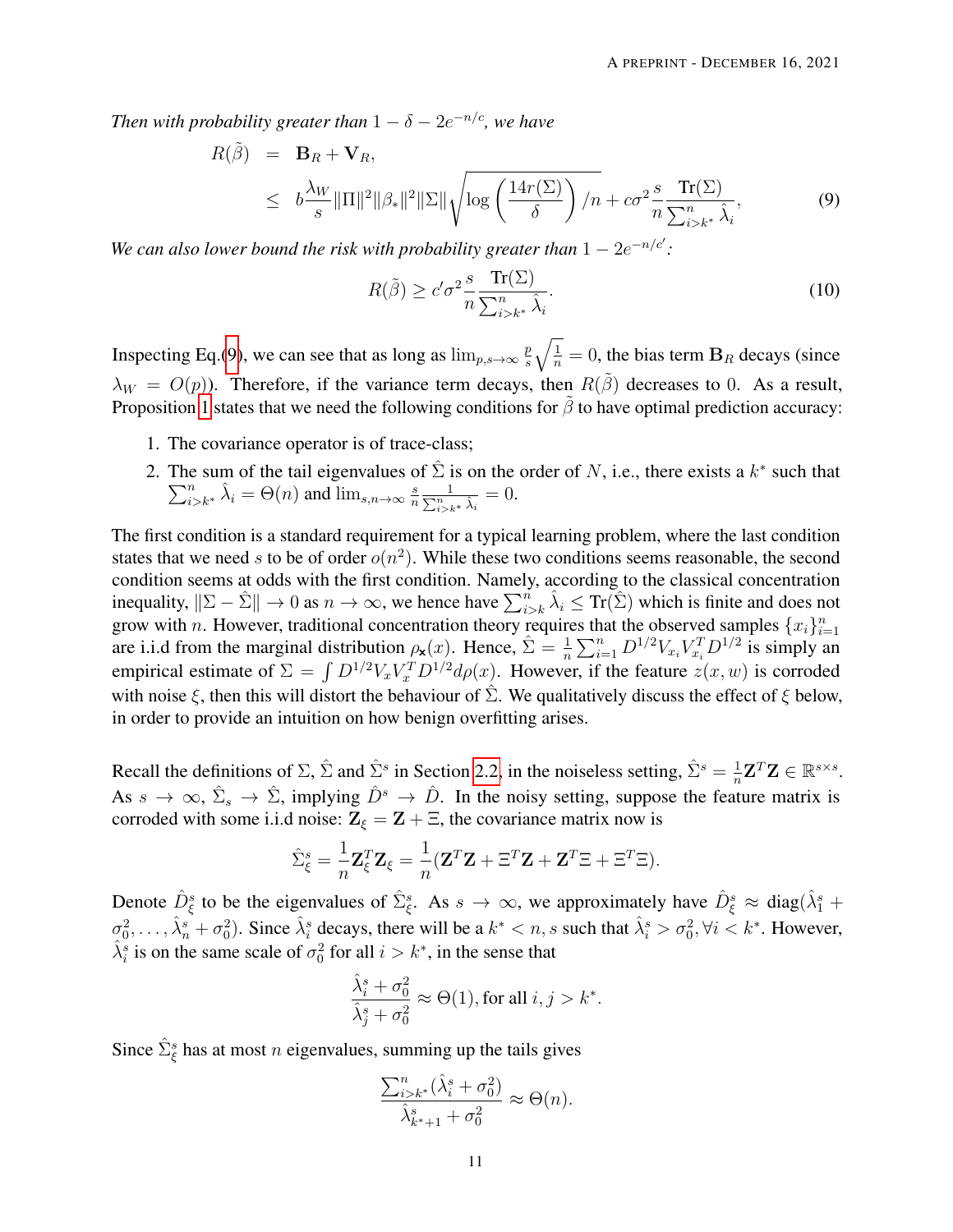This indicates that the sum of the tail eigenvalues of the covariance matrix  $\hat{\Sigma}_{\xi}^{s}$  is of the order of n, leading to the decay of  $R(\tilde{\beta})$ . This further motivates us to quantify how exactly the noise  $\xi$  affect the behaviour of the excess learning risk in Theorem [1.](#page-8-0) Below we provide a sketch of the proof for Theorem [1.](#page-8-0)

*Proof.* (Sketch of Proof for Theorem [1\)](#page-8-0) The proof starts with the Bias-Variance decomposition. We employ the noisy feature version of Lemma [1,](#page-6-2) where the excess learning risk is decomposed to the bias term  $B_{\xi}$  and the variance term  $V_{\xi}$ . While the treatment to  $B_{\xi}$  is relatively standard, the heavy part is on how to analyze  $V_{\xi}$ . The key is to express the  $V_{\xi}$  to be a sum of the outer product of random vectors with each entry being i.i.d standard Gaussian random variables. After that, we apply concentration inequalities to the outer products which gives us the desired results. For detailed derivation, please refer to Section [4.2.](#page-19-0)  $\Box$ 

#### 3.1 Benign Overfitting with Subgaussian Noisy Features

Theorem [1](#page-8-0) demonstrates that if  $\xi$  is Gaussian with decaying variance, then benign overfitting can be observed. However, Gaussian noise is sometimes a strong assumption. A close investigation of Theorem [1](#page-8-0) indicates that the key driving force of benign overfitting is that  $\sigma_0^2$  decays with s, not the shape of  $\xi$ . Hence, we conjecture that benign overfitting will occur even if we have non-Gaussian distributions. It turns out that a simple extension of Theorem [1](#page-8-0) would allow us to generalize our results to subgaussian noise. Hence, we modify Assumption A.4 to

A.4' Feature Noise Condition:  $\xi$  is a subgaussian in the sense that  $\xi = \frac{\sigma_0^2}{s} u$ , where u is mean 0, variance 1 and  $\sigma_u^2$ -subgaussian, i.e.,

$$
\mathbb{E}(\exp(tu)) \le \exp\left(\frac{\sigma_u^2}{2}t^2\right).
$$

Our results below confirm that benign overfitting can indeed also be observed in the subgaussian noise setting.

<span id="page-11-0"></span>**Corollary 1.** *Under A.1-4' and suppose*  $s \geq n$ , *let*  $a, b, c > 1$  *be some universal constants, recall*  $\hat{\lambda}_i^{\xi} = \hat{\lambda}_i + \sigma_0^2/n$ , if we assume that there exists  $k^*$  defined as:

<span id="page-11-1"></span>
$$
k^* = \min\left\{0 \le k \le n, \sum_{i>k}^n \frac{\hat{\lambda}_i^{\xi}}{\hat{\lambda}_{k+1}^{\xi}} \ge \frac{1}{a}n\right\},\tag{11}
$$

*For any*  $\delta \in (0,1)$ *, with probability at least*  $1 - \delta - 6e^{-n/b} - 5e^{-n/c}$ *, we have* 

<span id="page-11-2"></span>
$$
\mathbf{B}_{\xi} \leq b \left( \frac{\lambda_W}{s} \|\Sigma\| \sqrt{\log(\frac{14r(\Sigma)}{\delta})/n} + \sigma_0 + \sigma_0^2 \right) \|\Pi_{\xi}\|^2 \|\beta^{\xi}_{*}\|^2, \tag{12}
$$

$$
\mathbf{V}_{\xi} \le c\sigma^2 \text{Tr}(\Sigma) \frac{s}{n^2}.
$$
 (13)

The behaviour of the excess learning risk in the subgaussian case is almost identical to the Gaussian case up to some constant. As discussed in the Gaussian case, this leads to the decaying of the learning risk asymptotically. The results verify our conjecture that as long as the noise  $\xi$  decays with s, we will observe benign overfitting. Corollary [1](#page-11-0) further confirms that the noise  $\xi$  in the covariate or feature vector can serve as an implicit regularizer to prevent overfitting.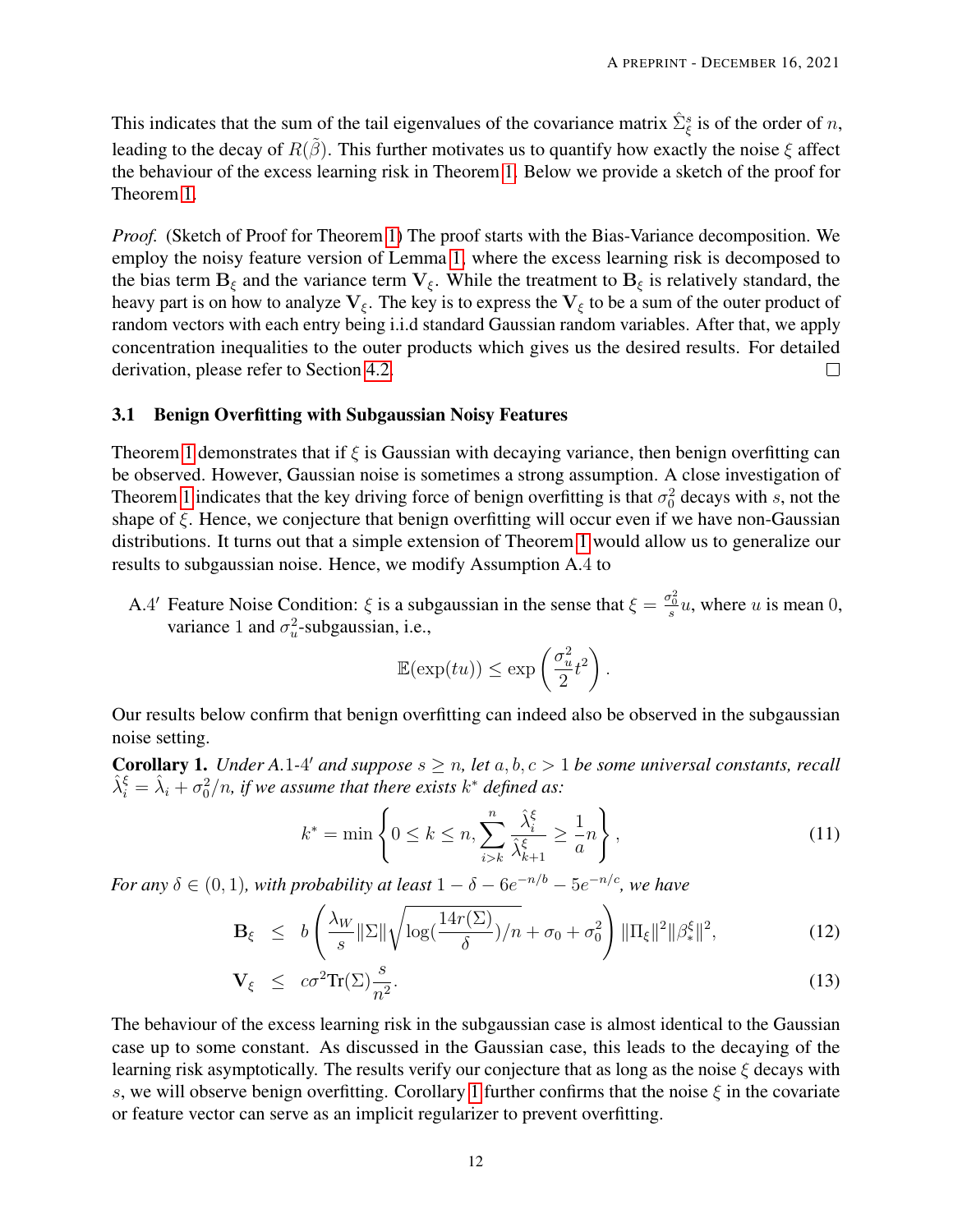#### <span id="page-12-1"></span>3.2 The Double Descent Phenomenon

The classical U-shape learning curve [\[5,](#page-26-4) Figure 2.11] has been largely challenged recently [\[6,](#page-26-5) [9,](#page-27-2) [10\]](#page-27-3), as empirically it is often observed that the relationship between the prediction accuracy and the complexity of the learning machine exhibits the so called the double descent phenomenon. Looking Figure [1](#page-12-2) [\[9\]](#page-27-2), the double descent curve states that when we first increase the capacity of the hypothesis space  $H$ , the excess learning risk decreases but starts to increase as we keep increasing the model complexity. The excess learning risk increases to the maximum (or potentially diverges to infinity) at some interpolation threshold. After that, as we keep increasing the complexity of  $H$ , the excess learning risk decreases either to a global minimum or vanishes to zero. Overall, it forms a double descent curve.

<span id="page-12-2"></span>

Figure 1: The *double descent curve*.

The double descent phenomenon has attracted much research interest recently while a concluding answer has not been discovered in general. In this section, we try to provide an answer to how double descent occurs as a result of noisy features through analyzing the behaviour of the excess learning risk in Corollary [1.](#page-11-0)

Before delivering our results, we first state our notations and assumptions to ease discussion. Recall in Lemma [1,](#page-6-2) we have decomposed the excess learning risk into the misspecification error  $M_R$  (or  $M_{\xi}$  in the noisy feature setting), the bias  $B_R$  (or  $B_{\xi}$ ) and the variance  $V_R$  (or  $V_{\xi}$ ). Connection between Corollary [1](#page-11-0) and the double descent is through analyzing these errors in the noisy feature setting:  $M_{\xi}$ ,  $B_{\xi}$  and  $V_{\xi}$ . We now demonstrate the finite sample behaviour of the excess learning risk from Corollary [1.](#page-11-0)

<span id="page-12-0"></span>**Corollary 2.** Under Assumptions A.1-4', the behaviour of the excess learning risk  $R(\tilde{\beta}_{\xi})$  can be *described as the following:*

 $a. s = n$ 

$$
\mathbf{B}_{\xi} = O(\frac{p}{n^{3/2}}) + O(n^{-\alpha}),
$$
  

$$
\mathbf{V}_{\xi} = O(n^{-1});
$$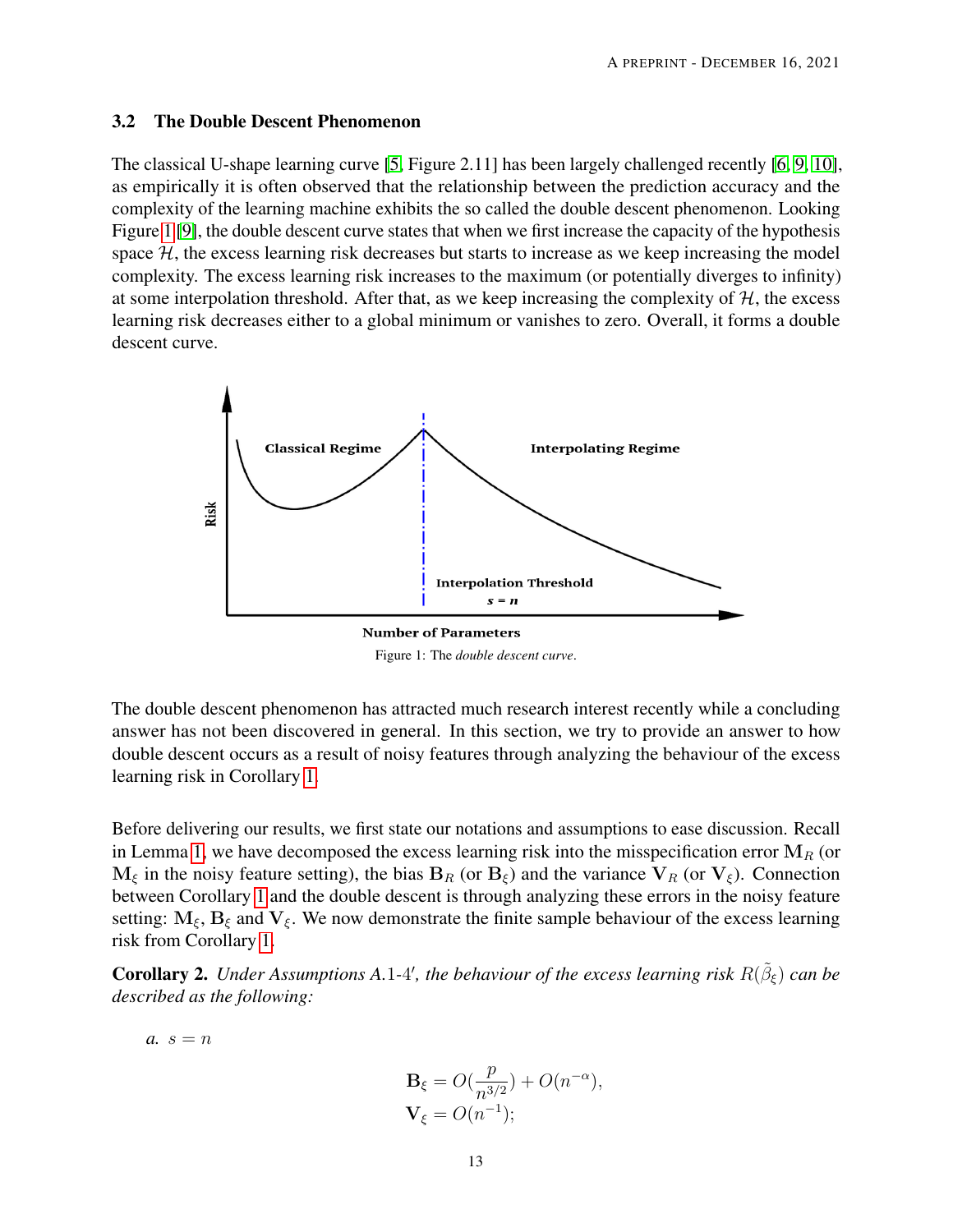b. 
$$
s = o(n^{\gamma_1}), \gamma_1 \in (1, 2)
$$
  
\n
$$
\mathbf{B}_{\xi} = O(\frac{p}{s}n^{-\frac{1}{2}}) + O(n^{-\alpha}),
$$
\n
$$
\mathbf{V}_{\xi} = O(n^{(\gamma_1 - 2)});
$$
\nc.  $s = \Theta(n^{\gamma_2}), \gamma_2 > 2$   
\n
$$
\mathbf{V}_{\xi} = \Theta(n^{(\gamma_2 - 2)}).
$$

Corollary [2](#page-12-0) describes the precise behaviour of the excess learning risk in the overparametrized regime with  $s \geq n$ . Before we give a detailed discussion on that, we first qualitatively discuss the behaviour of the excess learning risk in the underparametried regime i.e., the first U-shape in Figure [1.](#page-12-2) When  $s < n$ , Corollary [1](#page-11-0) indicates that  $B_{\xi} = 0$  by Lemma [9.](#page-29-2) However, Corollary 1 assume we are in the realizable case ( $f_* \in \mathcal{H}$ ). When s is small, this is unlikely to happen. As a result, we have the misspecification error  $M_{\xi}$ . In another words, in the finite sample case where  $s < n$ , the excess learning risk is governed by the misspecification error and the variance. Intuitively we can see that  $M_{\xi}$  decreases as we increase s, and typically, when s is small,  $M_{\xi}$  dominates the excess learning risk. As we increase s,  $M_{\xi}$  decreases and  $V_{\xi}$  increases up to some point, where  $V_{\xi}$  start to dominate the excess learning risk. Therefore, we will observe that the excess learning risk decreases with s initially and after some point, it starts to increase with s, which forms the classical U-shape curve.

When we approach the interpolation threshold where  $s = n$ , Corollary [2](#page-12-0) shows that the bias term  $\mathbf{B}_{\xi}$  starts to kick in and dominates the excess learning risk by the term  $O\left(\frac{p}{n^3}\right)$  $\left(\frac{p}{n^{3/2}}\right)$ , because  $n, s \ll p$ at this point. In particular, if we use kernel K where  $P = \infty$ , then the bias  $B_R$  diverges to infinity.

Furthermore, if we keep increasing s so that it passes the interpolation threshold, the excess learning risk is now dominated by  $B_{\xi}$  and  $V_{\xi}$ , since the function space is large enough such that the misspecification error is negligible. As discussed earlier, if  $\frac{p}{s\sqrt{n}}$  converges to 0, and  $s = o(n^2)$ , then both terms vanish to zero asymptotically, driving the learning risk to its global minimum. In particular, if  $s = n^{\gamma}$  with  $\gamma \in (1, 2)$ , then the overfitted model with  $s \gg n$  can still have excess learning risk to converge. In addition, if we keep increase s such that it is beyond the order of  $n^2$ , we can see that the variance start to increase again. Overall, Corollary [2](#page-12-0) gives us the precise description of the double descent curve up to the point where s is within the  $n^2$  order. This is aligned with the recent findings from [\[29,](#page-28-6) Figure 1 and 4].

In Figure [2,](#page-14-0) we give an sample path of how our upper bound evolves with the number of features s. We can see that it closely resembles the double descent curve in Figure [1](#page-12-2) from [\[9\]](#page-27-2).

### 4 Proofs

In the proof, we use  $b_1, b_2, \ldots > 1$  to denote universal constants in the theorem statement, and we use  $c_1, c_2, \ldots > 1$  to denote universal constants in the proof of the theorems.

#### <span id="page-13-0"></span>4.1 Proof of Proposition [1](#page-9-0)

The proof of Proposition [1](#page-9-0) starts with the analysis of each term in the bias-variance decomposition. We first deal with the bias term  $B_R$ .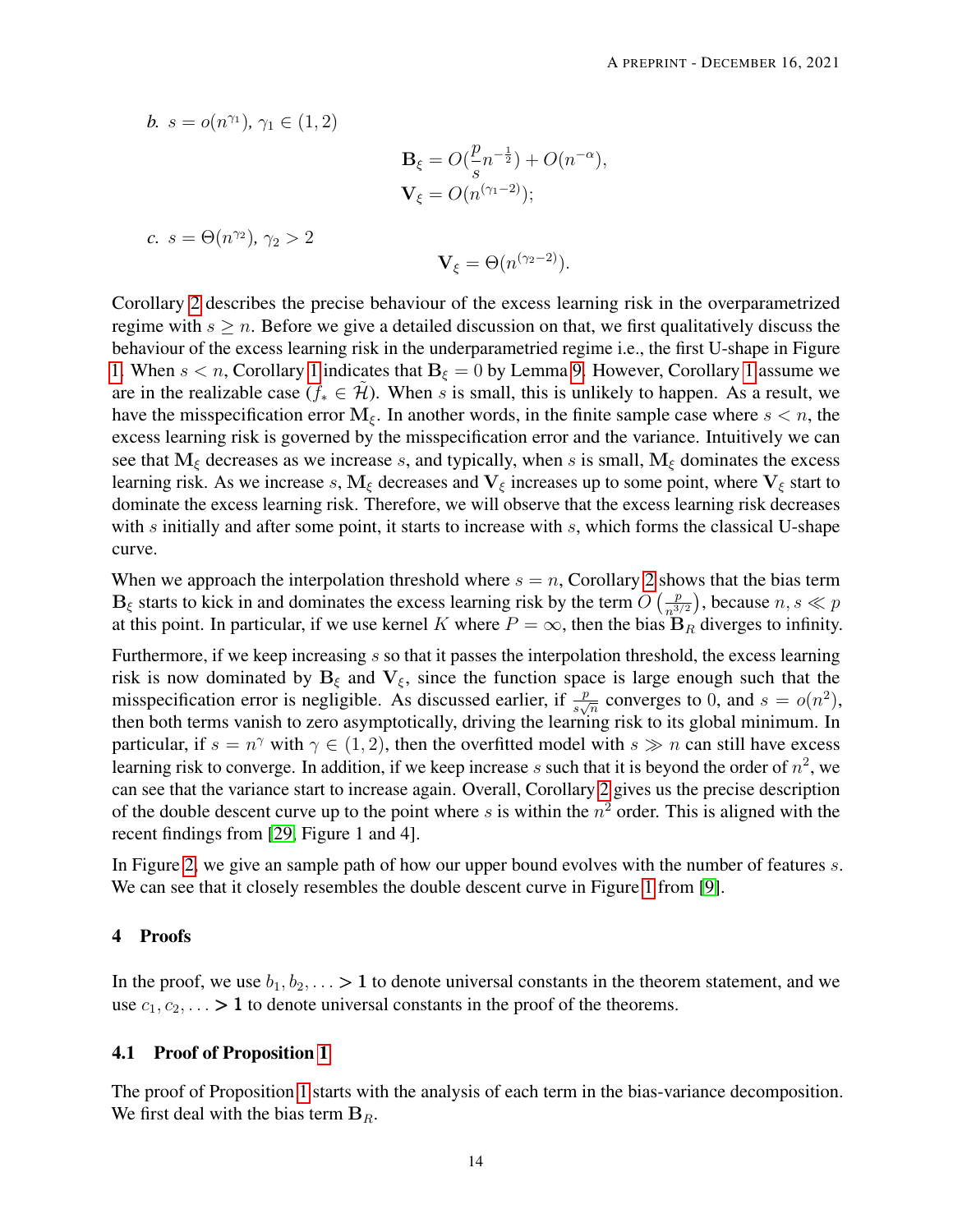<span id="page-14-0"></span>

Figure 2: The evolution of the excess learning risk from Corollary [2.](#page-12-0) Note that our chracterization has the property where the excess learning risk starts to grow beyond the  $n^2$  regime. This is aligned with the recent empirical observation of the triple-double descent learning curve from [\[29,](#page-28-6) Figure 1 and 4].

#### Upper Bound of Bias:

The following lemma gives the upper bound on the bias term  $B_R$ .

<span id="page-14-1"></span>Lemma 3. *The bias can be upper bounded as:*

$$
\int_{\mathcal{X}} \left\| \mathbf{z}_x(\mathbf{W})^T \Pi \beta_* \right\|^2 d\rho(x) \leq \frac{\lambda_W}{s} \|\Pi\| \|\Sigma - \hat{\Sigma}\| \|\beta_*\|^2.
$$

*Proof.* Using the property of pseudoinverse yields

$$
\mathbf{Z}^T \mathbf{Z} \Pi = \mathbf{Z}^T \mathbf{Z} (I - (\mathbf{Z}^T \mathbf{Z})^{\dagger} \mathbf{Z}^T \mathbf{Z}) = 0.
$$

Hence, we have

$$
\mathbf{B}_{R} = \mathbb{E}_{x} \left\{ \beta_{*} \Pi \mathbf{z}_{x}(\mathbf{W}) \mathbf{z}_{x}(\mathbf{W})^{T} \Pi \beta_{*} \right\} = \beta_{*} \Pi \left( \frac{1}{s} \mathbf{W}^{T} \Sigma \mathbf{W} \right) \Pi \beta_{*},
$$
  
\n
$$
= \beta_{*} \Pi \left( \frac{1}{s} \mathbf{W}^{T} \Sigma \mathbf{W} - \frac{1}{n} \mathbf{Z}^{T} \mathbf{Z} \right) \Pi \beta_{*} = \beta_{*} \Pi \left( \frac{1}{s} \mathbf{W}^{T} \Sigma \mathbf{W} - \frac{1}{s} \mathbf{W}^{T} \hat{\Sigma} \mathbf{W} \right) \Pi \beta_{*},
$$
  
\n
$$
= \frac{1}{s} \beta_{*} \Pi \left( \mathbf{W}^{T} (\Sigma - \hat{\Sigma}) \mathbf{W} \right) \Pi \beta_{*} \leq \frac{1}{s} ||\beta_{*}||^{2} ||\Pi||^{2} ||\Sigma - \hat{\Sigma}|| ||\mathbf{W}^{T} \mathbf{W}||,
$$
  
\n
$$
= \frac{\lambda_{W}}{s} ||\Pi||^{2} ||\Sigma - \hat{\Sigma}|| ||\beta_{*}||^{2}.
$$

 $\Box$ 

The following lemma provides an upper bound for  $||\Sigma - \hat{\Sigma}||$ .

<span id="page-14-2"></span>**Lemma 4.** Let  $\Sigma$  and  $\hat{\Sigma}$  denote the covariance operator and sample covariance operator respec*tively, then for*  $\delta \in (0, 1)$ *, we have with probability at least*  $1 - \delta$ *,* 

$$
\|\Sigma - \hat{\Sigma}\| \le c \|\Sigma\| \sqrt{\log(\frac{14r(\Sigma)}{\delta})/n},
$$

*where*  $r(\Sigma) = \frac{\text{Tr}(\Sigma)}{\|\Sigma\|}$  and  $c_0$  *is some universal constant.*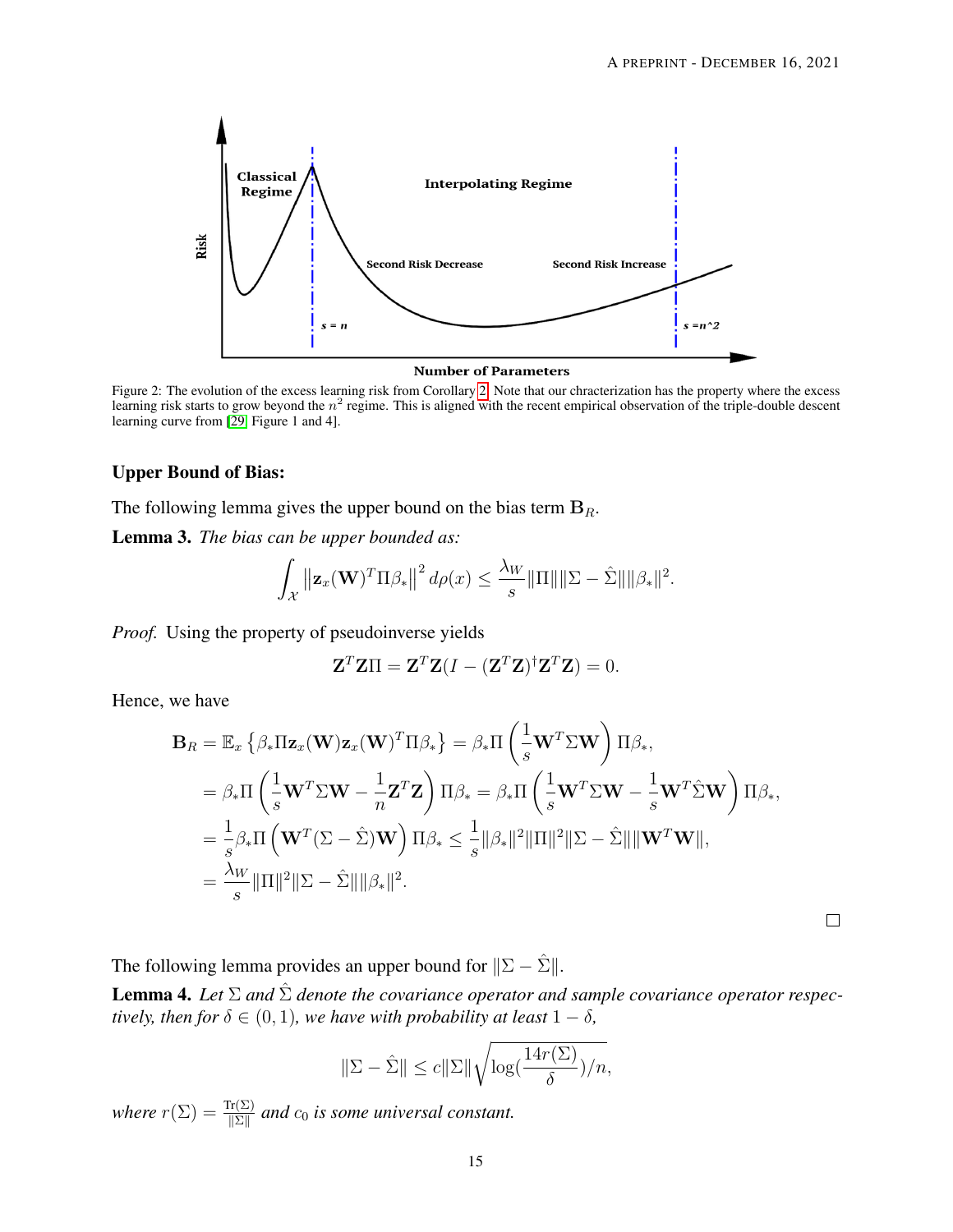*Proof.* For  $\Sigma - \hat{\Sigma}$ , we first notice that<sup>[3](#page-15-0)</sup>

$$
\Sigma - \hat{\Sigma} = \Sigma - \frac{1}{n} D^{1/2} V(X)^T V(X) D^{1/2} = \Sigma - \frac{1}{n} \sum_{i=1}^n D^{1/2} V_{x_i} V_{x_i}^T D^{1/2},
$$
  

$$
:= \Sigma - \frac{1}{n} \sum_{i=1}^n \phi(x_i) \phi(x_i)^T = \sum_{i=1}^n \frac{1}{n} (\Sigma - \phi(x_i) \phi(x_i)^T),
$$
  

$$
:= \sum_{i=1}^n R_i.
$$

Now we trivially have  $\mathbb{E}(R_i) = 0$ . In addition,

$$
R_i \preccurlyeq \frac{1}{n} \sum \preccurlyeq \frac{\|\Sigma\|}{n} I = \frac{\|\Sigma\|}{n} I,
$$
  
\n
$$
R_i \succcurlyeq -\frac{1}{n} \phi(x_i) \phi(x_i)^T \succcurlyeq -\frac{1}{n} \|\phi(x_i)\|^2 I \succcurlyeq -\frac{\|\Sigma\|}{n} I.
$$

As a result, we have  $||R_i|| \leq \frac{\lambda_1}{n}$ .

$$
\mathbb{E}(R_i^2) = \frac{1}{n^2} \mathbb{E} \left( \Sigma - \phi(x_i) \phi(x_i)^T \right)^2 = \frac{1}{n^2} \left\{ \mathbb{E} \left( \phi(x_i) \phi(x_i)^T \right)^2 - 2\Sigma \phi(x_i) \phi(x_i)^T + \Sigma^2 \right\},
$$
  
\n
$$
= \frac{1}{n^2} \left\{ \mathbb{E} (\phi(x_i) \phi(x_i)^T)^2 - \Sigma^2 \right\} \le \frac{1}{n^2} \mathbb{E} \left( \phi(x_i) \phi(x_i)^T \right)^2,
$$
  
\n
$$
= \frac{1}{n^2} \mathbb{E} \left( \phi(x_i) \phi(x_i)^T \phi(x_i) \phi(x_i)^T \right) \le \frac{\|\Sigma\|}{n^2} \mathbb{E} (\phi(x_i) \phi(x_i)^T),
$$
  
\n
$$
= \frac{\|\Sigma\|}{n^2} \Sigma \le \frac{\|\Sigma\|^2}{n^2} I.
$$

Thus we have,  $\sum_{i=1}^{n} \mathbb{E}(R_i^2) \preccurlyeq \frac{\|\Sigma\|^2}{n}$  $\frac{|\Sigma||^2}{n}I$ . Hence, we have  $\|\sum_{i=1}^n \mathbb{E}(R_i^2)\| \le \frac{\|\Sigma\|^2}{n}$  $\frac{\sum ||r||}{n}$ . Using [\[30,](#page-28-7) Operator version of Theorem 3.1], for any  $\delta \in (0,1)$ , with probability greater than  $1-\delta$ , we have

$$
\|\Sigma - \hat{\Sigma}\| \le c \|\Sigma\| \sqrt{\log(\frac{14r(\Sigma)}{\delta})/n}.
$$

<span id="page-15-0"></span><sup>&</sup>lt;sup>3</sup>As  $p \to \infty$ , both  $\Sigma$  and  $\hat{\Sigma}$  are operators. Hence, we have misused the notation  $A^T B$  to represent inner product between operator A and  $\overrightarrow{B}$ . But our analysis is not affected by this notation.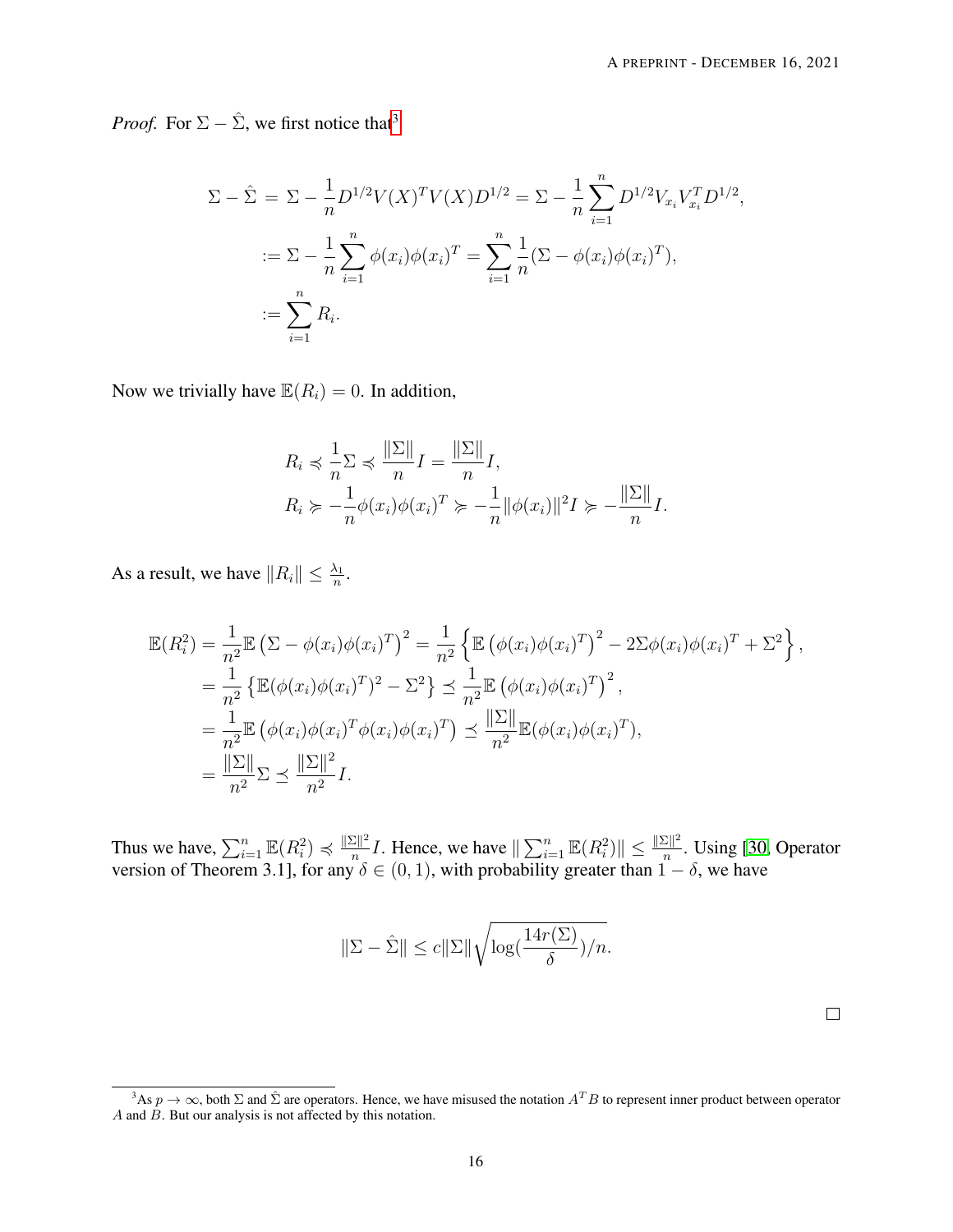#### Upper Bound of Variance:

The upper bound of the variance term  $V_R$  is a bit involving, we split it into several steps. We first note that some simple algebra yield a basic upper bound:

<span id="page-16-0"></span>
$$
\mathbf{V}_{R} = \int_{\mathcal{X}} \mathbb{E}_{\epsilon} \left\{ \mathbf{z}_{x}(\mathbf{W})^{T}(\mathbf{Z}^{T}\mathbf{Z})^{\dagger} \mathbf{Z}^{T} \epsilon \epsilon^{T} \mathbf{Z}(\mathbf{Z}^{T}\mathbf{Z})^{\dagger} \mathbf{z}_{x}(\mathbf{W}) \right\},
$$
\n
$$
\leq \sigma^{2} \int_{\mathcal{X}} \mathbf{z}_{x}(\mathbf{W})^{T}(\mathbf{Z}^{T}\mathbf{Z})^{\dagger} \mathbf{Z}^{T} \mathbf{Z}(\mathbf{Z}^{T}\mathbf{Z})^{\dagger} \mathbf{z}_{x}(\mathbf{W}),
$$
\n
$$
= \sigma^{2} \mathbb{E}_{x} \left( \mathbf{z}_{x}(\mathbf{W})^{T}(\mathbf{Z}^{T}\mathbf{Z})^{\dagger} \mathbf{z}_{x}(\mathbf{W}) \right),
$$
\n
$$
= \sigma^{2} \mathbb{E}_{x} \text{Tr}(\mathbf{z}_{x}(\mathbf{W}) \mathbf{z}_{x}(\mathbf{W})^{T}(\mathbf{Z}^{T}\mathbf{Z})^{\dagger}),
$$
\n
$$
= \sigma^{2} \frac{1}{s} \text{Tr} \left( \mathbf{W}^{T} \mathbb{E}_{x}(\mathbf{D}^{1/2} V_{x} V_{x}^{T} \mathbf{D}^{1/2}) \mathbf{W}(\mathbf{Z}^{T} \mathbf{Z})^{\dagger} \right),
$$
\n
$$
= \sigma^{2} \frac{1}{s} \text{Tr} \left( \mathbf{W}^{T} \Sigma \mathbf{W}(\mathbf{W}^{T} \frac{1}{s} \mathbf{D}^{1/2} V(X) V(X) \mathbf{D}^{1/2} \mathbf{W})^{\dagger} \right),
$$
\n
$$
= \frac{\sigma^{2}}{n} \text{Tr} \left( \mathbf{W}^{T} \Sigma \mathbf{W}(\mathbf{W}^{T} \frac{1}{n} \mathbf{D}^{1/2} V(X) V(X) \mathbf{D}^{1/2} \mathbf{W})^{\dagger} \right),
$$
\n
$$
= \frac{\sigma^{2}}{n} \text{Tr} \left( \mathbf{W}^{T} \Sigma \mathbf{W
$$

As point out before,  $\Sigma$  and  $\hat{\Sigma}$  are both positive semidefinite, so they admit eigendecompostion, denoted as  $\Sigma = VDV^T$  and  $\hat{\Sigma} = \hat{V}\hat{D}\hat{V}^T$ . We now denote  $\mathbf{w}_i \in \mathbb{R}^s$  to be the *i*-th column of  $\mathbf{W}^T$ . Since standard normal vector is invariant under orthonormal transformation,

<span id="page-16-1"></span>
$$
Eq.(14) = \frac{\sigma^2}{n} \text{Tr} \left( \mathbf{W}^T V D V^T \mathbf{W} (\mathbf{W}^T \hat{V} \hat{D} \hat{V}^T \mathbf{W})^{\dagger} \right),
$$
  
\n
$$
= \frac{\sigma^2}{n} \text{Tr} \left( \mathbf{W}^T D \mathbf{W} (\mathbf{W}^T \hat{D} \mathbf{W})^{\dagger} \right),
$$
  
\n
$$
= \frac{\sigma^2}{n} \sum_{i=1}^p \lambda_i \mathbf{w}_i^T \left( \mathbf{W}^T \hat{D} \mathbf{W} \right)^{\dagger} \mathbf{w}_i,
$$
  
\n
$$
= \frac{\sigma^2}{n} \sum_{i=1}^p \lambda_i \mathbf{w}_i^T \left( \sum_{i=1}^n \hat{\lambda}_i \mathbf{w}_i \mathbf{w}_i^T \right)^{\dagger} \mathbf{w}_i,
$$
(15)

note last equality is because we are in the overparametrized regime where  $s \geq n$ , hence  $\hat{\Sigma}$  has n non-zero eigenvalues. To control the variance term, we need to study Eq.[\(15\)](#page-16-1). To this end, we define the following terms:

$$
\hat{A} = \sum_{i=1}^{n} \hat{\lambda}_i \mathbf{w}_i \mathbf{w}_i^T, \quad \hat{A}_k = \sum_{i>k}^{n} \hat{\lambda}_i \mathbf{w}_i \mathbf{w}_i^T
$$

 $\hat{A}$  is a sum of n rank one operator, so it has at most N non-negative eigenvalues. We let  $\mu_1(\hat{A}) \geq$  $\cdots \geq \mu_n(\hat{A})$  to be its eigenvalues. We now study the properties of these eigenvalues (the proof follows closely from [\[14,](#page-27-7) Lemma 4]).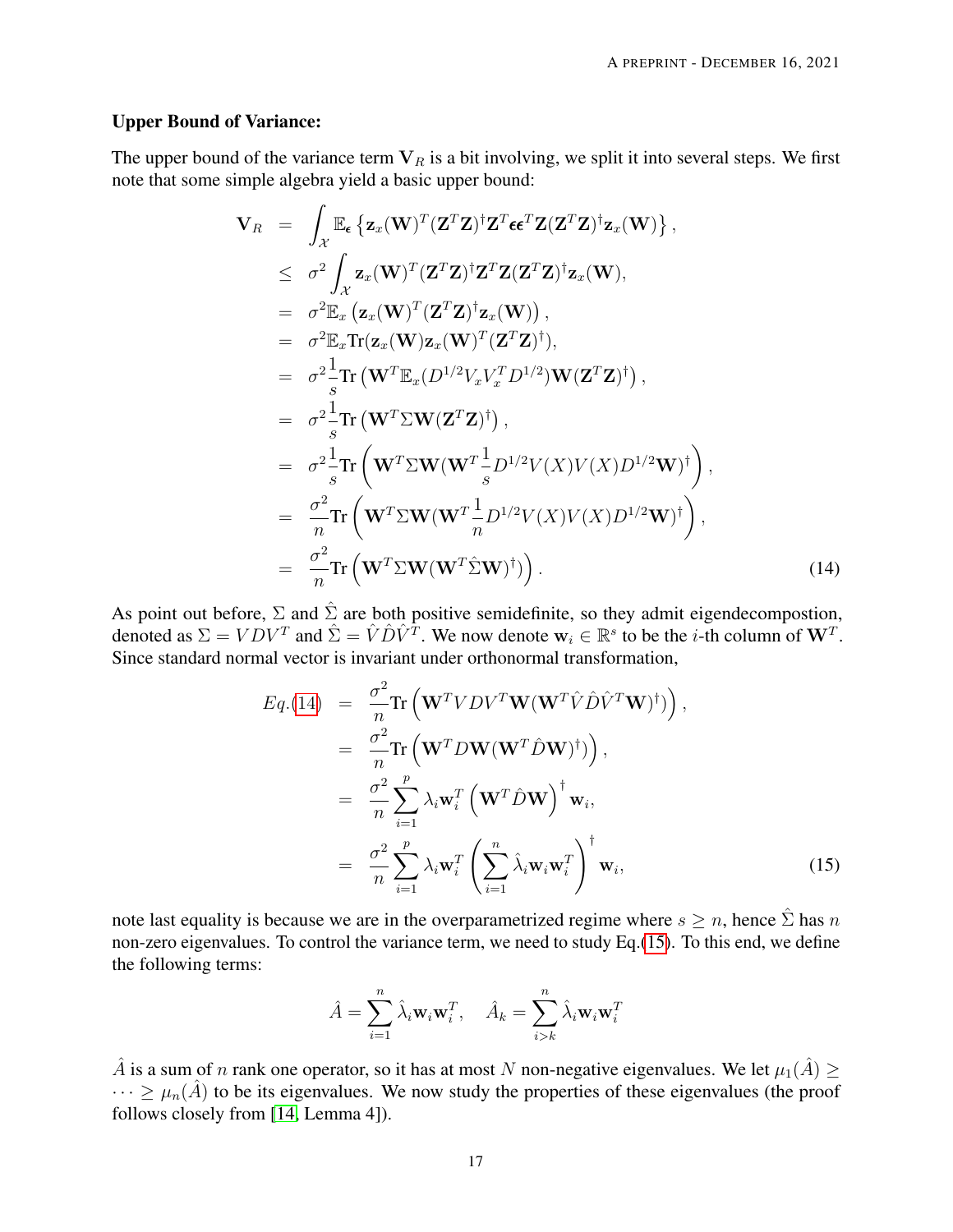<span id="page-17-3"></span>**Lemma 5.** Let  $\hat{A} = \sum_{i=1}^n \hat{\lambda}_i \mathbf{w}_i \mathbf{w}_i^T$ , where  $\mathbf{w}_i \in \mathbb{R}^s$  be a random vector with each entry being i.i.d, *unit variance and*  $\sigma_w$ -subgaussian random variables. There is a universal constant  $b_1$  *such that with probability at least* 1 − 2e −t *, we have*

<span id="page-17-0"></span>
$$
\sum_{i=1}^{n} \hat{\lambda}_i - \Lambda \le \mu_n(\hat{A}) \le \mu_1(\hat{A}) \le \sum_{i=1}^{n} \hat{\lambda}_i + \Lambda,\tag{16}
$$

*where*

$$
\Lambda = b_1 \left( \hat{\lambda}_1(t + n \log 9) + \sqrt{(t + n \log 9) \sum_{i=1}^n \hat{\lambda}_i^2} \right).
$$

*Further, there is a universal constant*  $b_2$  *such that with probability at least*  $1 - 2e^{-n/b_2}$ 

<span id="page-17-1"></span>
$$
\frac{1}{b_2} \sum_{i=1}^n \hat{\lambda}_i - b_2 \hat{\lambda}_1 n \le \mu_n(\hat{A}) \le \mu_1(\hat{A}) \le b_2 \sum_{i=1}^n \hat{\lambda}_i + b_2 \hat{\lambda}_1 n. \tag{17}
$$

*In addition, with the same probability bound, we have*

<span id="page-17-2"></span>
$$
\frac{1}{b_2} \sum_{i>k}^{n} \hat{\lambda}_i - b_2 \hat{\lambda}_{k+1} n \le \mu_n(\hat{A}_k) \le \mu_1(\hat{A}_k) \le b_2 \sum_{i>k}^{n} \hat{\lambda}_i + b_2 \hat{\lambda}_{k+1} n. \tag{18}
$$

*Proof.* For any unit vector  $\mathbf{v} \in \mathbb{R}^s$ , we have  $\mathbf{v}^T \mathbf{w}_i$  is still  $\sigma_w^2$ -subgaussian, this implies that  $\mathbf{v}^T \mathbf{u}_i \mathbf{w}_i^T \mathbf{v} - 1 = (\mathbf{v}^T \mathbf{w}_i)^2 - 1$  is centered and  $\sigma_w^2$  subexponential. Applying Lemma [11,](#page-30-0) we have for any unit vector v, there is a universal constant  $c_1$ , with probability at least  $1 - 2e^{-t}$ ,

$$
\left|\mathbf{v}^T \hat{A} \mathbf{v} - \sum_{i=1}^n \hat{\lambda}_i \right| \leq c_1 \left( \hat{\lambda}_1 t + \sqrt{t \sum_{i=1}^n \hat{\lambda}_i^2} \right).
$$

Now since  $\hat{A}$  has at most n non-negative eigenvalues, we let the n dimensional subspace spanned by  $\hat{A}$  as  $\mathcal{A}^n$ , let  $\mathcal{N}_{\omega}$  to be the  $\omega$ -net of  $\mathcal{S}^{n-1}$  with respect to the Euclidean distance, where  $\hat{\mathcal{S}}^{n-1}$  is the unit sphere in  $\mathcal{A}^n$ . We let  $\omega = \frac{1}{4}$  $\frac{1}{4}$ , implying that  $|\mathcal{N}_{\omega}| \leq 9^n$ . Apply union bound, for every  $\mathbf{v} \in \mathcal{N}_{\epsilon}$ , we have with probability at least  $1 - 2e^{-t}$ 

$$
\left|\mathbf{v}^T \hat{A} \mathbf{v} - \sum_{i=1}^n \hat{\lambda}_i \right| \le c_1 \left( \hat{\lambda}_1(t+n \log 9) + \sqrt{(t+n \log 9) \sum_{i=1}^n \hat{\lambda}_i^2} \right).
$$

By Lemma [13,](#page-30-1) since  $\omega = \frac{1}{4}$  $\frac{1}{4}$ , for any  $\mathbf{v} \in \mathcal{S}^{n-1}$ , we have

$$
\left|\mathbf{v}^T \hat{A} \mathbf{v} - \sum_{i=1}^n \hat{\lambda}_i\right| \le c_2 \left(\hat{\lambda}_1(t+n \log 9) + \sqrt{(t+n \log 9) \sum_{i=1}^n \hat{\lambda}_i^2}\right) := \Lambda.
$$

Thus, with probability  $1 - 2e^{-t}$ , we have

$$
\left\|\hat{A} - \sum_{i=1}^n \hat{\lambda}_i I_n\right\| \leq \Lambda.
$$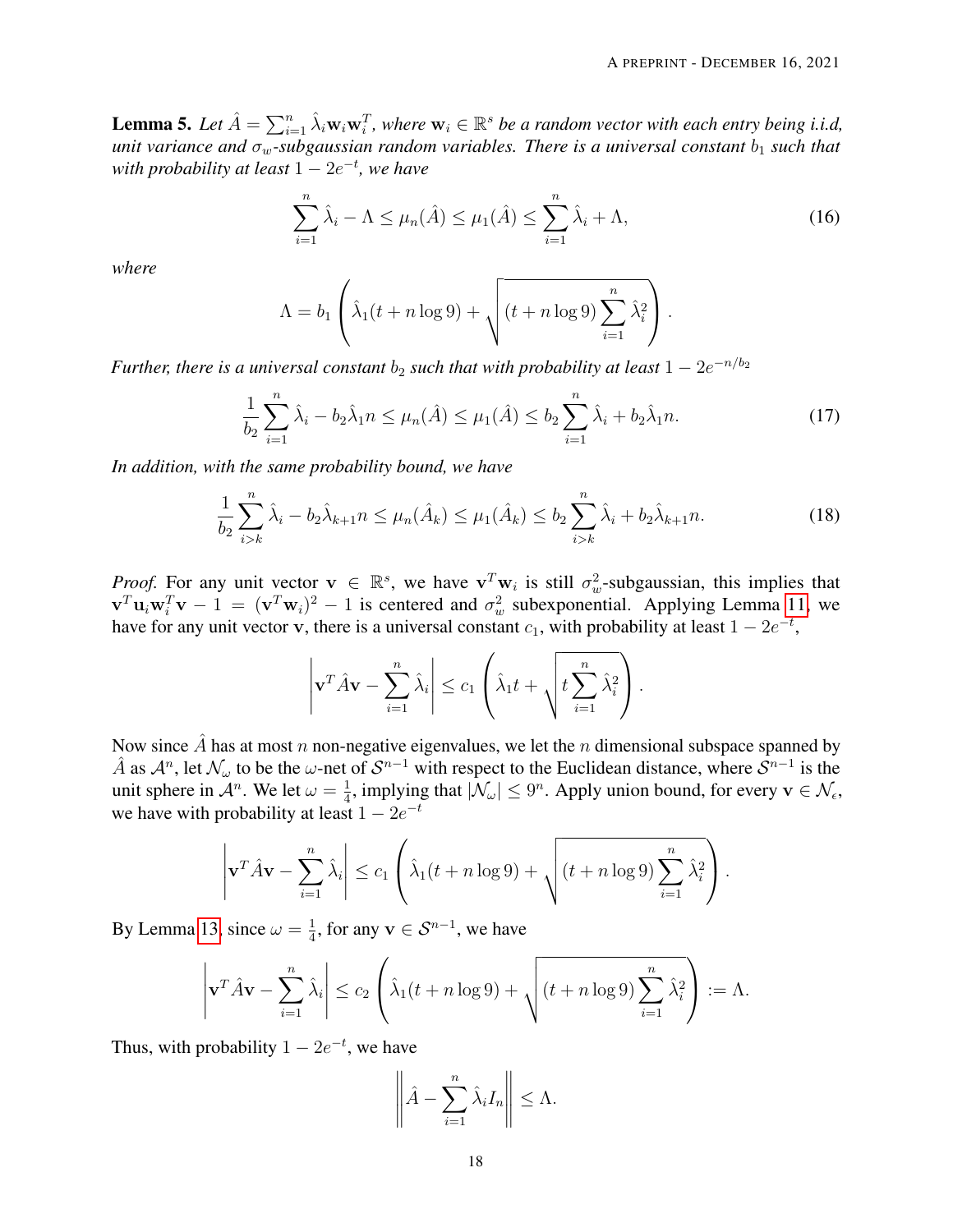We further simplify  $\Lambda$  now. Notice that when  $t \leq \frac{n}{c_0}$  $\frac{n}{c_3}$ ,  $(t + n \log 9) \leq c_4 n$ . Hence,

$$
\Lambda \leq c_5 \hat{\lambda}_1 n + \sqrt{c_6 n \hat{\lambda}_1 \sum_{i=1}^n \hat{\lambda}_i}
$$
  
 
$$
\leq c_5 \hat{\lambda}_1 n + \frac{1}{2} c_6 c_7 \hat{\lambda}_1 n + \frac{1}{2c_7} \sum_{i=1}^n \hat{\lambda}_i \quad \left(\text{we use } \sqrt{xy} \leq \frac{x+y}{2}\right).
$$

Combining this with Eq.[\(16\)](#page-17-0) yields Eq.[\(17\)](#page-17-1). Using the same proof with  $\hat{A}_k$  replacing  $\hat{A}$ , we obtain Eq.[\(18\)](#page-17-2).  $\Box$ 

<span id="page-18-0"></span>Lemma 6. *For universal constants* b*, recall the definition of* k <sup>∗</sup> *as*

$$
k^* = \min\left\{0 \le j \le n, \frac{\sum_{i>j}^N \hat{\lambda}_i}{\hat{\lambda}_{j+1}} \ge bn\right\},\,
$$

we then have with probability greater than  $1-2e^{-\frac{n}{c}},$ 

$$
\mathbf{V}_R \le b\sigma^2 \frac{s}{n} \frac{\text{Tr}(\Sigma)}{\sum_{i>k^*}^n \hat{\lambda}_i}.
$$

*Proof.* Since  $\hat{A} - \hat{A}_k = \sum_{i=1}^k \hat{\lambda}_i \mathbf{w}_i \mathbf{w}_i^T$  is positive semidefinite, we have that  $\mu_n(\hat{A}) \ge \mu_n(\hat{A}_k)$ . By Lemma [5,](#page-17-3) with probability greater than  $1 - e^{-n/c_1}$ , we can lower bound the smallest non-zero eigenvalue of  $\overline{A}$  as

$$
\mu_n(\hat{A}) \ge \mu_n(\hat{A}_k) \ge \frac{1}{c_1} \sum_{i>k}^n \hat{\lambda}_i - c_1 \hat{\lambda}_{k+1} n.
$$

Assuming there is  $0 \le j \le n$  such that  $\sum_{i>j}^n \hat{\lambda}_i \ge c\hat{\lambda}_{j+1}$  and  $c > c_1^2$ , we have

$$
\mu_n(\hat{A}) \ge \frac{1}{c_1} \sum_{i>j}^n \hat{\lambda}_i - \frac{c_1}{c} \sum_{i>j}^n \hat{\lambda}_i = \frac{1}{c_1 c_2} \sum_{i>j}^n \hat{\lambda}_i.
$$

Thus,

$$
\mathbf{V}_R \leq Eq. (15) \leq \frac{\sigma^2}{n} \sum_{i=1}^p \mu_n(\hat{A})^{-1} \lambda_i \mathbf{w}_i^T \mathbf{w}_i,
$$

$$
\leq \frac{\sigma^2}{n} \left( \frac{1}{c_1 c_2} \sum_{i>j}^n \hat{\lambda}_i \right)^{-1} \sum_{i=1}^p \lambda_i \mathbf{w}_i^T \mathbf{w}_i
$$

since  $w_i$  are standard Gaussian random vector, using Lemma [12,](#page-30-2) we have for some universal constants  $c_3, c_4$ , with probability greater than  $1 - e^{-s/c_3}$ ,  $\mathbf{w}_i^T \mathbf{w}_i \le c_4 s$ . Hence, if we choose  $c > c_1^2$ such that  $1 - e^{-n/c} \leq 1 - e^{-s/c_3}$ , then with probability greater than  $1 - 2e^{-n/c}$ , we have for  $k^*$ ,

$$
\mathbf{V}_R \leq c\sigma^2 \frac{s}{n} \frac{\operatorname{Tr}(\Sigma)}{\sum_{i>k^*}^N \hat{\lambda}_i}.
$$

 $\Box$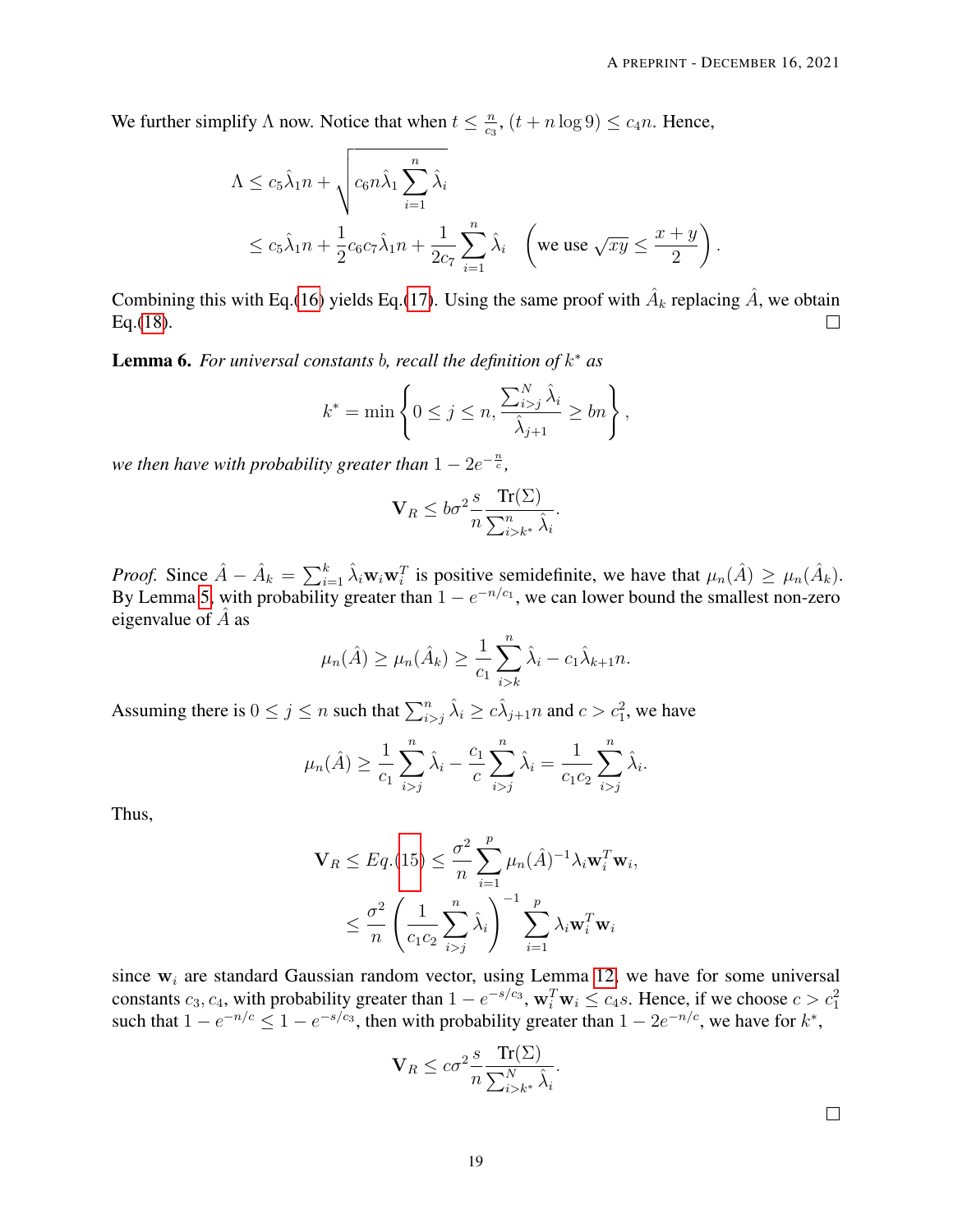<span id="page-19-1"></span>**Lemma 7.** There exists a universal constant *b* such that with probability greater than  $1 - 2e^{-\frac{n}{b}}$ , we *have*

$$
\mathbf{V}_R \ge b\sigma^2 \frac{s}{n} \frac{\text{Tr}(\Sigma)}{\sum_{i>k^*}^n \hat{\lambda}_i}.
$$

*Proof.* The proof is similar to the upper bound, where the difference is that we use the upper bound of  $\mu_1(\hat{A})$  to obtain the lower bound of  $V_R$ .  $\Box$ 

Now equipped with the above tools, we are ready to prove Proposition [1.](#page-9-0)

*Proof.* For the upper bound, combining Lemma [1,](#page-6-2) [3,](#page-14-1) [4](#page-14-2) and [6](#page-18-0) yields the result. For the lower bound, we simply notice that  $R(\tilde{\beta}) \geq V_R$  and apply Lemma [7](#page-19-1) to achieve the result.  $\Box$ 

#### <span id="page-19-0"></span>4.2 Proof of Theorem [1](#page-8-0)

We deal with the bias first in the next section.

#### 4.2.1 Upper Bound on Bias

We first notice that

$$
\mathbf{B}_{\xi} = \int_{\mathcal{X}} \left\| \mathbf{z}_{x}^{\xi}(\mathbf{W})^{T} \Pi_{\xi} \beta_{*}^{\xi} \right\|^{2} d\rho(x) = \mathbb{E}_{x} \left\{ \beta_{*}^{\xi T} \Pi_{\xi} \mathbf{z}_{x}^{\xi}(\mathbf{W}) \mathbf{z}_{x}^{\xi}(\mathbf{W})^{T} \Pi_{\xi} \beta_{*}^{\xi} \right\},
$$
  
=  $\beta_{*}^{\xi T} \Pi_{\xi} \left\{ \mathbb{E}_{x} (\mathbf{z}_{x}^{\xi}(\mathbf{W}) \mathbf{z}_{x}^{\xi}(\mathbf{W})^{T}) - \frac{1}{n} \mathbf{Z}_{\xi}^{T} \mathbf{Z}_{\xi} \right\} \Pi_{\xi} \beta_{*}^{\xi}.$ 

By definition,

$$
\frac{1}{n}\mathbf{Z}_{\xi}^{T}\mathbf{Z}_{\xi} = \frac{1}{n}(\mathbf{Z} + \Xi)^{T}(\mathbf{Z} + \Xi) = \frac{1}{n}(\mathbf{Z}^{T}\mathbf{Z} + \mathbf{Z}^{T}\Xi + \Xi^{T}\mathbf{Z} + \Xi^{T}\Xi).
$$

Thus,

<span id="page-19-2"></span>
$$
\mathbb{E}_x(\mathbf{z}_x^{\xi}(\mathbf{W})\mathbf{z}_x^{\xi}(\mathbf{W})^T) - \frac{1}{n}\mathbf{Z}_{\xi}^T \mathbf{Z}_{\xi}
$$
\n
$$
= \mathbb{E}_x(\mathbf{z}_x^{\xi}(\mathbf{W})\mathbf{z}_x^{\xi}(\mathbf{W})^T) - \frac{1}{n}\mathbf{Z}^T \mathbf{Z}
$$
\n(19)

$$
-\frac{1}{n}\mathbf{Z}^T\Xi
$$
 (20)

$$
-\frac{1}{n}\Xi^T \mathbf{Z} \tag{21}
$$

$$
-\frac{1}{n}\Xi^T\Xi.
$$
 (22)

Upper Bound Eq.[\(19\)](#page-19-2) By definition, we have

$$
\mathbf{z}_x^{\xi}(\mathbf{W})\mathbf{z}_x^{\xi}(\mathbf{W})^T = (\mathbf{z}_x(\mathbf{W}) + \xi)(\mathbf{z}_x(\mathbf{W}) + \xi)^T,
$$
  
=  $\mathbf{z}_x(\mathbf{W})\mathbf{z}_x(\mathbf{W})^T + \mathbf{z}_x(\mathbf{W})\xi^T + \xi^T\mathbf{z}_x(\mathbf{W}) + \xi\xi^T.$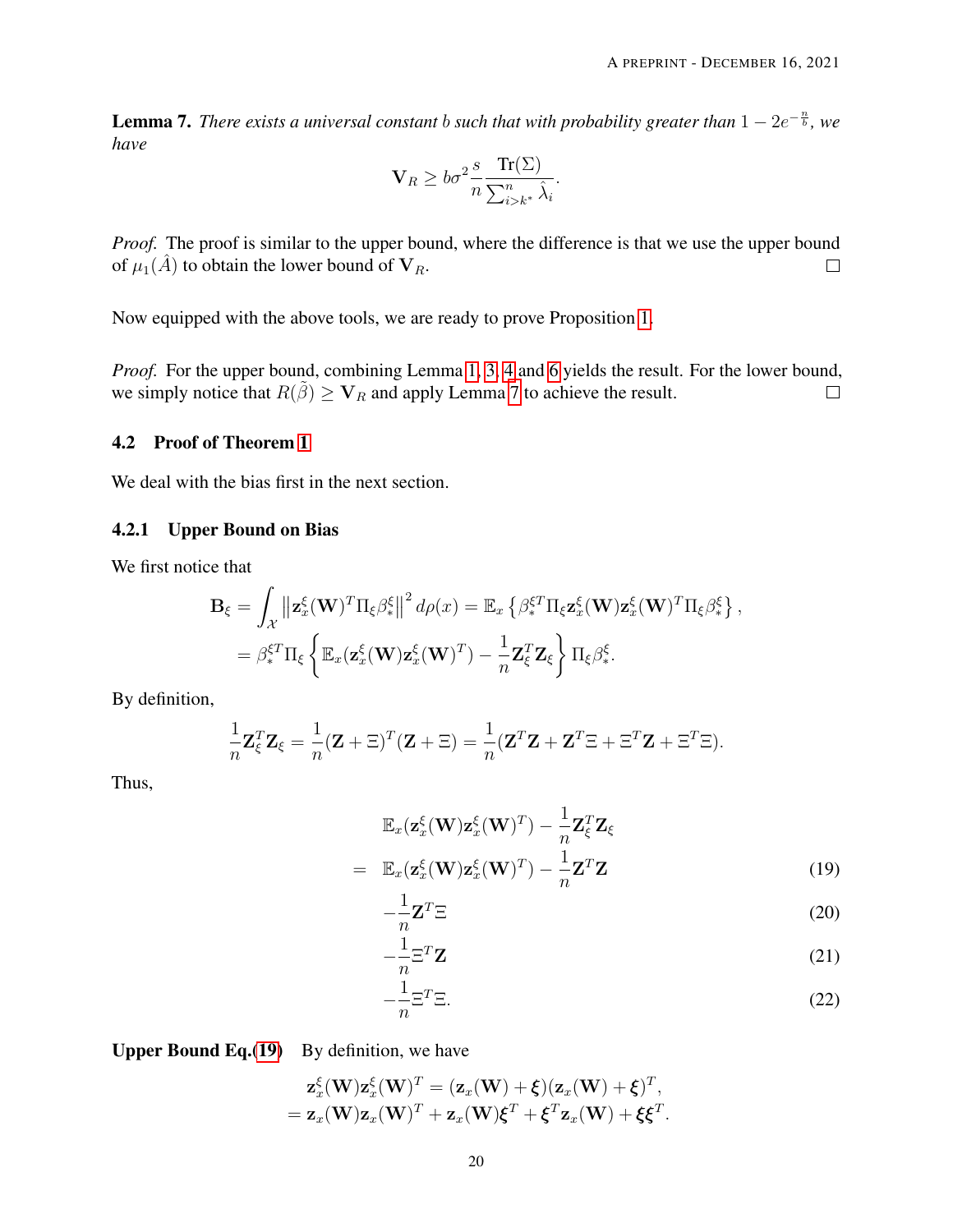As a result, Eq.[\(19\)](#page-19-2) can be written as

<span id="page-20-0"></span>
$$
\mathbb{E}_x\left\{\mathbf{z}_x(\mathbf{W})\mathbf{z}_x(\mathbf{W})^T - \frac{1}{n}\mathbf{Z}^T\mathbf{Z}\right\}
$$
 (23)

$$
+\mathbb{E}_x(\mathbf{z}_x(\mathbf{W})\boldsymbol{\xi}^T) \tag{24}
$$

$$
+\mathbb{E}_x(\xi \mathbf{z}_x(\mathbf{W})^T) \tag{25}
$$

$$
+\xi\xi^T.\tag{26}
$$

 $Eq.(23) = \frac{1}{s}$  $Eq.(23) = \frac{1}{s}$  $Eq.(23) = \frac{1}{s}$  $\frac{1}{s}$ (**W**<sup>T</sup> $\sum$ **W** − **W**<sup>T</sup> $\sum$ <sup>2</sup>W), its operator norm can be trivially upper bounded by  $\frac{\lambda_W}{s}$ || $\Sigma - \hat{\Sigma}$ ||, where we recall  $\lambda_W = ||\mathbf{W}^T \mathbf{W}||$ . We now denote  $\boldsymbol{\xi} = \frac{\sigma_0}{\sqrt{s}} \mathbf{u}$ , where  $\mathbf{u} \in \mathbb{R}^s$  with each entry being i.i.d standard normal by definition of  $\xi$ . Recall that  $\mathbf{z}_x(\mathbf{W}) = \frac{1}{\sqrt{s}} \mathbf{W}^T D^{\frac{1}{2}} V(x)$ , we have

$$
\mathbf{z}_x(\mathbf{W})\boldsymbol{\xi}^T = \frac{\sigma_0}{s}\mathbf{W}^T D^{\frac{1}{2}}V(x)\mathbf{u}^T,
$$

where  $\mathbf{w}^{(i)} \in \mathbb{R}^p$  as the *i*-th column of **W**. It is easy to see

$$
\mathbf{w}^{(i)T}D^{\frac{1}{2}}V(x) = \sum_{j}^{p} \sqrt{\lambda_j} e_j(x) \mathbf{w}_j^{(i)} \in \mathbb{R}.
$$

is a normal random variable. Immediately, we can see that it has mean 0 and variance  $\text{Var}(\mathbf{w}^{(i)T}D^{\frac{1}{2}}V_x) = \sum_j^p \lambda_j e_j(x) e_j(x) = k(x,x)$ . As a result, we have  $\mathbf{w}^{(i)T}D^{\frac{1}{2}}V(x) \sim$  $\mathcal{N}(0, k(x, x))$ . Hence,

$$
\mathbf{W}^T D^{\frac{1}{2}} V(x) = \left[ \mathbf{w}^{(1)T} D^{\frac{1}{2}} V(x), \dots, \mathbf{w}^{(s)T} D^{\frac{1}{2}} V(x) \right]^T = \sqrt{k(x,x)} \mathbf{v},
$$

where  $\mathbf{v} \in \mathbb{R}^s$  is a Gaussian random vector with each entry being i.i.d ~  $\mathcal{N}(0, 1)$ . As a result,

$$
\mathbf{z}_x(\mathbf{W})\boldsymbol{\xi}^T = \frac{\sigma_0}{s}\mathbf{W}^T D^{\frac{1}{2}}V(x)\mathbf{u}^T = \frac{\sigma_0}{s}\sqrt{k(x,x)}\mathbf{v}\mathbf{u}^T,
$$

Hence, by Lemma [14,](#page-31-0) for some universal constant  $c_1, c_2, c_3$ , if we let  $t \leq s/c_1$ , then with probability greater than  $1 - 2e^{-s/c_1}$ , we can now upper bound  $\mathbb{E}_x(\mathbf{z}_x(\mathbf{W})\boldsymbol{\xi}^T)$  as:

<span id="page-20-2"></span>
$$
\|\mathbb{E}_x(\mathbf{z}_x(\mathbf{W})\boldsymbol{\xi}^T)\| = \|\mathbb{E}_x\left(\frac{\sigma_0}{s}\sqrt{k(x,x)}\mathbf{v}\mathbf{u}^T\right)\|,
$$
  
\n
$$
\leq \frac{\sigma_0}{s}\|\sqrt{\mathbb{E}_x(k(x,x))}\| \|\mathbf{v}\mathbf{u}^T\|,
$$
  
\n
$$
\leq \frac{\sigma_0}{s}\sqrt{C_0}\left\|\sum_{i=1}^s v_i u_i\right\|,
$$
  
\n
$$
\leq \frac{\sigma_0}{s}\sqrt{C_0}c_2s = c_3\sigma_0.
$$
\n(27)

Thus, Eq.[\(24\)](#page-20-0)  $\leq c_3\sigma_0 I$ . Eq.[\(25\)](#page-20-0) has the same upper bound as Eq.(24) since they have exactly the same eigenvalues.

For Eq.[\(26\)](#page-20-0), we apply Lemma [12,](#page-30-2)  $\|\xi \xi^T\| = \frac{\sigma_0^2}{s}\mathbf{u}^T\mathbf{u}$ , we have  $\|\xi \xi^T\| \le c_3\sigma_0^2$  with probability greater than  $1 - e^{-s/c_4}$ . Combining this all together, we have with probability greater than  $1 - 3e^{-s/c_5} \ge$  $1 - 3e^{-n/c_5}, c_5 = \max\{c_1, c_4\},\$ 

<span id="page-20-1"></span>
$$
||Eq.(19)|| \le ||Eq.(23)|| + ||Eq.(25)|| + ||Eq.(24)|| + ||Eq.(26)||
$$
  
\n
$$
\le \frac{\lambda_W}{s} ||\Sigma - \hat{\Sigma}|| + 2c_2\sigma_0 + c_3\sigma_0^2.
$$
\n(28)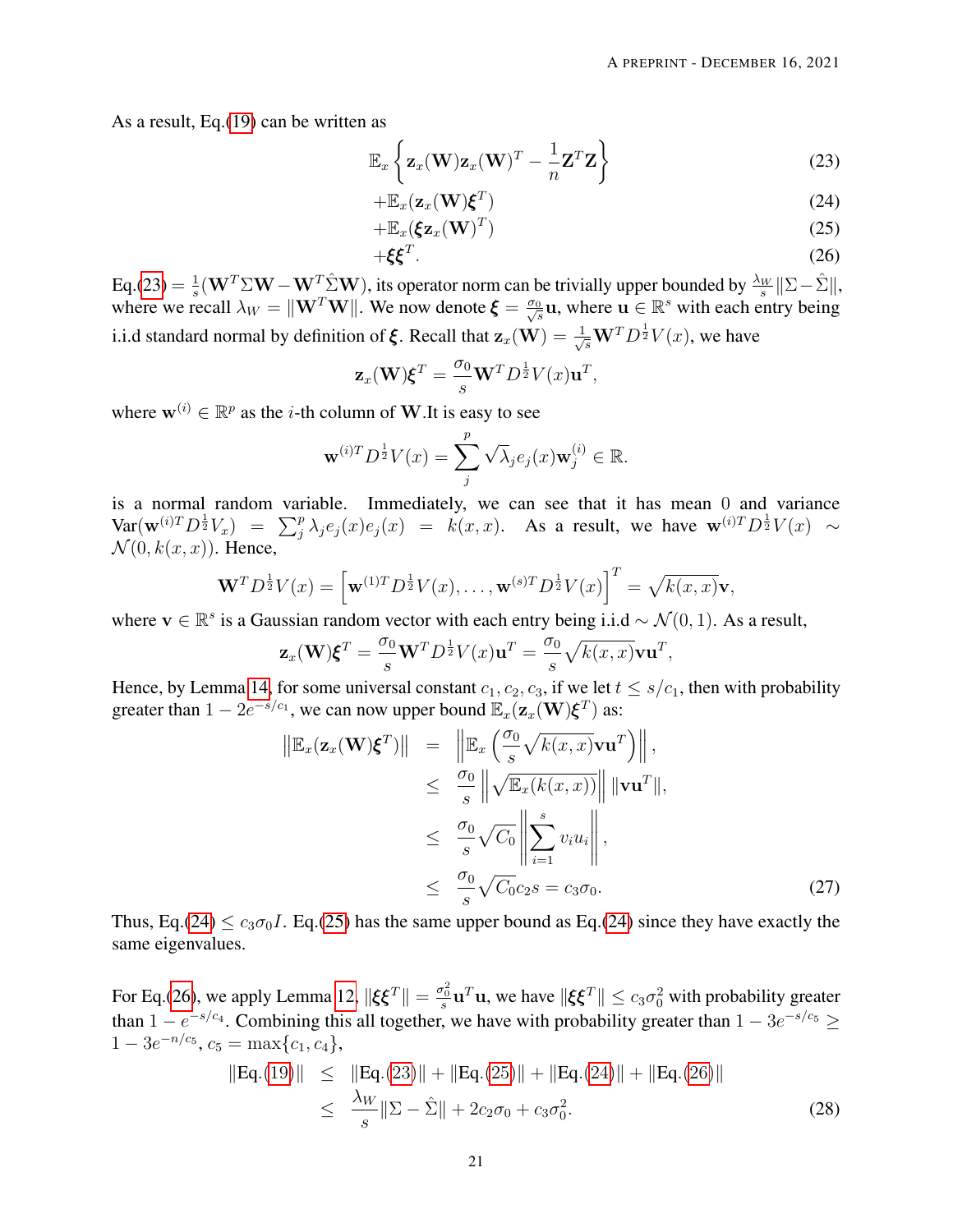Upper Bound Eq.[\(20\)](#page-19-2) & Eq.[\(21\)](#page-19-2) Recall that  $Z = \frac{1}{\sqrt{2}}$  $\frac{1}{s}V(X)D^{\frac{1}{2}}\mathbf{W}$ , and  $\hat{\Sigma}$  =  $\frac{1}{n}D^{\frac{1}{2}}V(X)^T V(X)D^{\frac{1}{2}}$  has eigenvalues  $\hat{\lambda}_1, \cdots, \hat{\lambda}_n \geq 0$ . Hence,  $\frac{1}{\sqrt{n}}D^{\frac{1}{2}}V(X)^T$  has singular values as  $\{\hat{\sigma}_i\}_{i=1}^n$  with  $\hat{\sigma}_i^2 = \hat{\lambda}_i$ . And for some orthonormal basis  $\hat{\mathcal{U}}_X \in \mathbb{R}^{p \times p}$  and  $\hat{\mathcal{V}}_X \in \mathbb{R}^{n \times n}$ ,  $\frac{1}{\sqrt{n}}D^{\frac{1}{2}}V(X)^{T}$  must admit singular value decomposition as

$$
\frac{1}{\sqrt{n}}D^{\frac{1}{2}}V(X)^{T} = \hat{\mathcal{U}}_{X}\hat{\mathcal{D}}_{X}\hat{\mathcal{V}}_{X},
$$

where  $\hat{\mathcal{D}}_X \in \mathbb{R}^{p \times n}$  is the matrix with diagonal elements being the singular values and 0 otherwise. Therefore:

$$
\frac{1}{n}\mathbf{Z}^T \Xi = \frac{1}{n\sqrt{s}} \mathbf{W}^T D^{\frac{1}{2}} V(X)^T \Xi = \frac{1}{\sqrt{ns}} \mathbf{W}^T \hat{\mathcal{U}}_X \hat{\mathcal{D}}_X \hat{\mathcal{V}}_X \Xi,
$$

$$
= \frac{1}{\sqrt{ns}} \mathbf{W}^T \hat{\mathcal{D}}_X \mathbf{U} \frac{\sigma_0}{\sqrt{s}} = \frac{\sigma_0}{s\sqrt{n}} \sum_{i}^{n} \hat{\sigma}_i \mathbf{w}_i \mathbf{u}_i^T.
$$

where  $\mathbf{U} = [\mathbf{u}_1, \dots, \mathbf{u}_n]^T \in \mathbb{R}^{n \times s}$  with each entry being i.i.d  $\sim \mathcal{N}(0, 1)$ .

We would like to apply Lemma [15](#page-32-0) to the above equation. But we need to consider the value of  $\{\hat{\sigma}_i\}_{i=1}^n$  as  $\hat{\sigma}_i$  can either be  $\sqrt{\hat{\lambda}_i}$  or  $-\sqrt{\hat{\lambda}_i}$ . We can see that  $w_i$  is a standard Gaussian random vector,  $-w_i$  and w<sub>i</sub> have the same distribution. As a result, without loss of generality, we may assume that  $\hat{\sigma}_i = \sqrt{\hat{\lambda}_i}$ , so  $\{\hat{\sigma}_i\}_{i=1}^n$  is non-negative and non-increasing. Now apply Lemma [15](#page-32-0) and notice that  $\sum_{i=1}^n \hat{\sigma}_i^2 = \sum_i \hat{\lambda}_i$  is finite by our assumption, we conclude with probability greater than  $1 - e^{-n/c_6}$ ,

<span id="page-21-0"></span>
$$
\left\| \frac{1}{n} \Xi^T \mathbf{Z} \right\| = \left\| \frac{1}{n} \mathbf{Z}^T \Xi \right\| \le \frac{\sigma_0}{s \sqrt{n}} c_7 n \sqrt{\sum_i \hat{\lambda}_i} \le c_8 \frac{\sigma_0}{\sqrt{s}}.
$$
 (29)

**Upper Bound Eq.** $(22)$  For this, we simply notice that

$$
\frac{1}{n}\Xi^T\Xi = \frac{\sigma_0^2}{sn}\mathbf{U}^T\mathbf{U} = \frac{\sigma_0^2}{sn}\sum_i^n \mathbf{u}_i\mathbf{u}_i^T.
$$

Note that since we are in the overparametrized regime ( $s \geq n$ ), U<sup>T</sup>U has at most n non-zero eigenvalues. Therefore by Lemma [5,](#page-17-3) Eq.[\(17\)](#page-17-1), with probability greater than  $1 - e^{-n/c_9}$ 

<span id="page-21-1"></span>
$$
\left\| \frac{1}{n} \Xi^T \Xi \right\| = \left\| \frac{\sigma_0^2}{sn} \sum_i^n \mathbf{u}_i \mathbf{u}_i^T \right\|,
$$
  
\n
$$
\leq \frac{\sigma_0^2}{sn} \left\| \sum_i^n \mathbf{u}_i \mathbf{u}_i^T \right\|,
$$
  
\n
$$
\leq \frac{\sigma_0^2}{sn} \left( \frac{1}{c_{10}} + c_{10}n \right) \quad \text{by Eq.(17)},
$$
  
\n
$$
= c_{11} \frac{\sigma_0^2 n}{sn} \leq c_{11} \frac{\sigma_0^2}{s}.
$$
 (30)

Now combine Eq.[\(28\)](#page-20-1), [\(29\)](#page-21-0) and [\(30\)](#page-21-1) and Lemma [4,](#page-14-2) taking the universal constants  $c =$  $\max\{c_1, \ldots, c_{11}\}\$ , with probability greater than  $1 - \delta - 6e^{-n/c}$ 

$$
\mathbf{B}_{\xi} \le c \left( \frac{\lambda_W}{s} \|\Sigma\| \sqrt{\log(\frac{14r(\Sigma)}{\delta})/n} + \sigma_0 + \sigma_0^2 \right) \|\Pi_{\xi}\|^2 \|\beta_{*}^{\xi}\|^2,
$$

note that we have omitted the  $\frac{\sigma_0}{\sqrt{s}}$  and  $\frac{\sigma_0^2}{s}$  terms because they are dominated by  $\sigma_0$  and  $\sigma_0^2$  respectively.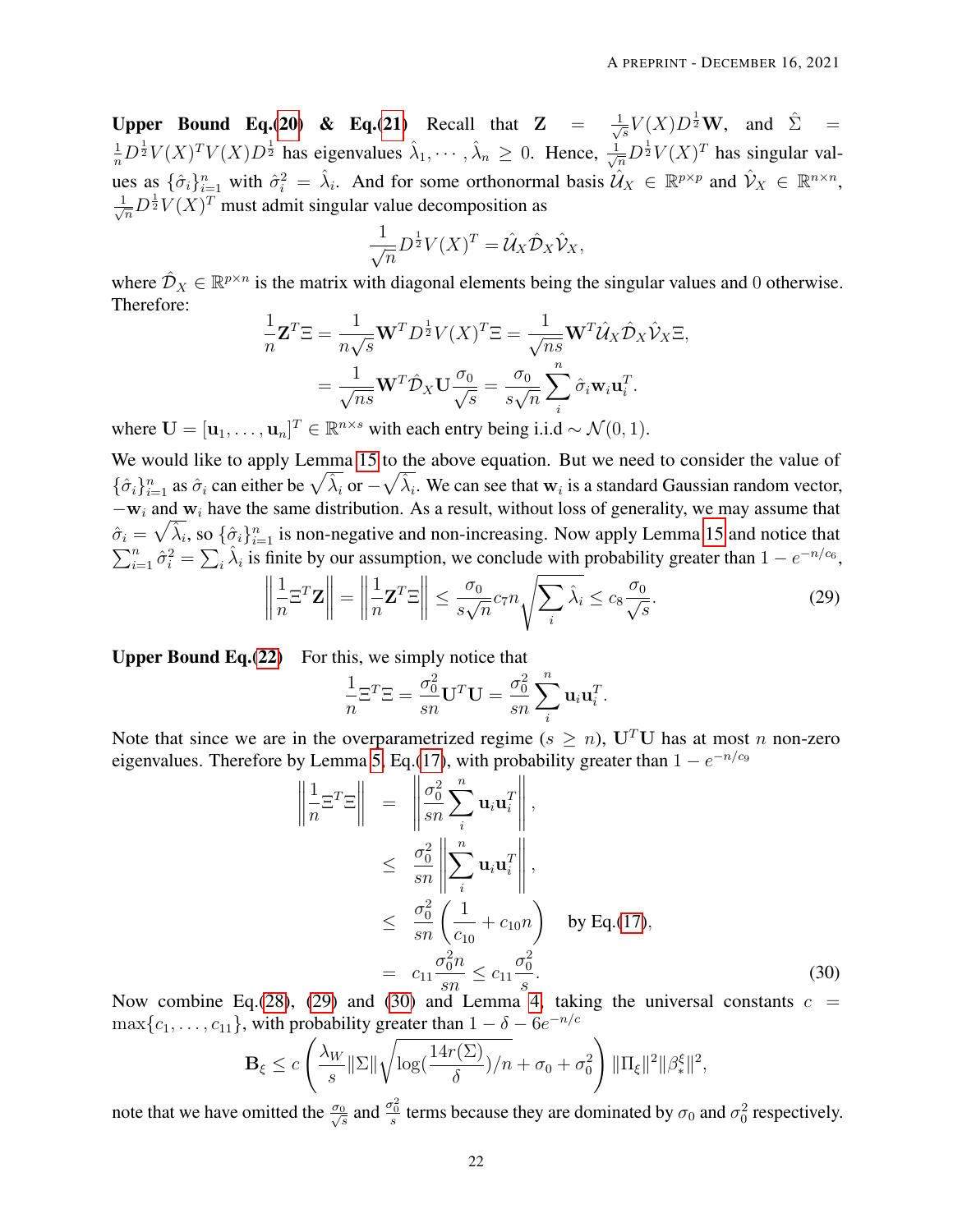#### 4.2.2 Upper Bound on Variance

For the variance, we have

<span id="page-22-1"></span>
$$
\mathbf{V}_{\xi} = \int_{\mathcal{X}} \mathbb{E}_{\epsilon} \left\| \mathbf{z}_{x}^{\xi}(\mathbf{W})^{T} \left( \mathbf{Z}_{\xi}^{T} \mathbf{Z}_{\xi} \right)^{\dagger} \mathbf{Z}_{\xi}^{T} \epsilon \right\|^{2} d\rho(x),
$$
\n
$$
= \int_{\mathcal{X}} \mathbb{E}_{\epsilon} \left\{ \mathbf{z}_{x}^{\xi}(\mathbf{W})^{T} \left( \mathbf{Z}_{\xi}^{T} \mathbf{Z}_{\xi} \right)^{\dagger} \mathbf{Z}_{\xi}^{T} \epsilon \epsilon^{T} \mathbf{Z}_{\xi} \left( \mathbf{Z}_{\xi}^{T} \mathbf{Z}_{\xi} \right)^{\dagger} \mathbf{z}_{x}^{\xi}(\mathbf{W}) \right\} d\rho(x),
$$
\n
$$
\leq \sigma^{2} \int_{\mathcal{X}} \mathbf{z}_{x}^{\xi}(\mathbf{W})^{T} \left( \mathbf{Z}_{\xi}^{T} \mathbf{Z}_{\xi} \right)^{\dagger} \mathbf{Z}_{\xi}^{T} \mathbf{Z}_{\xi} \left( \mathbf{Z}_{\xi}^{T} \mathbf{Z}_{\xi} \right)^{\dagger} \mathbf{z}_{x}^{\xi}(\mathbf{W}) d\rho(x),
$$
\n
$$
= \sigma^{2} \mathbb{E}_{x} \left\{ \mathbf{z}_{x}^{\xi}(\mathbf{W})^{T} \left( \mathbf{Z}_{\xi}^{T} \mathbf{Z}_{\xi} \right)^{\dagger} \mathbf{z}_{x}^{\xi}(\mathbf{W}) \right\},
$$
\n
$$
= \sigma^{2} \mathbb{E}_{x} \left\{ \text{Tr} \left[ \mathbf{z}_{x}^{\xi}(\mathbf{W}) \mathbf{z}_{x}^{\xi}(\mathbf{W})^{T} \left( \mathbf{Z}_{\xi}^{T} \mathbf{Z}_{\xi} \right)^{\dagger} \right\},
$$
\n
$$
= \frac{\sigma^{2}}{n} \text{Tr} \left\{ \mathbb{E}_{x} \left[ \mathbf{z}_{x}(\mathbf{W}) \mathbf{z}_{x}(\mathbf{W})^{T} \right] \left( \frac{1}{n} \mathbf{Z}_{\xi}^{T} \mathbf{Z}_{\xi} \right)^{\dagger} \
$$

$$
+\frac{s\sigma^2}{n}\mathrm{Tr}\left\{\mathbb{E}_x\left[\mathbf{z}_x(\mathbf{W})\boldsymbol{\xi}^T\right]\left(\frac{s}{n}\mathbf{Z}_{\xi}^T\mathbf{Z}_{\xi}\right)^{\dagger}\right\},\tag{32}
$$

$$
+\frac{s\sigma^2}{n}\mathrm{Tr}\left\{\mathbb{E}_x\left[\xi\mathbf{z}_x(\mathbf{W})^T\right]\left(\frac{s}{n}\mathbf{Z}_{\xi}^T\mathbf{Z}_{\xi}\right)^{\dagger}\right\},\tag{33}
$$

$$
+\frac{s\sigma^2}{n}\mathrm{Tr}\left\{\xi\xi^T\left(\frac{s}{n}\mathbf{Z}_{\xi}^T\mathbf{Z}_{\xi}\right)^{\dagger}\right\}.
$$
\n(34)

To obtain the upper bound on the variance, we need to study the properties of the eigenvalues from 1  $\frac{1}{n}Z_{\xi}^{T}Z_{\xi}$ . In order to do that, we first provide a more refined way of studying the eigenvalues of  $\hat{A} = \sum_{i=1}^{N} \hat{\lambda}_i \mathbf{w}_i \mathbf{w}_i^T$  than Lemma [5.](#page-17-3)

<span id="page-22-0"></span>**Lemma 8.** Let  $A = \sum_{i=1}^{n} \lambda_i w_i w_i^T$ , where  $w_i \in \mathbb{R}^s$  is a random vector with each entry being  $i.i.d\ \sigma_w^2$ -subgaussian random variable and  $\{\lambda_i\}_{i=1}$  is a sequence of non-negative, non-increasing *numbers with finite sum*  $\sum_{i=1}^{n} \lambda_i < \infty$ . Assume  $s > n$ , with probability at least  $1 - 2e^{-n/b}$ ,

$$
(1 - \frac{1}{bb_1} \sigma_w^2) \sum_{i=1}^n \lambda_i - \frac{b_2}{\sqrt{b}} \sigma_w^2 \lambda_1 n \le \mu_n(A) \le \mu_1(A) \le (1 + \frac{1}{bb_1} \sigma_w^2) \sum_{i=1}^n \lambda_i + \frac{b_2}{\sqrt{b}} \sigma_w^2 \lambda_1 n,
$$

*where*  $b, b_1, b_2 > 1$  *are some universal constants. In addition, with the same probability bound, we have*

$$
(1 - \frac{1}{bb_1} \sigma_w^2) \sum_{i > k}^n \lambda_i - \frac{b_2}{\sqrt{b}} \sigma_w^2 \lambda_{k+1} n \le \mu_n(A_k) \le \mu_1(A_k) \le (1 + \frac{1}{bb_1} \sigma_w^2) \sum_{i > k}^n \lambda_i + \frac{b_2}{\sqrt{b}} \sigma_w^2 \lambda_{k+1} n,
$$

*Proof.* For any unit vector  $v \in \mathbb{R}^s$ , we have  $v^T w_i$  is  $c_1 \sigma_w^2$ -subgaussian random variable. Hence for any v,  $\mathbf{v}^T A \mathbf{v} = \sum_{i=1}^n \lambda_i (\mathbf{v}^T \mathbf{w}_i)^2$ . Applying Lemma [11,](#page-30-0) for any unit vector v, there is a universal constant  $c_1$ , a constant  $c_2$  and  $t > 0$ , with probability at least  $1 - 2e^{-t/c_2}$ ,

$$
|\mathbf{v}^T A \mathbf{v} - \sum_{i=1} \lambda_i| \le c_1 \sigma_w^2 \max\left(\lambda_1 \frac{t}{c_2}, \sqrt{\frac{t}{c_2} \sum_{i=1} \lambda_i^2}\right) \le \frac{c_1}{\sqrt{c_2}} \sigma_w^2 \left(\lambda_1 t + \sqrt{t \sum_{i=1} \lambda_i^2}\right).
$$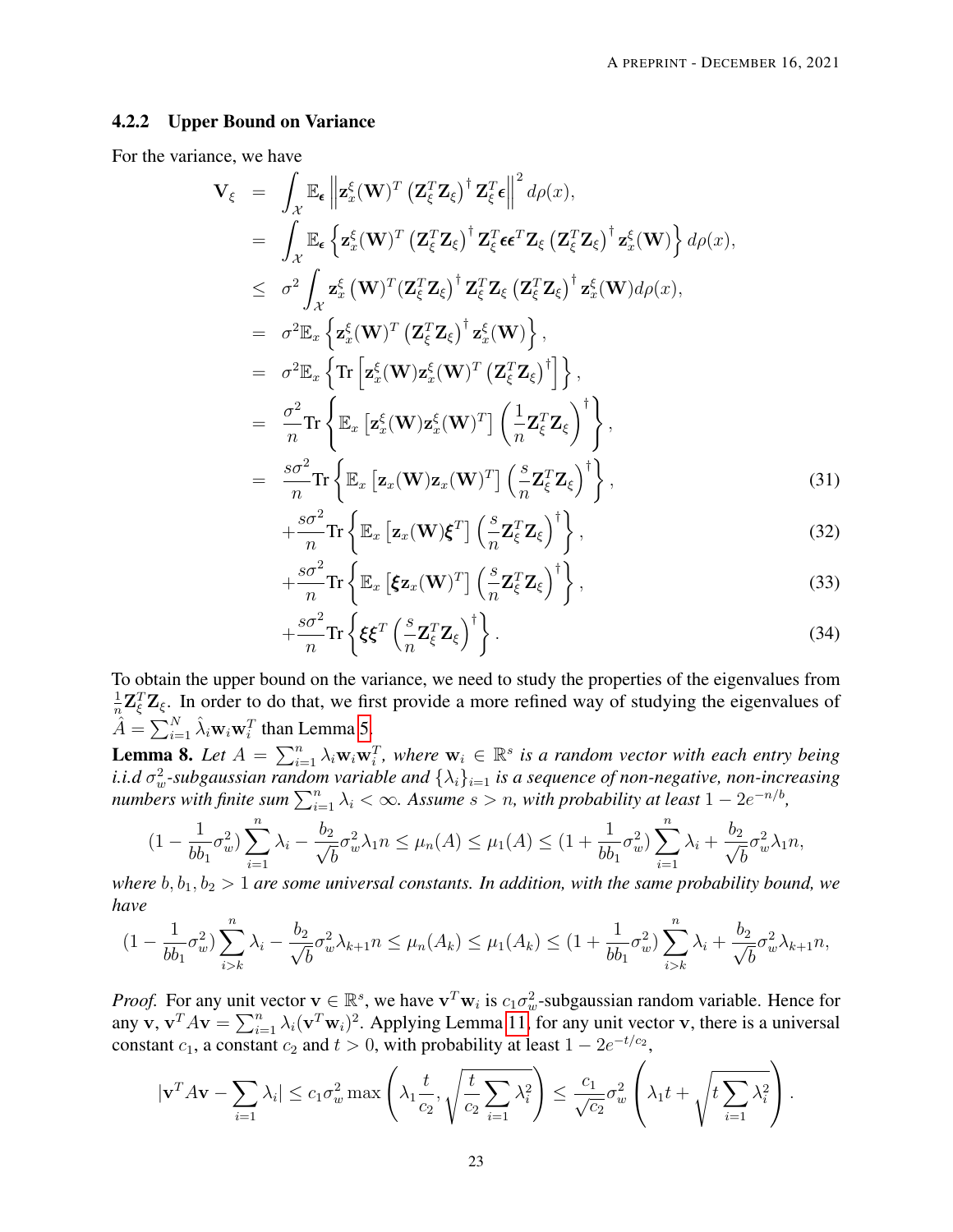Now since A has at most n non-negative eigenvalues, we let the n dimensional subspace spanned by A as  $\mathcal{A}^n$ , let  $\mathcal{N}_\omega$  to be the  $\omega$ -net of  $\mathcal{S}^{n-1}$  with respect to the Euclidean distance, where  $\mathcal{S}^{n-1}$  is the unit sphere in  $\mathcal{A}^n$ . We let  $\omega = \frac{1}{4}$  $\frac{1}{4}$ , implying that  $|\mathcal{N}_{\omega}| \leq 9^n$ . Apply union bound, for every  $\mathbf{v} \in \mathcal{N}_{\epsilon}$ , we have with probability at least  $1 - 2e^{-t/c_2}$ 

$$
\left|\mathbf{v}^T A \mathbf{v} - \sum_{i=1}^n \lambda_i\right| \le \frac{c_1}{\sqrt{c_2}} \sigma_w^2 \left(\lambda_1 (t + n \log 9) + \sqrt{(t + n \log 9) \sum_{i=1}^n \lambda_i^2}\right).
$$

By Lemma [13,](#page-30-1) since  $\omega = \frac{1}{4}$  $\frac{1}{4}$ , for any  $\mathbf{v} \in \mathcal{S}^{n-1}$ , we have

$$
\left|\mathbf{v}^T A \mathbf{v} - \sum_{i=1}^n \lambda_i\right| \le \frac{32}{9} \frac{c_1}{\sqrt{c_2}} \sigma_w^2 \left(\lambda_1 (t + n \log 9) + \sqrt{\left(t + n \log 9\right) \sum_{i=1}^n \lambda_i^2}\right),
$$
  
=  $\frac{c_3}{\sqrt{c_2}} \sigma_w^2 \left(\lambda_1 (t + n \log 9) + \sqrt{\left(t + n \log 9\right) \sum_{i=1}^n \lambda_i^2}\right) := \Lambda.$ 

Thus, with probability  $1 - 2e^{-t/c_2}$ , we have

$$
\left\| A - \sum_{i=1} \lambda_i I_n \right\| \leq \Lambda.
$$

We further simplify  $\Lambda$  now. Notice that when  $t \leq n$ ,  $(t + n \log 9) \leq c_4 n$ . Hence,

$$
\begin{split}\n\Lambda &\leq \frac{c_3}{\sqrt{c_2}} \sigma_w^2 \left( c_4 \lambda_1 n + \sqrt{c_4 n \sum_{i=1}^n \lambda_i^2} \right), \\
&\leq \frac{c_3}{\sqrt{c_2}} \sigma_w^2 \left( c_4 \lambda_1 n + \sqrt{c_4 n \lambda_1 \sum_{i=1}^n \lambda_i} \right), \\
&\leq \frac{c_3}{\sqrt{c_2}} \sigma_w^2 \left( c_4 \lambda_1 n + \frac{c_4 c_6 n \lambda_1}{2} + \frac{1}{2c_6} \sum_{i=1}^n \lambda_i \right) \quad (\text{we use } \sqrt{xy} \leq \frac{x+y}{2}), \\
&= \frac{1}{\sqrt{c_2}} \sigma_w^2 (c_7 \lambda_1 n + \frac{1}{c_8} \sum_{i=1}^n \lambda_i).\n\end{split}
$$

Therefore, with probability  $1 - 2e^{-n/c_2}$ , we have:

$$
(1 - \frac{1}{c_8\sqrt{c_2}}\sigma_w^2) \sum_{i=1}^n \lambda_i - \frac{c_7}{\sqrt{c_2}}\sigma_w^2 \lambda_1 n \le \mu_n(A) \le \mu_1(A) \le (1 + \frac{1}{c_8\sqrt{c_2}}\sigma_w^2) \sum_{i=1}^n \lambda_i + \frac{c_7}{\sqrt{c_2}}\sigma_w^2 \lambda_1 n.
$$

Using the same proof with  $A_k$  replacing A, we obtain the bound for  $\mu_n(A_k)$  and  $\mu_1(A_k)$ .

We first investigate the property of  $\frac{1}{\sqrt{2}}$  $\frac{1}{n}(\mathbf{Z} + \mathbf{\Xi})$ . As discussed before, for some orthonormal basis  $\hat{U}_X \in \mathbb{R}^{p \times p}$  and  $\hat{V}_X \in \mathbb{R}^{n \times n}$ ,  $\frac{1}{\sqrt{n}} D^{\frac{1}{2}} V(X)^T$  must admit singular value decomposition as

$$
\frac{1}{\sqrt{n}}D^{\frac{1}{2}}V(X)^{T} = \hat{\mathcal{U}}_{X}\hat{\mathcal{D}}_{X}\hat{\mathcal{V}}_{X},
$$

 $\Box$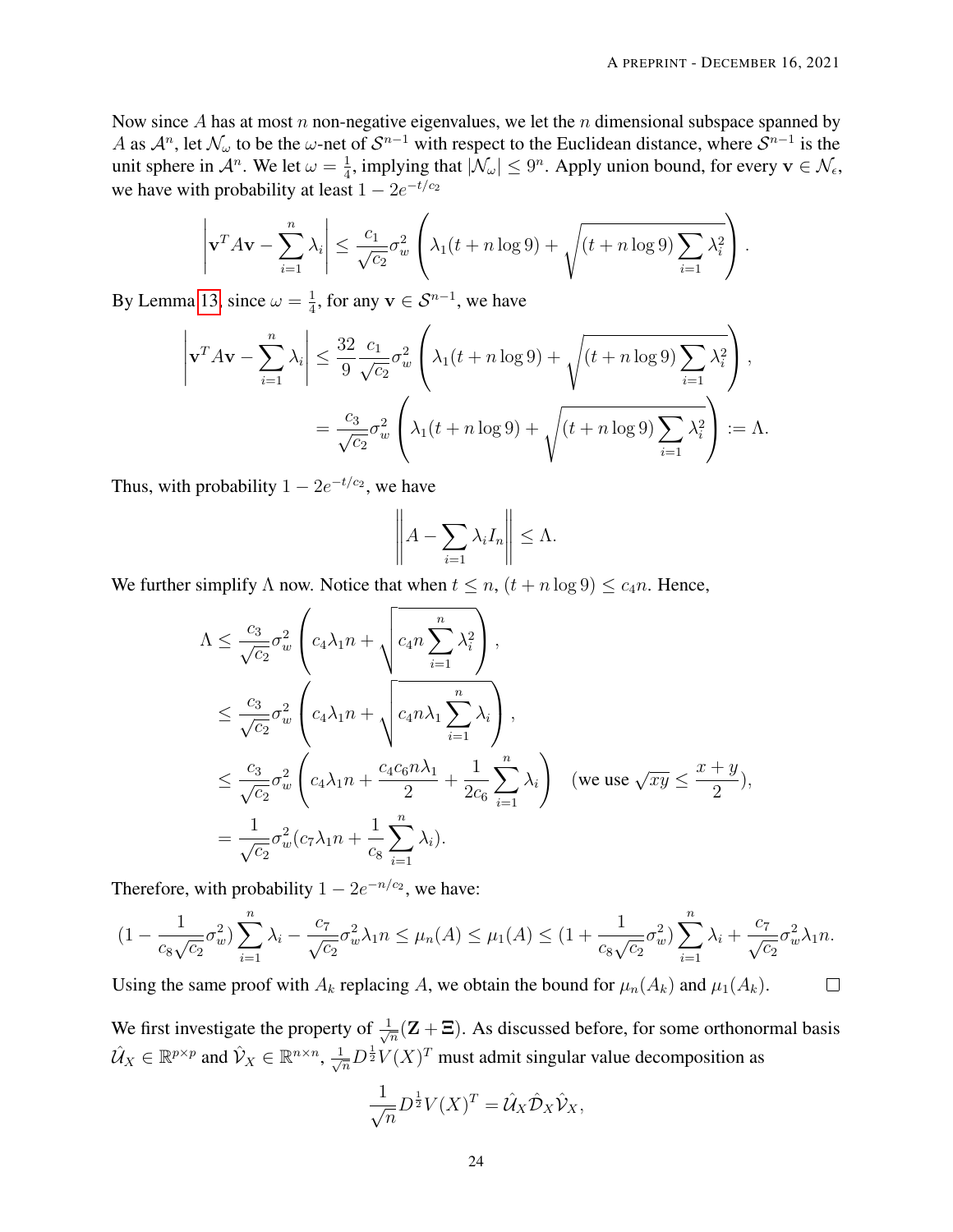where  $\hat{\mathcal{D}}_X \in \mathbb{R}^{p \times n}$  is the matrix with diagonal elements being the singular values  $\{\hat{\sigma}_i\}_{i=1}^n$  and 0 otherwise. As a result, we can write

$$
\frac{1}{\sqrt{n}}\mathbf{Z} = \frac{1}{\sqrt{n}}V(X)D^{\frac{1}{2}}\mathbf{W} = \hat{\mathcal{V}}_X\hat{\mathcal{D}}_X^T\hat{\mathcal{U}}_X\mathbf{W}.
$$

Since Gaussian random variable is invariant under orthogonal transformation, we can further simplify the above equation as:

$$
\frac{1}{\sqrt{n}}\mathbf{Z} = \hat{\mathcal{V}}_X \hat{\mathcal{D}}_X^T \mathbf{W}.
$$

In addition, the singular value matrix  $\hat{\mathcal{D}}_X \in \mathbb{R}^{p \times n}$  has only n diagonal entry being non-zero, if we let  $\mathcal{D}_X = \text{diag}[\hat{\sigma}_1, \dots, \hat{\sigma}_n] \in \mathbb{R}^{n \times n}$ , then equivalently, we can write

$$
\frac{1}{\sqrt{n}}\mathbf{Z} = \hat{\mathcal{V}}_X \mathcal{D}_X \mathbf{W}.
$$

Note that the W in the last equation represents a  $n \times s$  Gaussian random matrix. Therefore,

$$
\frac{1}{\sqrt{n}}(\mathbf{Z}+\Xi)=\frac{1}{\sqrt{s}}\left(\hat{\mathcal{V}}_X\mathcal{D}_X\mathbf{W}+\frac{\sigma_0}{\sqrt{n}}\mathbf{U}\right)=\frac{1}{\sqrt{s}}\hat{\mathcal{V}}_X\left(\mathcal{D}_X\mathbf{W}+\frac{\sigma_0}{\sqrt{n}}\mathbf{U}\right).
$$

It is easy to see that  $\mathcal{D}_X \mathbf{W} + \frac{\sigma_0}{\sqrt{n}} \mathbf{U}$  is a  $n \times s$  Gaussian random matrix. Its *i*, *j*-th entry can be written as  $\hat{\sigma}_i \mathbf{W}_{ij} + \frac{\sigma_0}{\sqrt{n}} \mathbf{U}_{ij}$ . It is a Gaussian random variable with mean 0 and variance  $\lambda_i + \frac{\sigma_0^2}{n}$ . Hence, we can write

$$
\frac{1}{\sqrt{n}}(\mathbf{Z} + \mathbf{\Xi}) = \frac{1}{\sqrt{s}}\hat{\mathcal{V}}_X \left(\hat{D} + \frac{\sigma_0^2}{n}I\right)^{\frac{1}{2}} \mathbf{W}.
$$

Finally, we have

$$
\frac{s}{n}(\mathbf{Z} + \mathbf{\Xi})^T(\mathbf{Z} + \mathbf{\Xi}) = \mathbf{W}^T\left(\hat{D} + \frac{\sigma_0^2}{n}I\right)\mathbf{W} = \sum_{i=1}^n \left(\hat{\lambda}_i + \frac{\sigma_0^2}{n}\right)\mathbf{w}_i\mathbf{w}_i^T = \sum_{i=1}^n \hat{\lambda}_i^{\xi}\mathbf{w}_i\mathbf{w}_i^T := A^{\xi}.
$$

Note that  $A^{\xi}$  has at most n positive eigenvalues since we are in the overparametrized regime. Now we apply Lemma [8](#page-22-0) to  $A^{\xi}$  with  $\sigma_w^2 = 1$ , we have with probability greater than  $1 - 2e^{-n/c_1}$ ,

$$
\mu_n(A^{\xi}) \ge \mu_n(A^{\xi}_k) \ge (1 - \frac{1}{c_1 c_2}) \sum_{i > k}^n \hat{\lambda}_i^{\xi} - \frac{c_3}{\sqrt{c_1}} \hat{\lambda}_{k+1}^{\xi} n,
$$
  
\n
$$
= \hat{\lambda}_{k+1}^{\xi} \left( (1 - \frac{1}{c_1 c_2}) \sum_{i > k}^n \frac{\hat{\lambda}_i^{\xi}}{\hat{\lambda}_{k+1}^{\xi}} - \frac{c_3}{\sqrt{c_1}} n \right),
$$
  
\n
$$
\ge \hat{\lambda}_{k+1} \left( (1 - \frac{1}{c_1 c_2}) \sum_{i > k}^n \frac{\hat{\lambda}_i^{\xi}}{\hat{\lambda}_{k+1}^{\xi}} - \frac{c_3}{\sqrt{c_1}} n \right).
$$
 (35)

Since we assume that  $\sum_{i>k}^n \hat{\lambda}_i^{\xi}/\hat{\lambda}_{k+1}^{\xi} = \sum_{i>k}^n (\hat{\lambda}_i + \sigma_0^2/n)/(\hat{\lambda}_{k+1} + \sigma_0^2/n) \ge \frac{1}{a}$  $\frac{1}{a}n$ . If we adjust  $c_1 > 1$ such that  $\left(1 - \frac{1}{c_1}\right)$  $\frac{1}{c_1c_2})$ ) $an - \frac{c_3}{\sqrt{c}}$  $\frac{3}{c_1}n \Big) \geq \frac{1}{c_4}$  $\frac{1}{c_4}n$ , we then have that  $\mu_n(A^{\xi}) \geq \frac{1}{c_5}$  $\frac{1}{c_5}n$ .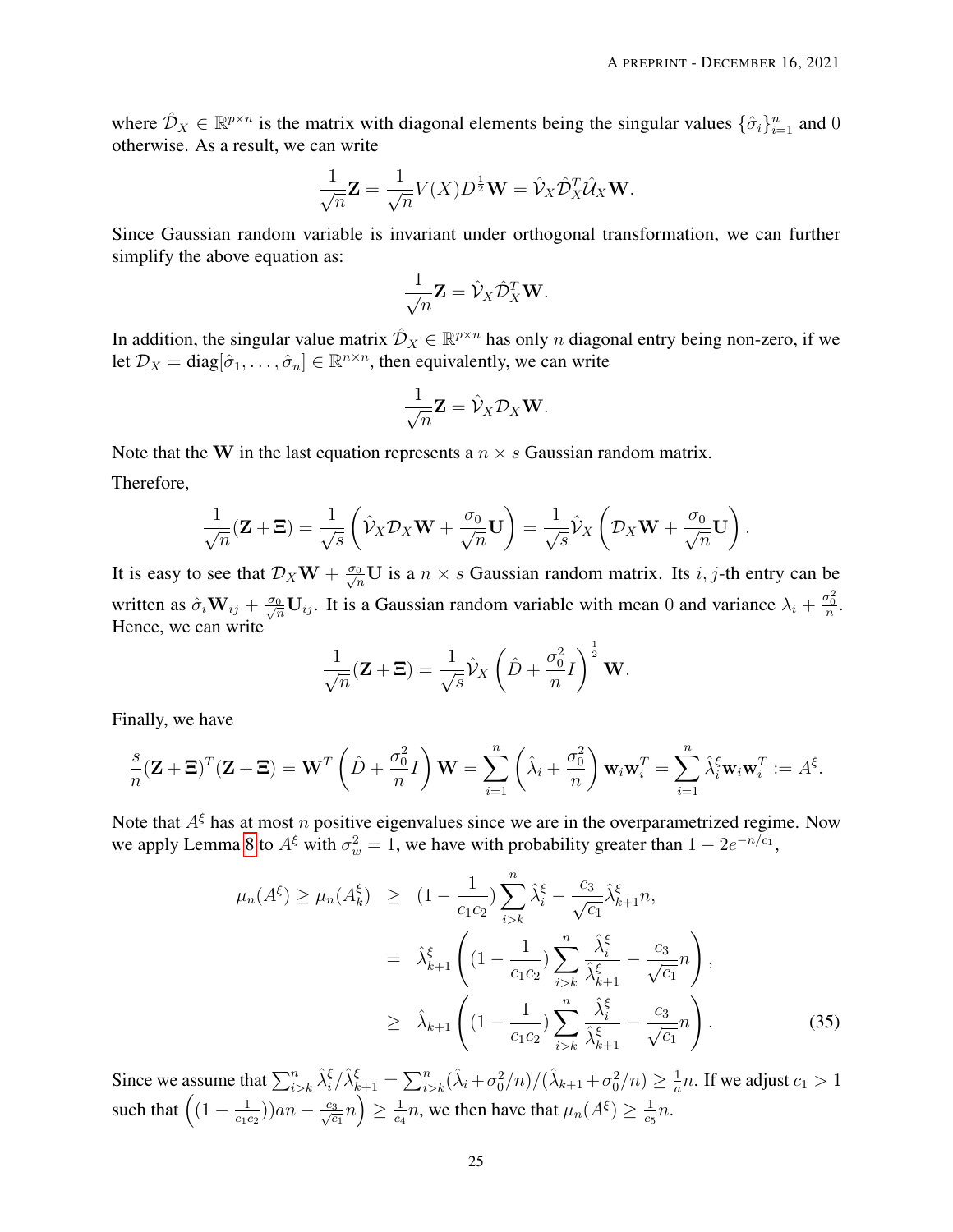Now for Eq.[\(31\)](#page-22-1), with probability greater than  $1 - e^{-n/c_1}$ ,

<span id="page-25-0"></span>
$$
\begin{split}\n\text{Eq.}(31) &= \frac{s\sigma^2}{n} \text{Tr} \left\{ \mathbb{E}_x \left[ \mathbf{z}_x (\mathbf{W}) \mathbf{z}_x (\mathbf{W})^T \right] \left( \frac{s}{n} \mathbf{Z}_{\xi}^T \mathbf{Z}_{\xi} \right)^{\dagger} \right\} = \frac{\sigma^2}{n} \text{Tr} \left\{ \mathbf{W}^T \Sigma \mathbf{W} \left( \frac{s}{n} \mathbf{Z}_{\xi}^T \mathbf{Z}_{\xi} \right)^{\dagger} \right\}, \\
&= \frac{\sigma^2}{n} \text{Tr} \left\{ \mathbf{U}^T D \mathbf{U} \left( \frac{s}{n} \mathbf{Z}_{\xi}^T \mathbf{Z}_{\xi} \right)^{\dagger} \right\} = \frac{\sigma^2}{n} \sum_{i}^{p} \lambda_i \mathbf{u}_i^T \left( \frac{s}{n} \mathbf{Z}_{\xi}^T \mathbf{Z}_{\xi} \right)^{\dagger} \mathbf{u}_i, \\
&\leq \frac{\sigma^2}{n} \mu_n \left( \frac{s}{n} \mathbf{Z}_{\xi}^T \mathbf{Z}_{\xi} \right)^{-1} \sum_{i}^{p} \lambda_i \mathbf{u}_i^T \mathbf{u}_i, \\
&\leq \frac{\sigma^2}{n} \left\{ \frac{1}{c_5} n \right\}^{-1} c_6 s \sum_{i=1}^{p} \lambda_i = c_7 \sigma^2 \text{Tr}(\Sigma) \frac{s}{n^2}.\n\end{split} \tag{36}
$$

Note for Eq.[\(36\)](#page-25-0),  $\sum_{i=1}^p \lambda_i \mathbf{u}_i^T \mathbf{u}_i$  is a weighted sum of  $\chi^2$  random variables, with weights given by the  $\lambda_i$  in block size of s. Hence, if we let  $t < s/c_8$ , Lemma [11](#page-30-0) gives that with probability  $1 - 2e^{-t}$ ,

$$
\sum_{i=1}^{p} \lambda_i \mathbf{u}_i^T \mathbf{u}_i \leq s \sum_{i=1}^{p} \lambda_i + b \max \left\{ \lambda_1 t, \sqrt{st \sum_{i=1}^{p} \lambda_i^2} \right\},
$$
  

$$
\leq s \sum_{i=1}^{p} \lambda_i + b \max \left\{ t \sum_{i=1}^{p} \lambda_i, \sqrt{st} \sum_{i=1}^{p} \lambda_i \right\} \leq c_6 s \sum_{i=1}^{p} \lambda_i.
$$

Also, with probability greater than  $1 - e^{-n/c_9}$ 

$$
\begin{split} \mathsf{Eq}.(32) &= \frac{s\sigma^2}{n} \mathrm{Tr} \left\{ \mathbb{E}_x \left[ \mathbf{z}_x(\mathbf{W}) \xi^T \right] \left( \frac{s}{n} \mathbf{Z}_{\xi}^T \mathbf{Z}_{\xi} \right)^{\dagger} \right\} = \frac{s\sigma^2}{n} \mathbb{E}_x \left\{ \xi^T \left( \frac{s}{n} \mathbf{Z}_{\xi}^T \mathbf{Z}_{\xi} \right)^{\dagger} \mathbf{z}_x(\mathbf{W}) \right\}, \\ &\leq \frac{s\sigma^2}{n} \left\| \mathbb{E}_x \left\{ \xi^T \left( \frac{s}{n} \mathbf{Z}_{\xi}^T \mathbf{Z}_{\xi} \right)^{\dagger} \mathbf{z}_x(\mathbf{W}) \right\} \right\| \leq \frac{s\sigma^2}{n} \mu_n \left( \frac{s}{n} \mathbf{Z}_{\xi}^T \mathbf{Z}_{\xi} \right)^{-1} \left\| \mathbb{E}_x(\xi^T \mathbf{z}_x(\mathbf{W})) \right\|, \\ &\leq \frac{s\sigma^2}{n} \left\{ \frac{1}{c_5} n \right\}^{-1} c_{10} \sigma_0 \quad \text{(by Eq.(27))}, \\ &= c_{11} \sigma^2 \frac{s}{n^2} \sigma_0. \end{split}
$$

Finally, with probability greater than  $1 - e^{-N/c_{12}}$ 

$$
\begin{split} \text{Eq.}(34) &= \frac{s\sigma^2}{n} \text{Tr} \left\{ \xi \xi^T \left( \frac{s}{n} \mathbf{Z}_{\xi}^T \mathbf{Z}_{\xi} \right)^{\dagger} \right\} = \frac{s\sigma^2}{n} \left\{ \xi^T \left( \frac{s}{n} \mathbf{Z}_{\xi}^T \mathbf{Z}_{\xi} \right)^{\dagger} \xi \right\} \\ &\leq \frac{s\sigma^2}{n} \xi^T \xi \left\{ \frac{1}{c_5} n \right\}^{-1} \leq \frac{s\sigma^2}{n} \frac{\sigma_0^2}{s} \mathbf{u}^T \mathbf{u} \left\{ \frac{1}{c_6} n \right\}^{-1} \quad \text{(by Lemma 12)} \\ &= c_{13} \sigma^2 \frac{s\sigma_0^2}{n^2}. \end{split}
$$

Combining above all together, if we choose  $c = \max\{c_1, \dots\}$ , then with probability greater than  $1 - 5e^{-n/c}$ 

$$
\mathbf{V}_{\xi} \leq c \sigma^2 \mathrm{Tr}(\Sigma) \frac{s}{n^2} \sigma_0^{-1}.
$$

Note that we have omitted the  $\frac{s\sigma_0}{n^2}$ ,  $\frac{s\sigma_0^2}{n^2}$  terms because they are strictly dominated by the  $\frac{s}{n^2}$  term.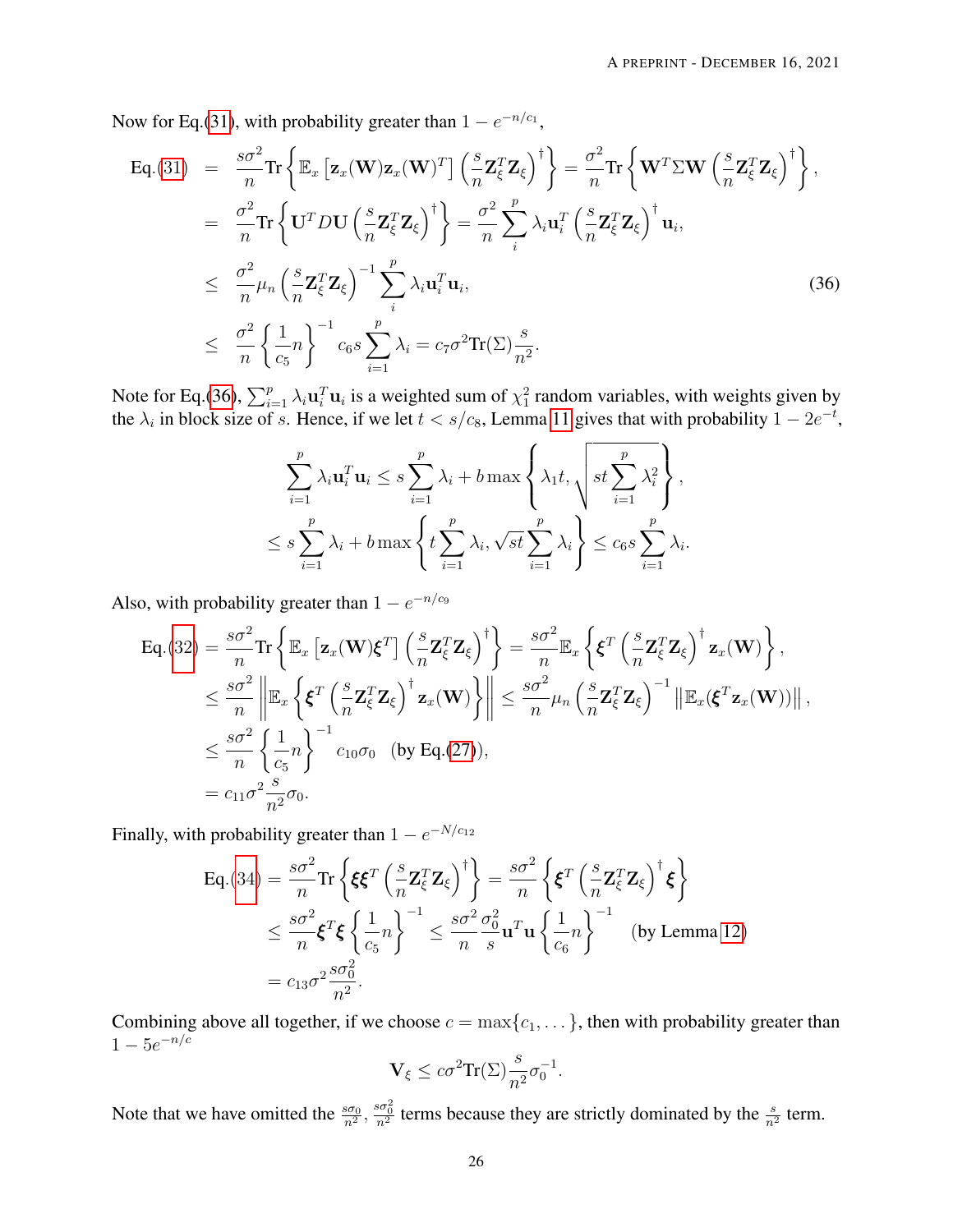# 5 Discussion

The benign overfitting phenomenon has attracted much research interest since it was first observed by [\[8,](#page-27-1) [6,](#page-26-5) [9\]](#page-27-2). Our paper continues the line of work in [\[10,](#page-27-3) [14,](#page-27-7) [11\]](#page-27-4), and focuses on developing a theoretical understanding of this phenomenon. Through analyzing the learning risk of the MNLS estimator, we first provide a nearly matching upper and lower bound for the excess learning risk and point out one possible explanation for benign overfitting: the noises  $\xi$  in the covariates or the features. While being overlooked in the literature, we discover that  $\xi$  plays an important implicit regularization role during learning. Later, by incorporating  $\xi$  into our analysis, we explicitly derive how the learning risk is affected by  $\xi$ . Our analysis describes how the double descent curve happens and in addition, indicates that it is possible to achieve the global optimum bias-variance trade-off by varying the decay rate of  $\xi$ . Our results may shed new light on the theoretical understandings of modern deep learning, which open doors for future studies of the design of the deep learning architecture. Furthermore, our results apply to any finite sample data size or asymptotic case with arbitrary data dimension and rely on very weak assumptions of the kernel with almost no assumptions on the data generating distribution.

There are several extensions that we believe worth exploring. Firstly, although our results shed light on the two-layer neural network with fixed first layer weights, we would like to understand what would happen if we could optimize the first layer weights, i.e. optimizing W in our model. In literature, there are many tools in analyzing neural network optimization with connection to its generalization error. Examples include the transport map formulation [\[31\]](#page-28-8), mean-field analysis [\[32,](#page-28-9) [33\]](#page-28-10), and neural tangent kernel [\[34,](#page-28-11) [35\]](#page-28-12). Therefore, how to utilize these tools to investigate the effect of the noise  $\xi$  during neural network training would be an interesting direction. Another direction is to analyze the role of the noise  $\xi$  in the models with different loss functions.

Acknowledgment The authors would like to thank Chao Zhang and Zhongyi Hu for fruitful discussion and proofreading.

# References

- <span id="page-26-0"></span>[1] Corinna Cortes and Vladimir Vapnik. Support-vector networks. *Machine learning*, 20(3):273– 297, 1995.
- <span id="page-26-1"></span>[2] Ali Rahimi and Benjamin Recht. Random features for large-scale kernel machines. In *Advances in neural information processing systems*, pages 1177–1184, 2007.
- <span id="page-26-2"></span>[3] Ian Goodfellow, Yoshua Bengio, and Aaron Courville. *Deep Learning*. MIT Press, 2016. <http://www.deeplearningbook.org>.
- <span id="page-26-3"></span>[4] Stuart Geman, Elie Bienenstock, and René Doursat. Neural networks and the bias/variance dilemma. *Neural computation*, 4(1):1–58, 1992.
- <span id="page-26-4"></span>[5] Jerome Friedman, Trevor Hastie, and Robert Tibshirani. *The elements of statistical learning*, volume 1. Springer series in statistics Springer, Berlin, 2001.
- <span id="page-26-5"></span>[6] Mikhail Belkin, Siyuan Ma, and Soumik Mandal. To understand deep learning we need to understand kernel learning. In *International Conference on Machine Learning*, pages 541–549, 2018.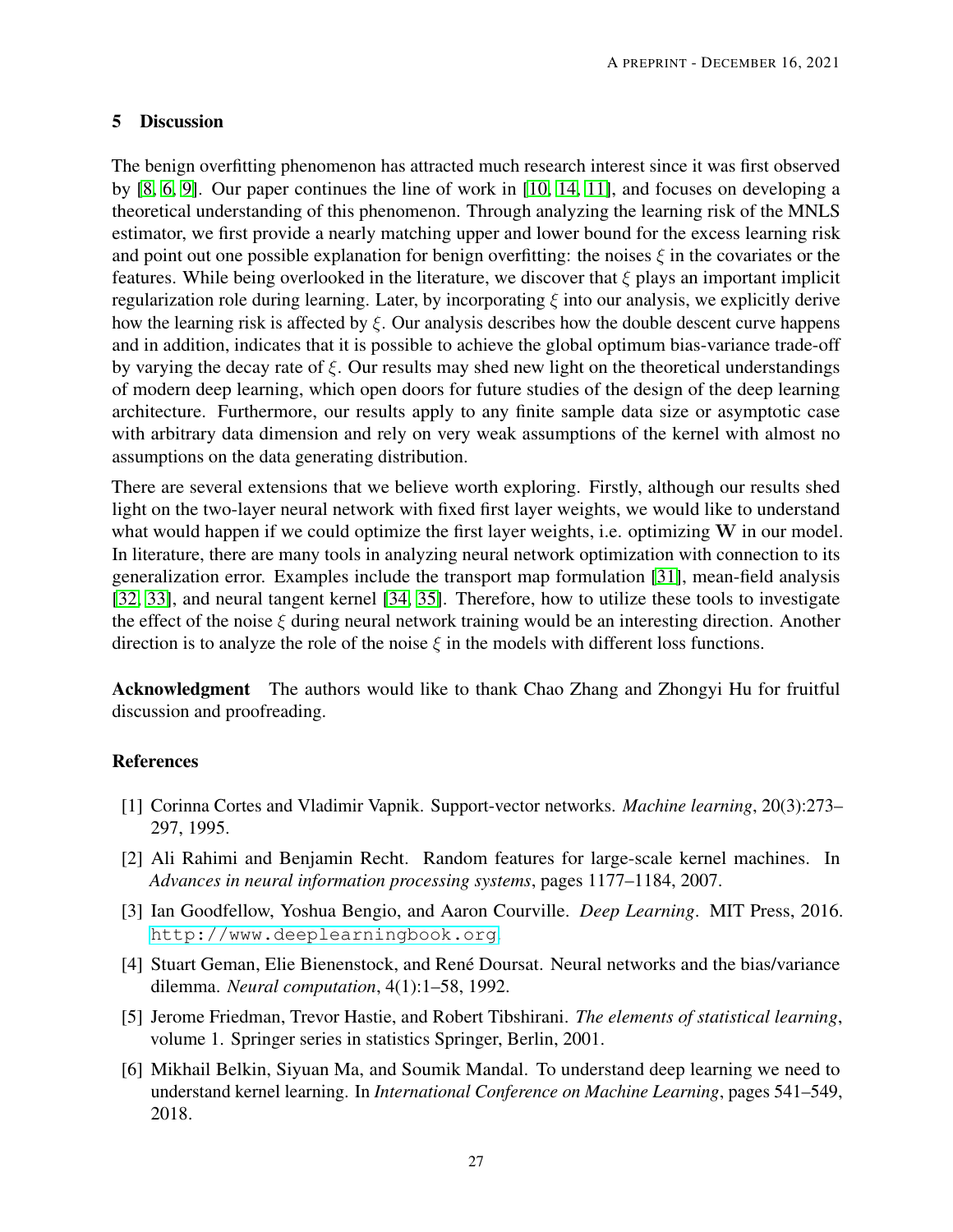- <span id="page-27-0"></span>[7] Tengyuan Liang and Alexander Rakhlin. Just interpolate: Kernel" ridgeless" regression can generalize. *arXiv preprint arXiv:1808.00387*, 2018.
- <span id="page-27-1"></span>[8] Chiyuan Zhang, Samy Bengio, Moritz Hardt, Benjamin Recht, and Oriol Vinyals. Understanding deep learning requires rethinking generalization. *arXiv preprint arXiv:1611.03530*, 2016.
- <span id="page-27-2"></span>[9] Mikhail Belkin, Daniel Hsu, Siyuan Ma, and Soumik Mandal. Reconciling modern machinelearning practice and the classical bias–variance trade-off. *Proceedings of the National Academy of Sciences*, 116(32):15849–15854, 2019.
- <span id="page-27-3"></span>[10] Mikhail Belkin, Daniel Hsu, and Ji Xu. Two models of double descent for weak features. *arXiv preprint arXiv:1903.07571*, 2019.
- <span id="page-27-4"></span>[11] Trevor Hastie, Andrea Montanari, Saharon Rosset, and Ryan J Tibshirani. Surprises in high-dimensional ridgeless least squares interpolation. *arXiv preprint arXiv:1903.08560*, 2019.
- <span id="page-27-5"></span>[12] Song Mei and Andrea Montanari. The generalization error of random features regression: Precise asymptotics and double descent curve. *arXiv preprint arXiv:1908.05355*, 2019.
- <span id="page-27-6"></span>[13] Zhenyu Liao, Romain Couillet, and Michael W Mahoney. A random matrix analysis of random fourier features: beyond the gaussian kernel, a precise phase transition, and the corresponding double descent. *arXiv preprint arXiv:2006.05013*, 2020.
- <span id="page-27-7"></span>[14] Peter L Bartlett, Philip M Long, Gábor Lugosi, and Alexander Tsigler. Benign overfitting in linear regression. *Proceedings of the National Academy of Sciences*, 2020.
- <span id="page-27-8"></span>[15] Francis Bach. Sharp analysis of low-rank kernel matrix approximations. In *Conference on Learning Theory*, pages 185–209, 2013.
- <span id="page-27-9"></span>[16] Francis Bach. On the equivalence between kernel quadrature rules and random feature expansions. *Journal of Machine Learning Research*, 18(21):1–38, 2017.
- <span id="page-27-10"></span>[17] Haim Avron, Michael Kapralov, Cameron Musco, Christopher Musco, Ameya Velingker, and Amir Zandieh. Random Fourier features for kernel ridge regression: Approximation bounds and statistical guarantees. In *International Conference on Machine Learning*, pages 253–262, 2017.
- <span id="page-27-11"></span>[18] Alessandro Rudi and Lorenzo Rosasco. Generalization properties of learning with random features. In *Advances in Neural Information Processing Systems*, pages 3218–3228, 2017.
- <span id="page-27-12"></span>[19] Zhu Li, Jean-Francois Ton, Dino Oglic, and Dino Sejdinovic. Towards a unified analysis of random fourier features. In *International Conference on Machine Learning*, pages 3905–3914, 2019.
- <span id="page-27-13"></span>[20] Tamir Hazan and Tommi Jaakkola. Steps toward deep kernel methods from infinite neural networks. *arXiv preprint arXiv:1508.05133*, 2015.
- <span id="page-27-14"></span>[21] AGG De Matthews, J Hron, M Rowland, RE Turner, and Z Ghahramani. Gaussian process behaviour in wide deep neural networks. In *6th International Conference on Learning Representations, ICLR 2018-Conference Track Proceedings*, 2018.
- <span id="page-27-15"></span>[22] Roman Novak, Lechao Xiao, Jaehoon Lee, Yasaman Bahri, Greg Yang, Jiri Hron, Daniel A Abolafia, Jeffrey Pennington, and Jascha Sohl-Dickstein. Bayesian deep convolutional networks with many channels are gaussian processes. *arXiv preprint arXiv:1810.05148*, 2018.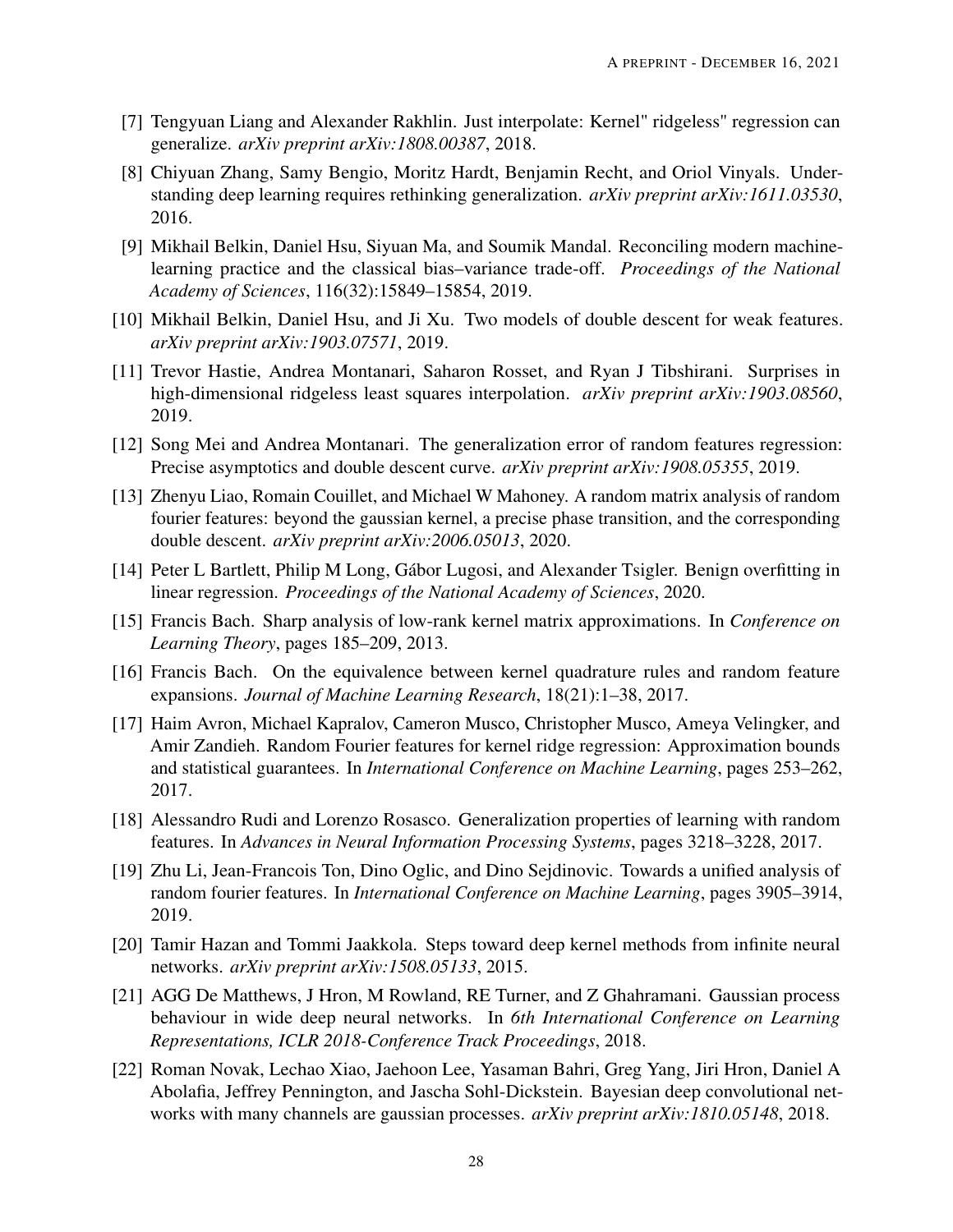- <span id="page-28-0"></span>[23] Adrià Garriga-Alonso, Carl Edward Rasmussen, and Laurence Aitchison. Deep convolutional networks as shallow gaussian processes. *arXiv preprint arXiv:1808.05587*, 2018.
- <span id="page-28-1"></span>[24] Amit Daniely. Sgd learns the conjugate kernel class of the network. In *Advances in Neural Information Processing Systems*, pages 2422–2430, 2017.
- <span id="page-28-2"></span>[25] Andrea Caponnetto and Ernesto De Vito. Optimal rates for the regularized least-squares algorithm. *Foundations of Computational Mathematics*, 7(3):331–368, 2007.
- <span id="page-28-3"></span>[26] Ingo Steinwart and Andreas Christmann. *Support vector machines*. Springer Science & Business Media, 2008.
- <span id="page-28-4"></span>[27] Motonobu Kanagawa, Philipp Hennig, Dino Sejdinovic, and Bharath K Sriperumbudur. Gaussian processes and kernel methods: A review on connections and equivalences. *arXiv preprint arXiv:1807.02582*, 2018.
- <span id="page-28-5"></span>[28] Ingo Steinwart. Convergence types and rates in generic karhunen-loève expansions with applications to sample path properties. *Potential Analysis*, 51(3):361–395, 2019.
- <span id="page-28-6"></span>[29] Ben Adlam and Jeffrey Pennington. The neural tangent kernel in high dimensions: Triple descent and a multi-scale theory of generalization. In *International Conference on Machine Learning*, pages 74–84. PMLR, 2020.
- <span id="page-28-7"></span>[30] Stanislav Minsker. On some extensions of bernstein's inequality for self-adjoint operators. *Statistics & Probability Letters*, 127:111–119, 2017.
- <span id="page-28-8"></span>[31] Taiji Suzuki. Generalization bound of globally optimal non-convex neural network training: Transportation map estimation by infinite dimensional langevin dynamics. *arXiv preprint arXiv:2007.05824*, 2020.
- <span id="page-28-9"></span>[32] Song Mei, Andrea Montanari, and Phan-Minh Nguyen. A mean field view of the landscape of two-layer neural networks. *Proceedings of the National Academy of Sciences*, 115(33):E7665– E7671, 2018.
- <span id="page-28-10"></span>[33] Justin Sirignano and Konstantinos Spiliopoulos. Mean field analysis of neural networks: A central limit theorem. *Stochastic Processes and their Applications*, 130(3):1820–1852, 2020.
- <span id="page-28-11"></span>[34] Simon Du, Jason Lee, Haochuan Li, Liwei Wang, and Xiyu Zhai. Gradient descent finds global minima of deep neural networks. In *International Conference on Machine Learning*, pages 1675–1685. PMLR, 2019.
- <span id="page-28-12"></span>[35] Arthur Jacot, Franck Gabriel, and Clément Hongler. Neural tangent kernel: Convergence and generalization in neural networks. In *Advances in neural information processing systems*, pages 8571–8580, 2018.
- <span id="page-28-13"></span>[36] Roman Vershynin. *High-dimensional probability: An introduction with applications in data science*, volume 47. Cambridge university press, 2018.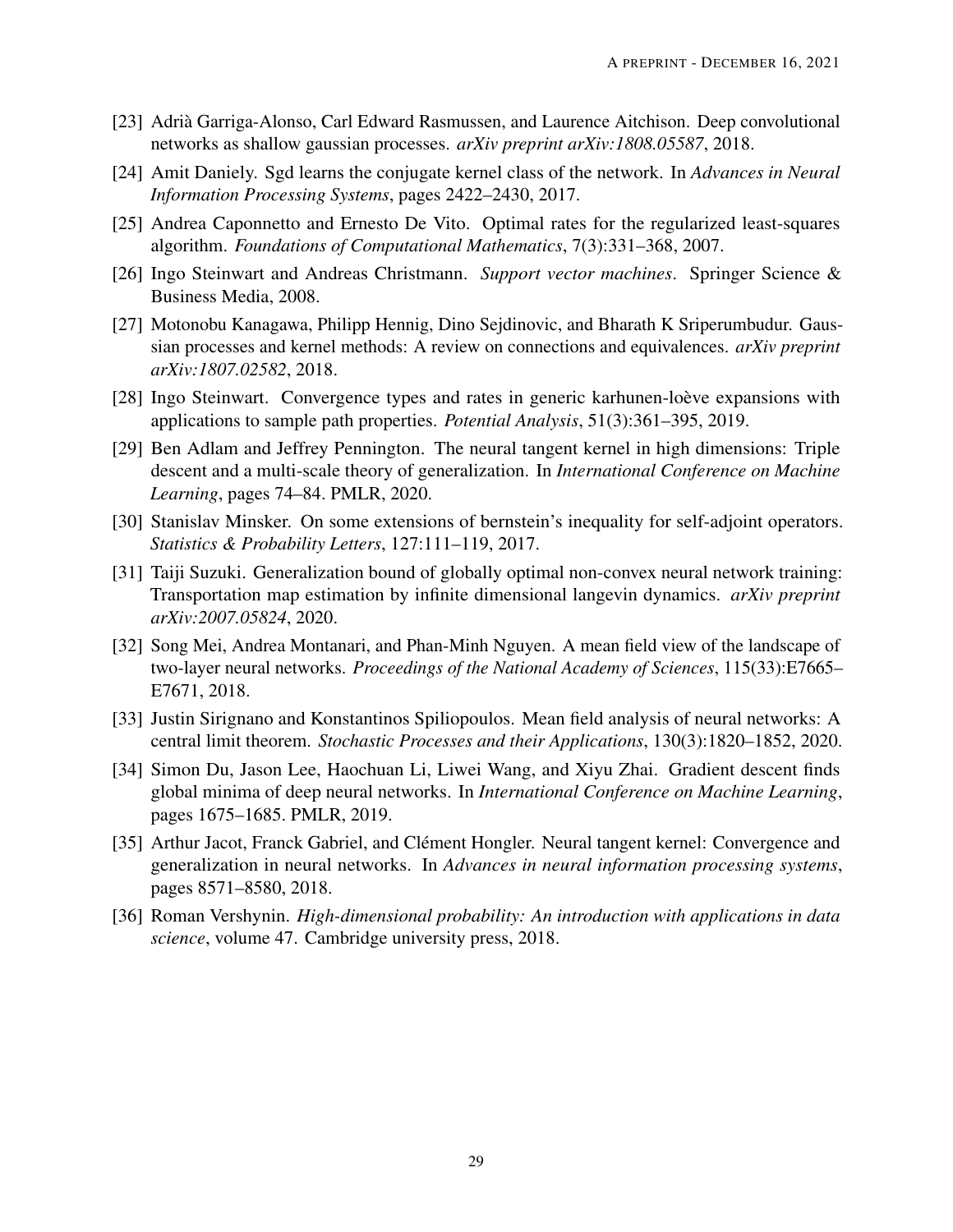#### <span id="page-29-0"></span>A Bias-Variance Tradeoff: Realizable Case

*Proof.* Recall the MNLS estimator has the form of

$$
\tilde{f}(x) = \mathbf{z}_x(\mathbf{w})^T \tilde{\beta} = \mathbf{z}_x(\mathbf{w})^T (\mathbf{Z}^T \mathbf{Z})^{\dagger} \mathbf{Z}^T Y.
$$

Under our assumptions,  $Y = f_*(X) + \epsilon$ , where  $f_*(X) = \mathbb{Z}\beta_*$  and  $\epsilon = [\epsilon_1, \dots, \epsilon_n]^T$ . Hence,

$$
R(\tilde{\beta}) = \mathbb{E}_{x,\epsilon}(\tilde{f}(x) - f_*(x))^2 = \mathbb{E}_{x,\epsilon} \left( \mathbf{z}_x(\mathbf{w})^T \tilde{\beta} - \mathbf{z}_x(\mathbf{w})^T \beta_* \right)^2,
$$
  
\n
$$
= \mathbb{E}_{x,\epsilon} \left\{ \mathbf{z}_x(\mathbf{w})^T (\mathbf{Z}^T \mathbf{Z})^\dagger \mathbf{Z}^T (f_*(X) + \epsilon) - \mathbf{z}_x(\mathbf{w})^T \beta_* \right\}^2,
$$
  
\n
$$
= \mathbb{E}_{x,\epsilon} \left\{ \mathbf{z}_x(\mathbf{w})^T (\mathbf{Z}^T \mathbf{Z})^\dagger \mathbf{Z}^T \epsilon + \mathbf{z}_x(\mathbf{w})^T ((\mathbf{Z}^T \mathbf{Z})^\dagger \mathbf{Z}^T \mathbf{Z} - I) \beta_* \right\}^2,
$$
  
\n
$$
= \int_{\mathcal{X}} ||\mathbf{z}_x(\mathbf{W})^T [(\mathbf{Z}^T \mathbf{Z})^\dagger \mathbf{Z}^T \mathbf{Z} - I] \beta_* ||^2 d\rho(x) + \int_{\mathcal{X}} \mathbb{E}_{\epsilon} ||\mathbf{z}_x(\mathbf{W})^T (\mathbf{Z}^T \mathbf{Z})^\dagger \mathbf{Z}^T \epsilon ||^2 d\rho(x).
$$

We then replace  $\epsilon$  with  $Y - f_*(X)$ .

#### <span id="page-29-1"></span>B Bias-Variance Tradeoff: Unrealizable Case

*Proof.* We decompose the excess risk as follows:

$$
R(\tilde{\beta}) = \mathbb{E}_{x,\epsilon} \left( \tilde{f}(x) - f_*(x) \right)^2 = \mathbb{E}_{x,\epsilon} \left( \mathbf{z}_x(\mathbf{w})^T \tilde{\beta} - f_*(x) \right)^2,
$$
  
\n
$$
= \mathbb{E}_{x,\epsilon} \left\{ \mathbf{z}_x(\mathbf{w})^T (\mathbf{Z}^T \mathbf{Z})^\dagger \mathbf{Z}^T Y - f_{\tilde{\mathcal{H}}}(x) + [f_{\tilde{\mathcal{H}}}(x) - f_*(x)] \right\}^2,
$$
  
\n
$$
= \mathbb{E}_{x,\epsilon} \left\{ \mathbf{z}_x(\mathbf{w})^T (\mathbf{Z}^T \mathbf{Z})^\dagger \mathbf{Z}^T (f_*(X) - f_{\tilde{\mathcal{H}}}(X) + f_{\tilde{\mathcal{H}}}(X) + \epsilon) - f_{\tilde{\mathcal{H}}}(x) + [f_{\tilde{\mathcal{H}}}(x) - f_*(x)] \right\}^2,
$$
  
\n
$$
\leq 3 \mathbb{E}_{x,\epsilon} \left\{ \mathbf{z}_x(\mathbf{w})^T (\mathbf{Z}^T \mathbf{Z})^\dagger \mathbf{Z}^T (f_{\tilde{\mathcal{H}}}(X) + \epsilon) - f_{\tilde{\mathcal{H}}}(x) \right\}^2 := A
$$
  
\n
$$
+ 3 \left\{ \mathbb{E}_x \left\{ \mathbf{z}_x(\mathbf{w})^T (\mathbf{Z}^T \mathbf{Z})^\dagger \mathbf{Z}^T (f_*(X) - f_{\tilde{\mathcal{H}}}(X)) \right\}^2 + \mathbb{E}_x (f_*(x) - f_{\tilde{\mathcal{H}}}(x))^2 \right\} := \mathbf{M}_R.
$$

Now we can see that the risk has been decomposed into the A term and the misspecification error term  $M_R$ . For the A term, it is similar to the excess risk defined in the realizable case, hence can be decomposed as  $B_R$  and  $V_R$ .  $\Box$ 

#### C Bias-related Inequaity

<span id="page-29-2"></span>**Lemma 9.** Let  $\mathbf{Z} \in \mathbb{R}^{n \times s}$  be a feature matrix. Recall  $\Pi = (\mathbf{Z}^T \mathbf{Z})^{\dagger} \mathbf{Z}^T \mathbf{Z} - I$ , we have  $\|\Pi\| = 0$ , if  $s \leq n$ ; Otherwise,  $\|\Pi\| \leq 1$ .

*Proof.* In case  $s < n$ , we have  $(\mathbf{Z}^T \mathbf{Z})^{\dagger} = (\mathbf{Z}^T \mathbf{Z})^{-1}$ . As a result  $\|\Pi\| = 0$ . If  $s > n$ , by [\[11,](#page-27-4) Lemma 1], we know that  $I - (Z^T Z)^{\dagger} Z^T Z$  is a projection onto the null space of Z. Hence, if we pick any vector from that space, we have  $(I - (\mathbf{Z}^T \mathbf{Z})^{\dagger} \mathbf{Z}^T \mathbf{Z})v = v$ . Thus,

$$
||I - (\mathbf{Z}^T \mathbf{Z})^\dagger \mathbf{Z}^T \mathbf{Z} || \leq 1.
$$

 $\Box$ 

 $\Box$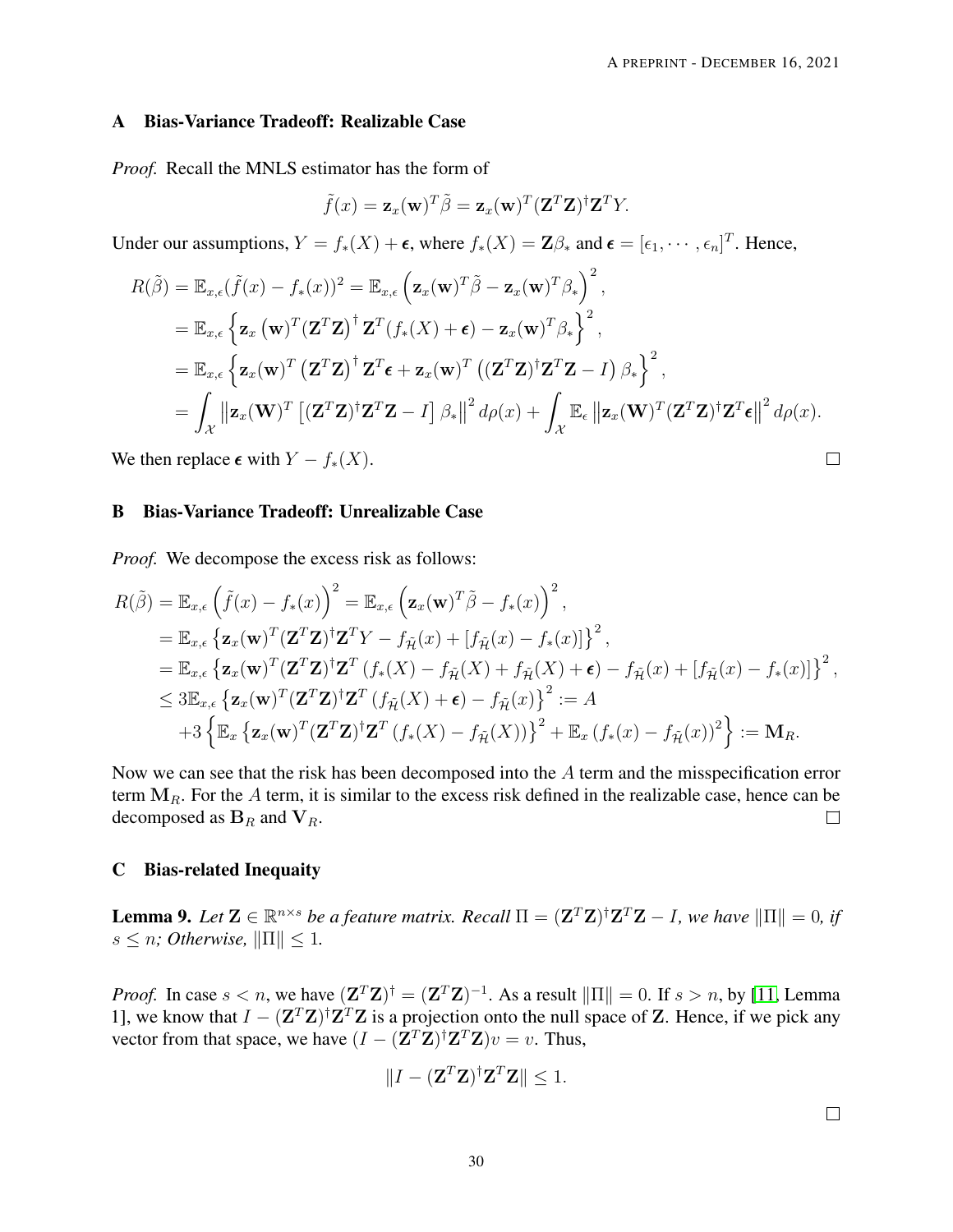#### D Probability Bound on Sequences and Matrix Norms

<span id="page-30-3"></span>**Lemma 10.** Let x, y be centered  $\sigma_x^2$ -subgaussian and  $\sigma_y^2$ -subgaussian random variables respectively, *i.e.,*

$$
\mathbb{E}(\exp(tx)) \le \exp(\frac{\sigma_x^2}{2}t^2), \quad \mathbb{E}(\exp(ty)) \le \exp(\frac{\sigma_y^2}{2}t^2).
$$

*We then have that, for a universal constant b, the product of x and y is a centered*  $b\sigma_x\sigma_y$ *subexponential random variable, i.e.*

$$
\mathbb{E}(\exp(txy)) \le \exp(b^2 \sigma_x^2 \sigma_y^2 t^2).
$$

*Proof.* We compute the moment generating function directly,

$$
\mathbb{E}(\exp(txy)) = \mathbb{E}\left\{\mathbb{E}\left(\exp(txy)\middle|y\right)\right\},\
$$

$$
\leq \mathbb{E}\left\{\exp\left(\frac{\sigma_x^2}{2}t^2y^2\right)\right\},\
$$

$$
\leq \exp\left(c_1\frac{\sigma_x^2}{2}\frac{\sigma_y^2}{2}t^2\right),\
$$

$$
= \exp(c\sigma_x^2\sigma_y^2t^2),
$$

provided  $|t| \leq (c\sigma_x\sigma_y)^{-1}$ . Note that for the last inequality, we have used the results from [\[36,](#page-28-13) Proposition 2.5.2].  $\Box$ 

Below are two concentration results for subexponential and subgaussian random variables from [\[14,](#page-27-7) Corollary S.6 & S.7].

<span id="page-30-0"></span>**Lemma 11.** Suppose we have a sequence of non-increasing and non-negative numbers  $\{\lambda_i\}_{i=1}^{\infty}$  $such that \sum_{i=1}^{\infty} \lambda_i < \infty$ . In addition, we have a sequence of *i.i.d centered*,  $\sigma$ -subexponential random  $variable$ s  $\{\xi_i\}_{i=1}^\infty$ , then there is a universal constant  $b$  such that for probability greater than  $1-2e^{-t}$ ,  $t > 0$ , we have

$$
|\sum_{i} \lambda_i \xi_i| \leq b\sigma \max\left(\lambda_1 t, \sqrt{t \sum_{i} \lambda_i^2}\right).
$$

<span id="page-30-2"></span>**Lemma 12.** *let*  $w \in \mathbb{R}^n$  *be a random vector with each coordinate being a mean* 0*, unit variance,* σ 2 <sup>w</sup>*-subgaussian random variable. Then there is a universal constant* b *such that with probability*  $g$ *reater than*  $1 - 2e^{-t}$ *, we have* 

$$
\|\mathbf{w}\|^2 \le n + b\sigma_w^2\left(t + \sqrt{nt}\right).
$$

In particular, if  $t < \frac{n}{b_1}$ ,

$$
\|\mathbf{w}\|^2 \le b_2 n,
$$

*for some universal constants*  $b_1$ ,  $b_2$ .

#### Lemma [13](#page-30-1) are from [\[14,](#page-27-7) Lemma S.8].

<span id="page-30-1"></span>**Lemma 13.** ( $\epsilon$ -net argument) Let  $A \in \mathbb{R}^{n \times n}$  be a symmetric matrix, and  $\mathcal{N}_{\epsilon}$  is an  $\epsilon$ -net on the unit sphere  $\mathcal{S}^{n-1}$  with  $\epsilon < \frac{1}{2}$ *. Then we have* 

$$
||A|| \le (1 - \epsilon)^{-2} \max_{\mathbf{a} \in \mathcal{N}_{\epsilon}} |\mathbf{a}^T A \mathbf{a}|.
$$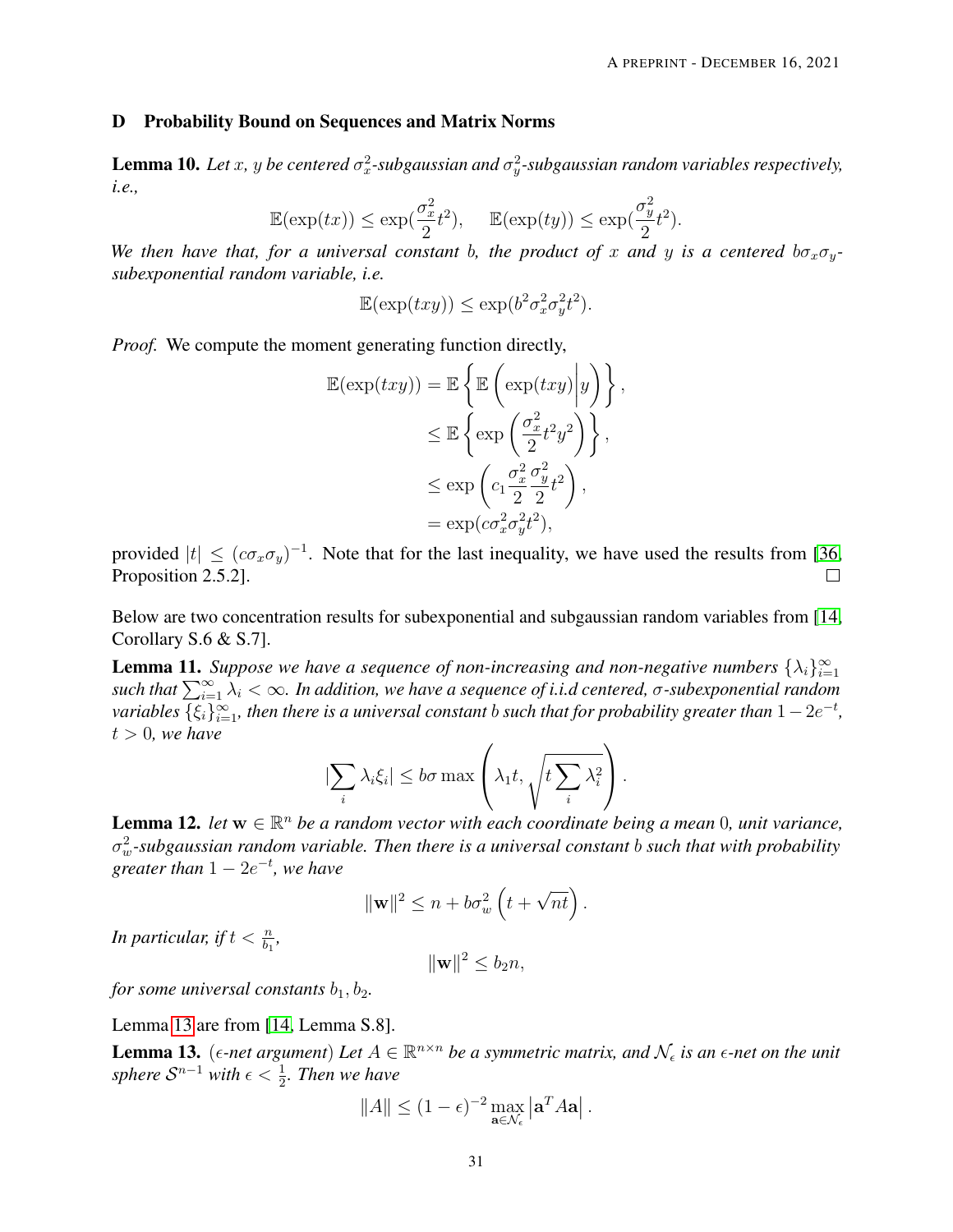<span id="page-31-0"></span>**Lemma 14.** Let  $\{w_i\}_{i=1}^{\infty}, \{u_i\}_{i=1}^{\infty}$  be two sequences of i.i.d random variables distributed as standard *normal. Moreover, let*  $\{\lambda_i\}_{i=1}^{\infty}$  $\sum$ rmal. Moreover, let  $\{\lambda_i\}_{i=1}^{\infty}$  be a sequence of non-negative, non-increasing numbers such that  $\sum_{i=1}^{\infty}\lambda_i^2 < \infty$ . Then with probability greater than  $1 - 2e^{-t}$ , we have

$$
-\left(b_1\lambda_1t+\sqrt{b_2t\sum_i\lambda_i^2}\right)\leq \sum_{i=1}^\infty\lambda_iw_iu_i\leq b_1\lambda_1t+\sqrt{b_2t\sum_i\lambda_i^2}.
$$

*Proof.* Using Markov Inequality and for any  $\tau > 0$ , we have that:

$$
P(\sum_{i=1}^{\infty} \lambda_i w_i u_i \ge t) = P(\exp(\tau \sum_{i=1}^{\infty} \lambda_i w_i u_i) \ge e^{\tau t})
$$
  
\n
$$
\le e^{-\tau t} \prod_{i=1}^{\infty} \mathbb{E}(e^{\tau \lambda_i w_i u_i})
$$
  
\n
$$
= e^{-\tau t} \prod_{i=1}^{\infty} (\frac{1}{1 - (\tau \lambda_i)^2})^{\frac{1}{2}} \text{ (by Lemma 17)}
$$
  
\n
$$
= \exp(-\tau t - \frac{1}{2} \sum_{i=1}^{\infty} \log(1 - (\tau \lambda_i)^2)),
$$

provided  $\tau \lambda_i < 1$ . Now for any  $x \in (0, 1)$ ,

$$
\log(1 - x) = -\int_0^x \frac{1}{1 - t} dt
$$
  
\n
$$
\ge -\int_0^x \frac{1}{(1 - t)^2} dt
$$
  
\n
$$
= -\frac{x}{1 - x}.
$$

As a result

$$
\exp(-\tau t - \frac{1}{2} \sum_{i=1}^{\infty} \log(1 - (\tau \lambda_i)^2)) \le \exp(-\tau t - \sum_{i=1}^{\infty} -\frac{(\tau \lambda_i)^2}{1 - (\tau \lambda_i)^2})
$$
  

$$
\le \exp(-\tau t + \frac{\tau^2}{1 - (\tau \lambda_1)^2} \sum_{i=1}^{\infty} \lambda_i^2)
$$
  

$$
\le \exp\left\{-\tau t + \frac{\tau^2}{1 - (\tau \lambda_1)^2} \sum_{i=1}^{\infty} \lambda_i^2 + \frac{\tau}{2\lambda_1} [\log(\frac{1}{\tau} + \lambda_1) - \log(\frac{1}{\tau} - \lambda_1)]\right\}
$$

Note that for the last inequality, we have  $\frac{1}{\tau} - \lambda_1 > 0$ , since  $\tau \lambda_1 < 1$ . Now we let

$$
x = \tau t - \frac{\tau^2}{1 - (\tau \lambda_1)^2} \sum_{i=1}^{\infty} \lambda_i^2 - \frac{\tau}{2\lambda_1} [\log(\frac{1}{\tau} + \lambda_1) - \log(\frac{1}{\tau} - \lambda_1)],
$$

we have

$$
t = \frac{x}{\tau} - \frac{1}{\tau} \frac{1}{(\frac{1}{\tau})^2 - \lambda_1} \sum_{i=1}^{\infty} \lambda_i^2 - \frac{1}{2\lambda_1} [\log(\frac{1}{\tau} + \lambda_1) - \log(\frac{1}{\tau} - \lambda_1)].
$$

Optimize over  $\tau^{-1}$ , this gives

$$
\tau^{-1} = \sqrt{\lambda_1^2 + \sqrt{\lambda_1^2 \frac{\sum_i \lambda_i^2}{x}}}
$$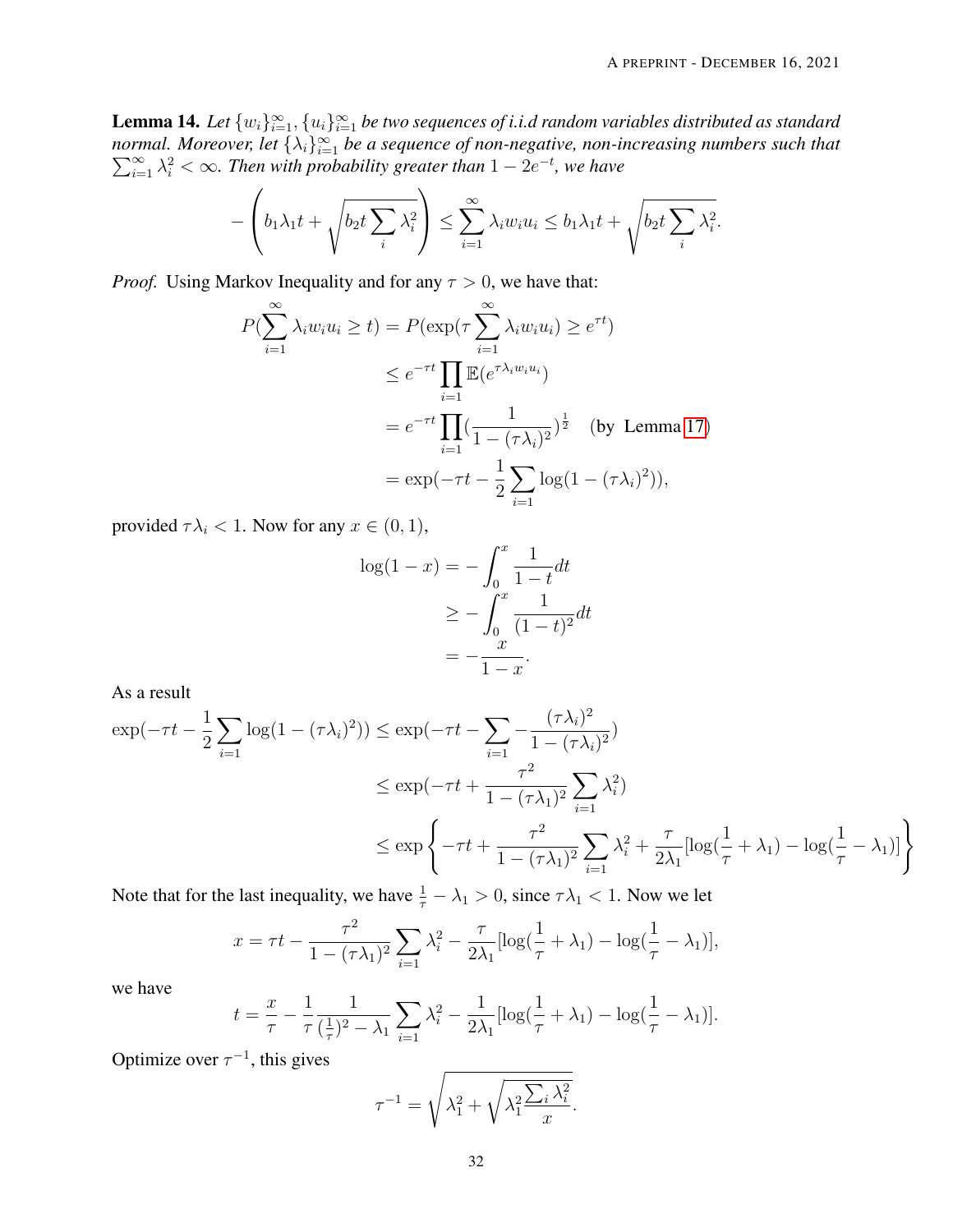Checking the conditions, we see that  $\tau \lambda_i = \lambda_i$  $\sqrt{ }$  $\lambda_1^2+\sqrt{\lambda_1^2}$  $\frac{\sum_i \lambda_i^2}{x}$  $\int_{0}^{-\frac{1}{2}}$  < 1, implying  $\tau^{-1}$  is a valid choice. Now with this choice, some simple algebra shows that there are constants  $c_1, c_2$  such that

$$
t \le c_1 \lambda_1 x + \sqrt{c_2 x \sum_i \lambda_i^2}
$$

.

This gives

$$
P\left(\sum_{i=1}^{\infty}\lambda_iw_iu_i \geq c_1\lambda_1x + \sqrt{c_2x\sum_i\lambda_i^2}\right) \leq \exp(-x).
$$

For the lower bound we use the symmetry of Gaussian distribution as:

$$
P\left(\sum_{i=1}^{\infty} \lambda_i w_i u_i \le -t\right) = P\left(-\sum_{i=1}^{\infty} \lambda_i w_i u_i \ge t\right)
$$
  
= 
$$
P\left(\sum_{i=1}^{\infty} \lambda_i (-w_i) u_i \ge t\right)
$$
  
= 
$$
P\left(\sum_{i=1}^{\infty} \lambda_i w_i u_i \ge t\right).
$$

We complete the proof by using the union bound for the probability for both the upper and lower bound.  $\Box$ 

<span id="page-32-0"></span>**Lemma 15.** Let  $\{w_i\}_{i=1}^{\infty}$  and  $\{u_i\}_{i=1}^{\infty}$  be two sequence of random vectors where the entry of each  $w_i \in \mathbb{R}^n$  and  $u_i \in \mathbb{R}^n$  is i.i.d  $\mathcal{N}(0, 1)$ . Furthermore, let  $\{\lambda_i\}_{i=1}^{\infty}$  be a non-negative sequence such that  $\{\lambda_i^2\}_{i=1}^\infty$  is non-increasing and  $\sum_{i=1}\lambda_i^2<\infty$ . Denote  $A=\sum_{i=1}\lambda_i\mathbf{w}_i\mathbf{u}_i^T$ . Let  $\mu_1(A)\geq$  $\lambda_1, \dots, \lambda_n \geq \mu_n(A)$  *be its eigenvalues. Then with probability at least*  $1 - 2e^{-n/b_1}$ , we have

$$
-b_2n \le \mu_n(A) \le \mu_1(A) \le b_2n.
$$

*Proof.* For any unit vector  $v \in \mathbb{R}^n$ , we have that both  $v^T w_i$  and  $v^T u_i$  are independent and distributed as  $\mathcal{N}(0, 1)$ . Using Lemma [14,](#page-31-0) we have with  $1 - 2e^{-t}$ ,

$$
|\mathbf{v}^T A \mathbf{v}| = |\sum_{i=1} \lambda_i \mathbf{v}^T \mathbf{w}_i \mathbf{u}_i^T \mathbf{v}|
$$
  

$$
\le c_1 \lambda_1 t + \sqrt{c_2 t \sum_i \lambda_i^2}
$$

Now we apply the  $\epsilon$ -net method to  $S^{n-1}$  with  $\epsilon = \frac{1}{4}$  $\frac{1}{4}$ , implying  $|\mathcal{N}_{\epsilon}| < 9^n$ . This gives

$$
||A|| \le c_3 \lambda_1 (t + n \log 9) + c_4 \sqrt{(t + n \log 9) \sum_i \lambda_i^2}.
$$

Now when  $t \leq \frac{n}{c}$  $\frac{n}{c_5}$ . Hence, we have

$$
||A|| \le c_6 \lambda_1 n + c_7 \sqrt{n \sum_{i=1}^n \lambda_i^2}.
$$

Since  $\sum_{i=1} \lambda_i^2 < \infty$ , we can further simplify that  $||A|| \le c_8 n$ .

 $\Box$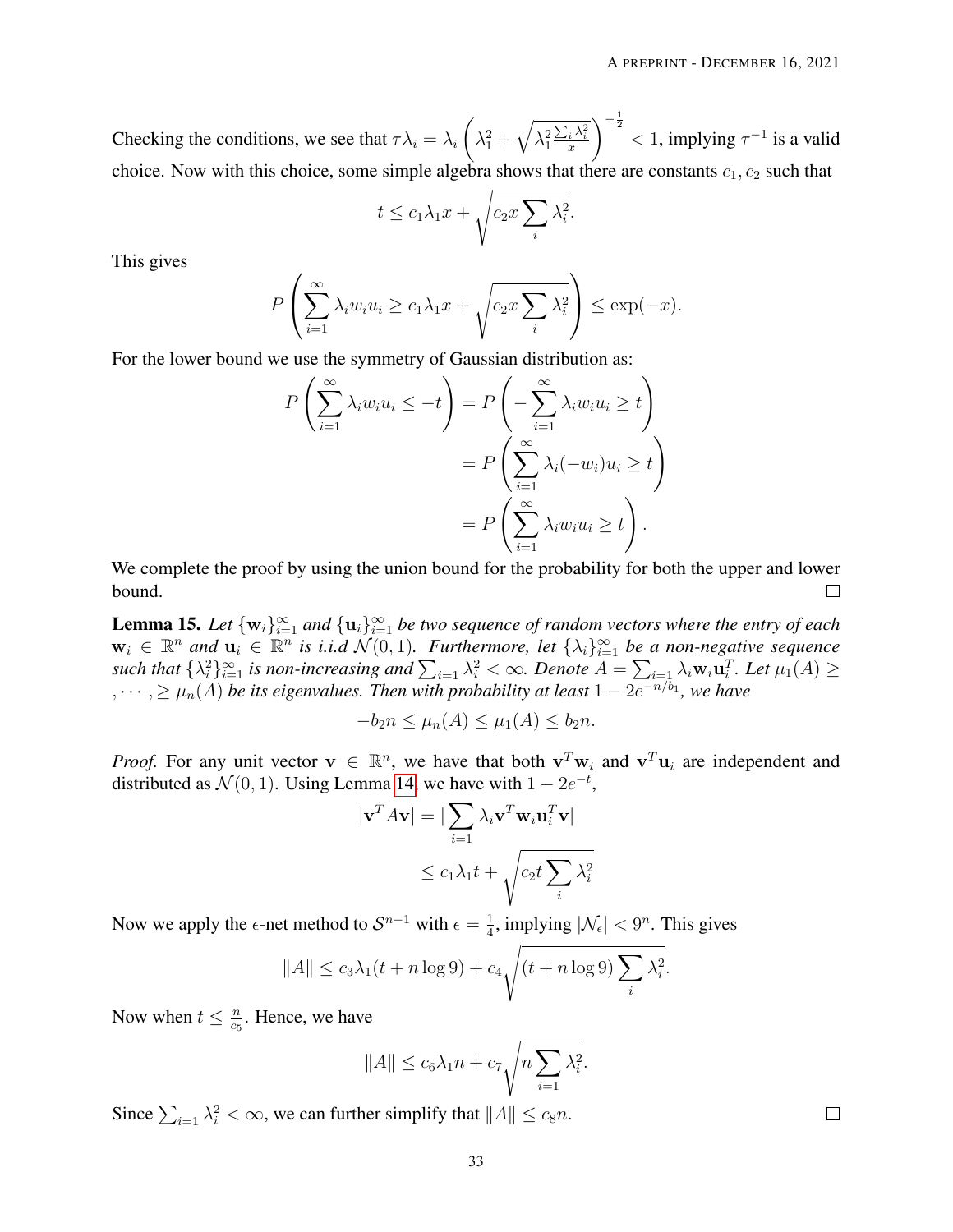<span id="page-33-1"></span>**Lemma 16.** Let  $\{w_i\}_{i=1}^{\infty}$  and  $\{u_i\}_{i=1}^{\infty}$  be two sequence of random vectors where the entry of each  $w_i \in \mathbb{R}^n$  and  $u_i \in \mathbb{R}^n$  are *i.i.d centered, unit variance*  $\sigma_w^2$  and  $\sigma_u^2$ -subgaussian random variables. Furthermore, let  $\{\lambda_i\}_{i=1}^\infty$  be a sequence of non-negative, non-increasing numbers such that  $\sum_{i=1} \lambda_i^2 < \infty$ . Denote  $A = \sum_{i=1} \lambda_i w_i \mathbf{u}_i^T$ . Let  $\mu_1(A) \geq, \cdots, \geq \mu_n(A)$  be its eigenvalues. *Then with probability at least*  $1 - e^{-n/b_1}$ *, we have* 

$$
-b_2\sigma_w\sigma_u n \le \mu_n(A) \le \mu_1(A) \le b_2\sigma_w\sigma_u n.
$$

*Proof.* The proof is similar to Lemma [15](#page-32-0) by noticing that for any unit vector  $v \in \mathbb{R}^n$ ,  $v^T w_i u_i^T v$  is a  $c_1 \sigma_w \sigma_u$ -subexponential random variable according to Lemma [10.](#page-30-3) Applying Lemma [11](#page-30-0) and  $\epsilon$ -net argument to every unit vector in  $S^{n-1}$  yields our results.  $\Box$ 

### E Moment Generating Function of Product of Random Variables

<span id="page-33-0"></span>**Lemma 17.** Let x, y be two independent random variables from  $\mathcal{N}(0, 1)$ , then the moment generat*ing function of the product is as following:*

$$
M_{xy}(t) = \frac{1}{\sqrt{1-t^2}},
$$

*provided*  $t < 1$ *.* 

*Proof.* By definition, assuming  $t < 1$ , we have

$$
\mathbb{E}(e^{txy}) = \frac{1}{2\pi} \int_{-\infty}^{\infty} \int_{-\infty}^{\infty} e^{txy} e^{-\frac{x^2}{2}} e^{-\frac{y^2}{2}} dx dy, \n= \frac{1}{2\pi} \int_{-\infty}^{\infty} e^{-\frac{y^2}{2}} \int_{-\infty}^{\infty} \exp\left(-\frac{1}{2}(x^2 - 2txy)\right) dx dy, \n= \frac{1}{2\pi} \int_{-\infty}^{\infty} e^{-\frac{y^2}{2}} e^{\frac{t^2}{2}y^2} \int_{-\infty}^{\infty} \exp\left(-\frac{1}{2}(x - ty)^2\right) dx dy, \n= \frac{1}{\sqrt{2\pi}} \int_{-\infty}^{\infty} \exp\left(-\frac{1}{2}(1 - t^2)y^2\right) dy, \n= \frac{1}{\sqrt{1 - t^2}}.
$$

 $\Box$ 

#### F Proof of Corollary [1](#page-11-0)

The proof is similar to the proof of Theorem [1](#page-8-0) except we will use a different concentration inequality. As usual, we start with bias-variance decomposition. In the subgaussian scenario, the bias-viarance decomposition is exactly the same as that in the Gaussian case, with the only difference being the shape of the noise. As a result, we will adopt the same notation as in Section [4.2](#page-19-0) except that the noise is now  $\sigma_0^2 \sigma_u^2$ -subgaussian.

#### F.1 Upper Bound on Bias

$$
\mathbf{B}_{\xi} = \beta_{*}^{\xi T} \Pi_{\xi} \left\{ \mathbb{E}_{x} \left( \mathbf{z}_{x}^{\xi}(\mathbf{W}) \mathbf{z}_{x}^{\xi}(\mathbf{W})^{T} \right) - \frac{1}{n} \mathbf{Z}_{\xi}^{T} \mathbf{Z}_{\xi} \right\} \Pi_{\xi} \beta_{*}^{\xi},
$$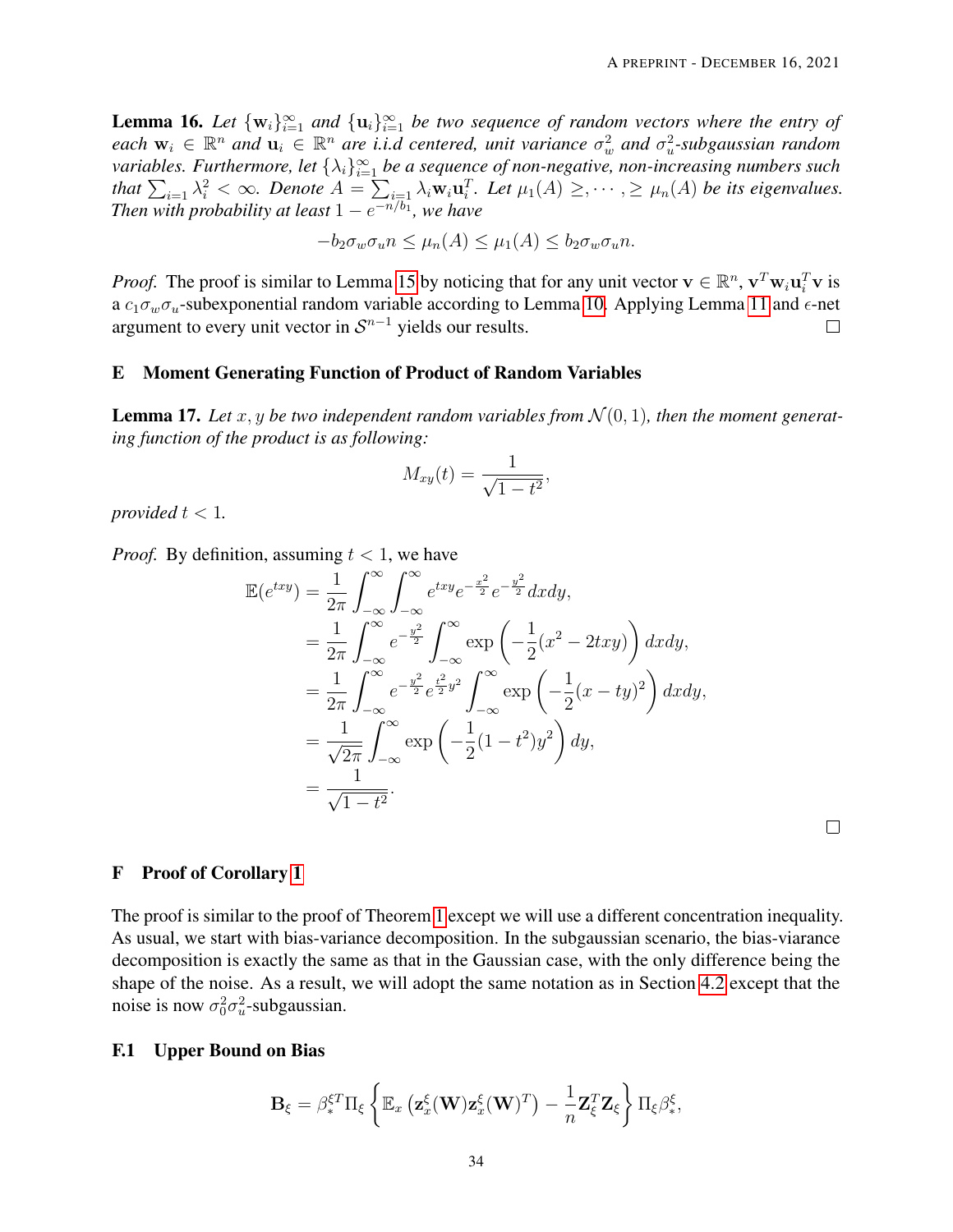where

$$
\mathbb{E}_{x}\left(\mathbf{z}_{x}^{\xi}(\mathbf{W})\mathbf{z}_{x}^{\xi}(\mathbf{W})^{T}\right)-\frac{1}{n}\mathbf{Z}_{\xi}^{T}\mathbf{Z}_{\xi}=\mathbb{E}_{x}\left\{\mathbf{z}_{x}(\mathbf{W})\mathbf{z}_{x}(\mathbf{W})^{T}-\frac{1}{n}\mathbf{Z}^{T}\mathbf{Z}\right\},\n+\mathbb{E}_{x}(\mathbf{z}_{x}(\mathbf{W})\boldsymbol{\xi}^{T})+\mathbb{E}_{x}(\xi\mathbf{z}_{x}(\mathbf{W})^{T})+\xi\boldsymbol{\xi}^{T},\n-\frac{1}{n}\mathbf{Z}^{T}\Xi-\frac{1}{n}\Xi^{T}\mathbf{Z}-\frac{1}{n}\Xi^{T}\Xi.
$$

We need to upper bound  $\mathbb{E}_x(\mathbf{z}_x(\mathbf{W})\boldsymbol{\xi}^T), \boldsymbol{\xi}\boldsymbol{\xi}^T, \frac{1}{n}$  $\frac{1}{n} \mathbf{Z}^T \Xi$  and  $\frac{1}{n} \Xi^T \Xi$ .

Firstly, for  $\mathbb{E}_x(\mathbf{z}_x(\mathbf{W})\boldsymbol{\xi}^T)$ , we have

$$
\mathbf{z}_x(\mathbf{W})\boldsymbol{\xi}^T = \frac{\sigma_0}{s}\mathbf{W}^T D^{\frac{1}{2}}V_x \mathbf{u}^T = \frac{\sigma_0}{s} \sqrt{k(x,x)}\mathbf{v}\mathbf{u}^T.
$$

where we recall  $\mathbf{v} \in \mathbb{R}^s$  is a vector with each entry being i.i.d ~  $\mathcal{N}(0, 1)$  and  $\mathbf{u} \in \mathbb{R}^s$  is a vector with each entry being i.i.d  $\sigma_u^2$ -subgaussian. We can upper bound  $\mathbb{E}_x(\mathbf{z}_x(\mathbf{W})\boldsymbol{\xi}^T)$  with probability greater than  $1 - e^{-s/c_1}$  as:

$$
\|\mathbb{E}_x(\mathbf{z}_x(\mathbf{W})\boldsymbol{\xi}^T)\| \leq \frac{\sigma_0}{s} \left\| \sqrt{\mathbb{E}_x(k(x,x))} \right\| \|\mathbf{w}\mathbf{u}^T\|,
$$
  
\n
$$
= \frac{\sigma_0}{s} \left\| \sqrt{\mathbb{E}_x(k(x,x))} \right\| \left| \sum_{i=1}^s u_i v_i \right|,
$$
  
\n
$$
\leq \frac{\sigma_0}{s} \sqrt{C_0} c_2 s, \quad \text{By Lemma 16 and let } n = 1
$$
  
\n
$$
= c_3 \sigma_0.
$$

Secondly, for  $\xi \xi^T$ ,  $\|\xi \xi^T\| = \xi^T \xi = \frac{\sigma_0^2}{s} \| \mathbf{u} \|^2 \le c_4 \sigma_0^2$  with probability greater than  $1 - e^{-s/c_5}$  by Lemma [12.](#page-30-2)

Moreover, for  $\frac{1}{n} \mathbf{Z}^T \Xi$ , using the rotation invariance for subgaussian distribution, we similarly have

$$
\frac{1}{n}\mathbf{Z}^T \Xi = \frac{\sigma_0}{s\sqrt{n}} \sum_{i}^{n} \sqrt{\lambda_i} \mathbf{w}_i \mathbf{u}_i^T
$$

Now each entry of  $w_i$  is 1-subgaussian and  $u_i$  is  $\sigma_u^2$ -subgaussian, applying Lemma [16,](#page-33-1) with probability greater than  $1 - e^{-s/c_6}$  we obtain

$$
\left\|\frac{1}{n}\Xi^T \mathbf{Z}\right\| \leq \frac{\sigma_0}{s\sqrt{n}} c_7 \sigma_u n \sqrt{\sum_i \hat{\lambda}_i} = c_8 \sigma_0 \frac{n}{s\sqrt{n}} \leq c_9 \frac{\sigma_0}{\sqrt{s}}.
$$

Finally, for  $\frac{1}{n} \Xi^T \Xi$ , by appealing to [\[14,](#page-27-7) Lemma 4], which is the subgaussian version of Lemma [5](#page-17-3) and asserts that  $\|\sum_{i=1}^n u_i u_i^t\| \le c_{10}n$  with probability greater than  $1 - e^{-s/c_{11}}$ , we can upper bound

$$
\left\| \frac{1}{n} \Xi^T \Xi \right\| = \left\| \frac{\sigma_0^2}{n} \sum_i^n \mathbf{u}_i \mathbf{u}_i^T \right\|,
$$
  

$$
\leq \frac{\sigma_0^2}{n} \left\| \sum_i^n \mathbf{u}_i \mathbf{u}_i^T \right\|,
$$
  

$$
\leq c_{12} \frac{\sigma_0^2 n}{ns} \leq c_{13} \frac{\sigma_0^2}{s}.
$$